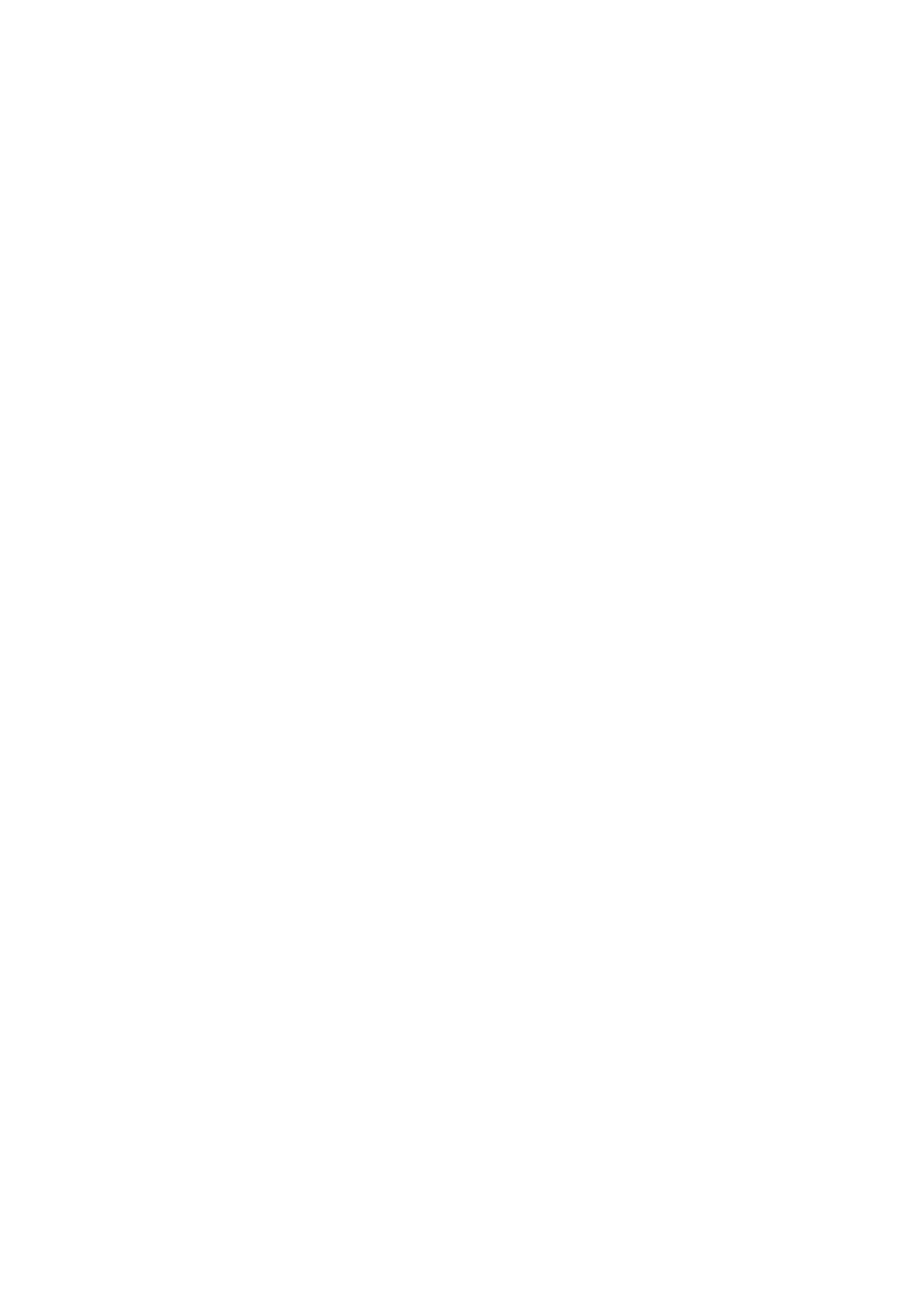#### About NZIER

NZIER is a specialist consulting firm that uses applied economic research and analysis to provide a wide range of strategic advice to clients in the public and private sectors, throughout New Zealand and Australia, and further afield.

NZIER is also known for its long-established Quarterly Survey of Business Opinion and Quarterly Predictions.

Our aim is to be the premier centre of applied economic research in New Zealand. We pride ourselves on our reputation for independence and delivering quality analysis in the right form, and at the right time, for our clients. We ensure quality through teamwork on individual projects, critical review at internal seminars, and by peer review at various stages through a project by a senior staff member otherwise not involved in the project.

NZIER was established in 1958.

#### Authorship

| Prepared by:         | Bill Kaye-Blake and James Allen |
|----------------------|---------------------------------|
| Quality approved by: | John Stephenson                 |
| Date:                | 7/12/2011 3:30 p.m.             |
| Version:             | Final                           |
|                      |                                 |

Acknowledgements:

8 Halswell St, Thorndon P O Box 3479, Wellington Tel: +64 4 472 1880 Fax: +64 4 472 1211 econ@nzier.org.nz www.nzier.org.nz

NZIER's standard terms of engagement for contract research can be found at www.nzier.org.nz.

While NZIER will use all reasonable endeavours in undertaking contract research and producing reports to ensure the information is as accurate as practicable, the Institute, its contributors, employees, and Board shall not be liable (whether in contract, tort (including negligence), equity or on any other basis) for any loss or damage sustained by any person relying on such work whatever the cause of such loss or damage.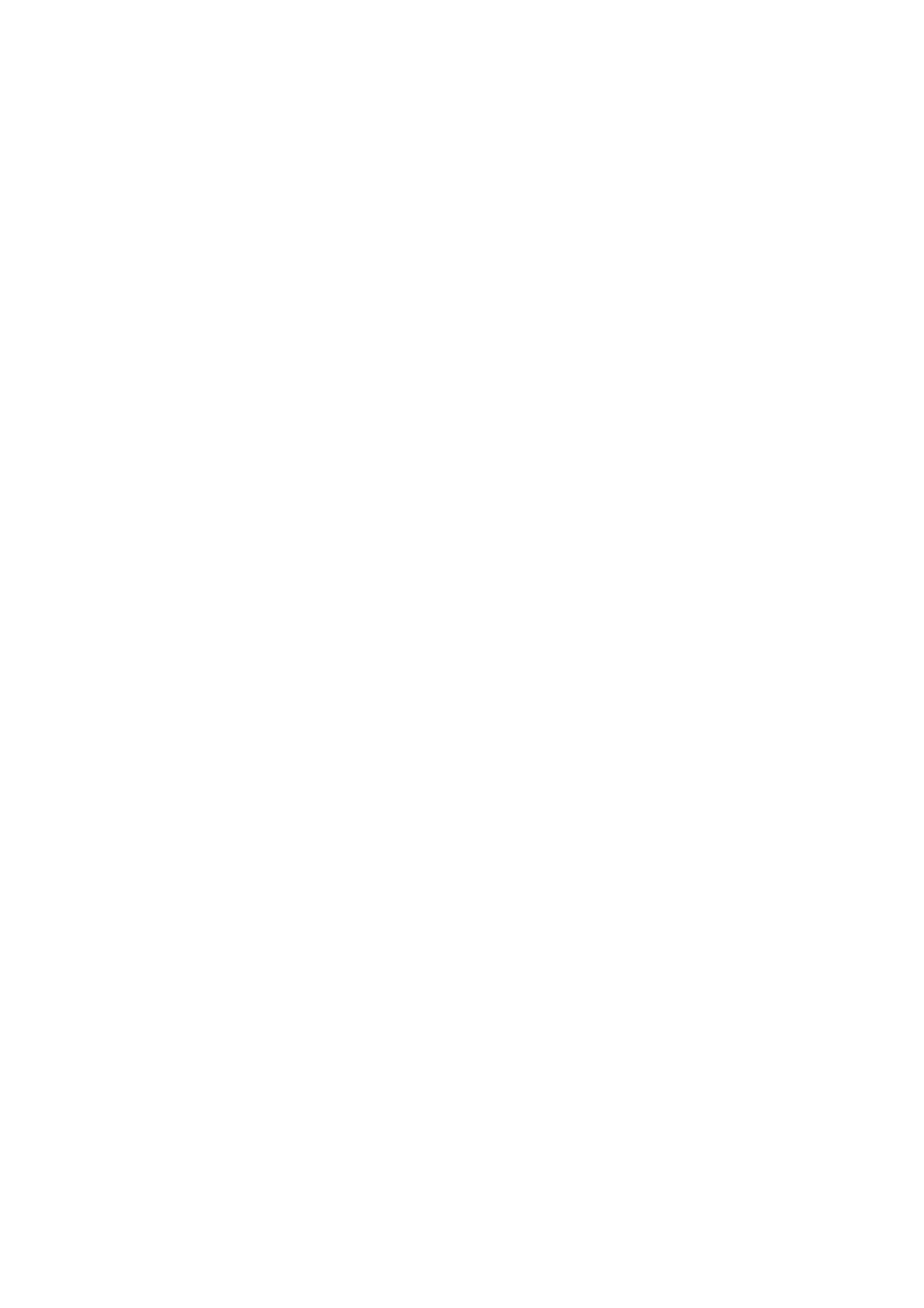## **Key points**

The Kāpiti Coast District Council is planning for the future. The Council wants to make Kāpiti 'a great place to live, work and play' while preparing for the economic transformations that are likely to happen. It is especially focused on the need to transition towards a low-carbon economy.

While climate change and resource constraints are likely to affect the New Zealand and Kāpiti Coast economies, other global and domestic trends also need to be considered. These trends will have complementary and conflicting impacts, which Council needs to consider as it plans for the future.

#### Council can foster a low-carbon future…

If focusing on a **low-carbon economy** is the highest priority, then Council can:

- support the growth of services exports, especially business services, design and development of new products, education, and ecologically friendly tourism
- facilitate a skilled, innovative, and adaptable manufacturing industry, as envisioned by the Clean Technology Centre in Otāki
- support a boutique horticulture industry that uses the rich soil in the District
- focus on reducing distances and time spent driving, which will make life easier for older families, commuting workers and older residents
- focus on energy-efficient buildings, using new construction and the retreat from low-lying areas as an opportunity to improve buildings.

#### …but may have additional priorities

If **other priorities** are also important, then Council can:

- support **local employment** by developing service sectors particularly retail, tourism, and business services
- develop **career possibilities** for Kāpiti residents by encouraging larger employers to locate in the District and strengthening transport links to Wellington
- support **local agriculture** by providing networks within local communities and fostering regional exports
- support the **ageing population** by providing more housing and facilities for people with a wide range of incomes, limited mobility, and greater health care needs.

#### Specific actions can support a low-carbon future

Council is working to support a low-carbon future. Specific actions that can be continued or developed further are:

• determine what a **lower-carbon transport network**, consistent with the population and vision of the Kāpiti Coast, could look like. Work with central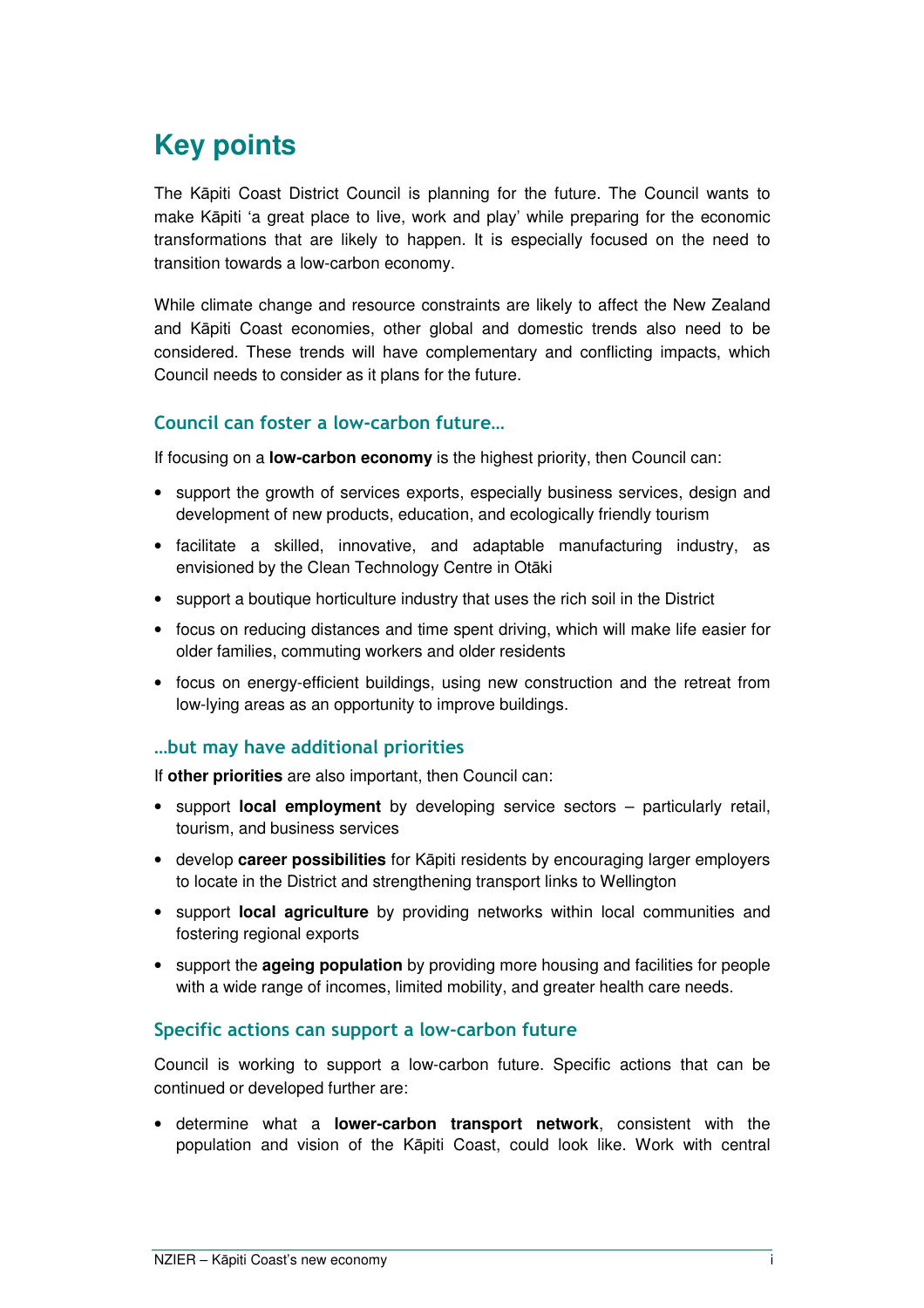government to ensure consistency between national and local visions and to promote local transportation priorities

- work with **local horticulturalists** to determine how the Council can support them. Some possibilities are: regional branding initiative, farmers' markets, regional food pavilion, regional food event, development of a light processing facility
- develop a **strategy for clean technology manufacturing**, with links to tertiary education, engineering firms, and design capabilities, to overcome the relative isolation of Otāki and substitute for agglomeration effects
- conduct **research on commuters** to develop strategies for encouraging public transport, reducing commuting, and encouraging businesses to relocate to the District. This research would have implications beyond the Kāpiti Coast, and may be eligible for partial funding from central government.

However, each of these activities has implications for other priorities. The Council therefore needs to decide how to meet the multiple priorities.

#### Framework for future development

Figure 1 depicts the trends likely to have impacts on Council, and the aspects of society they are likely to affect.



#### **Figure 1 Trend impacts**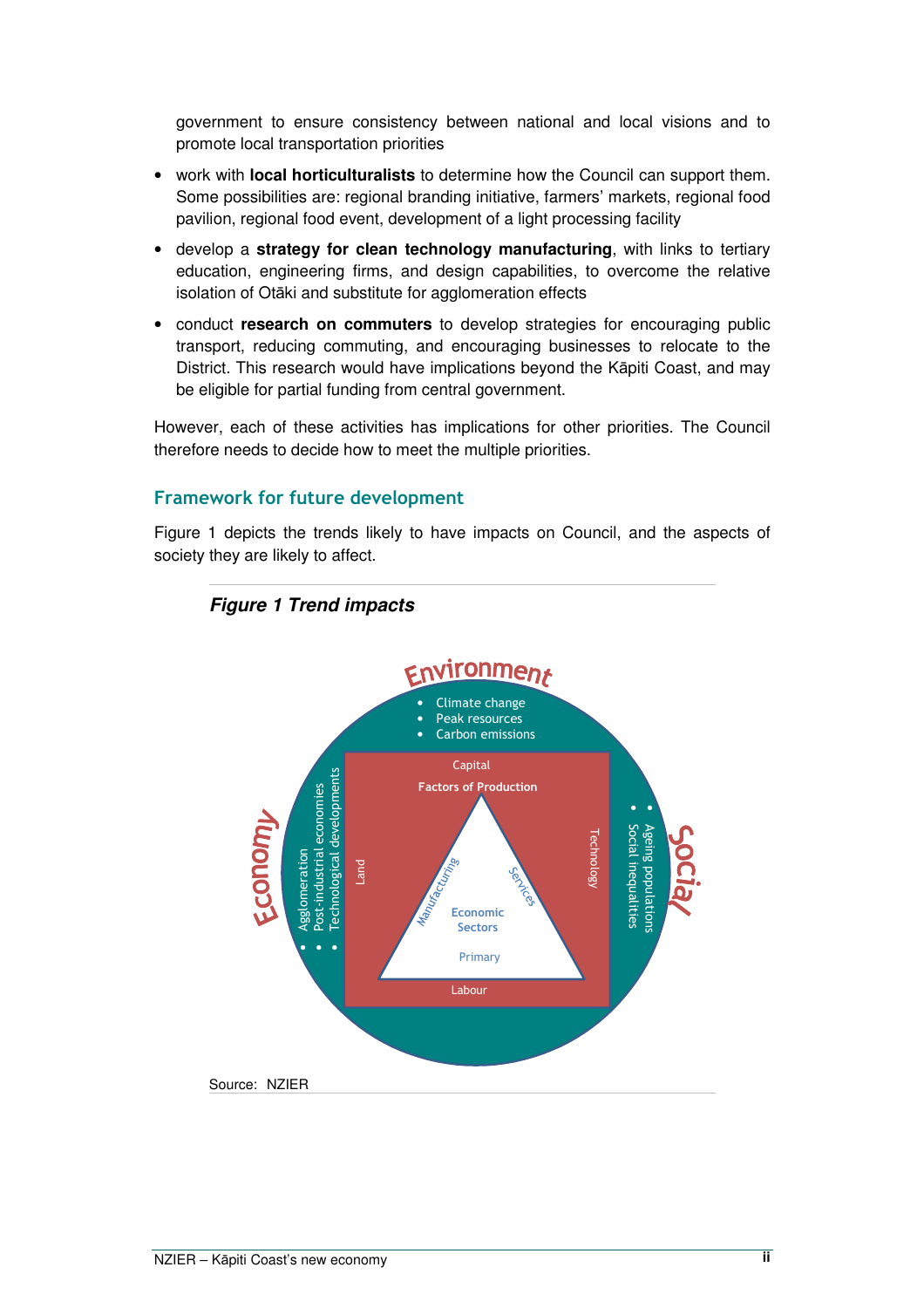#### Quantifying the impacts

Predicting the future always entails great uncertainty. To inform Council's decision making process, we have provided four scenarios which included indicative analysis of potential impacts of different futures.

These scenarios are about aspirations: they suggest what the Kāpiti Coast could achieve if the industries and their businesses are able to develop. They are implicitly about relative success of the industries, about comparisons across the scenarios, rather than absolute numbers. Having said that, our assessment of the potentials of these scenarios are presented below:

| Scenario and impact      | <b>Annual GDP</b><br>impact | <b>Employment</b><br>impact |  |
|--------------------------|-----------------------------|-----------------------------|--|
|                          | (\$m per year)              | (jobs per year)             |  |
| Clean technology         | 10.3                        | 87.5                        |  |
| <b>Business services</b> | 40.8                        | 177                         |  |
| Tourism                  | 27.4                        | 710                         |  |
| Retirement services      | 23.3                        | 264                         |  |
| Source: NZIER            |                             |                             |  |

#### **Expected outcomes of scenarios, 2021**

There are possibilities for combined, synergistic impacts across these sectors. In that case, the estimates above represent the sector contributions to total impacts.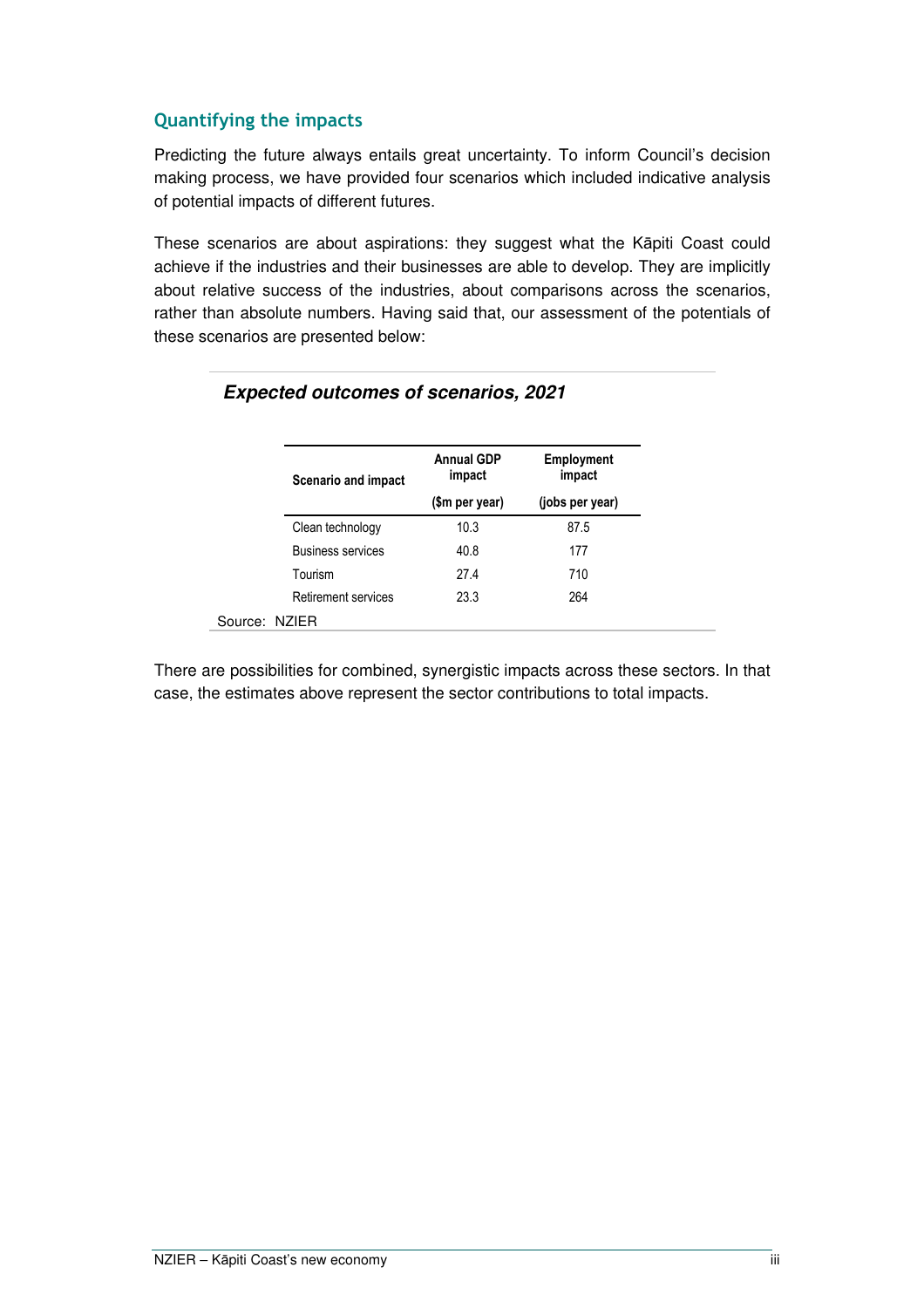## **Contents**

| $\mathbf{1}$ |     |    |
|--------------|-----|----|
| 2.           |     |    |
|              | 2.1 |    |
|              | 2.2 |    |
|              | 2.3 |    |
| 3.           |     |    |
|              | 3.1 |    |
|              | 3.2 |    |
|              | 3.3 |    |
| 4.           |     |    |
|              | 4.1 |    |
|              | 4.2 |    |
|              | 4.3 |    |
|              | 4.4 |    |
|              |     |    |
|              |     |    |
|              |     |    |
|              |     |    |
|              |     |    |
|              | 4.5 |    |
| 5.           |     | 28 |

## **Appendices**

| A.1        |  |
|------------|--|
| A.2        |  |
| A.3        |  |
| A.4        |  |
| A.5        |  |
| A.6        |  |
|            |  |
| B.1        |  |
| B.2        |  |
| <b>B.3</b> |  |
| B.4        |  |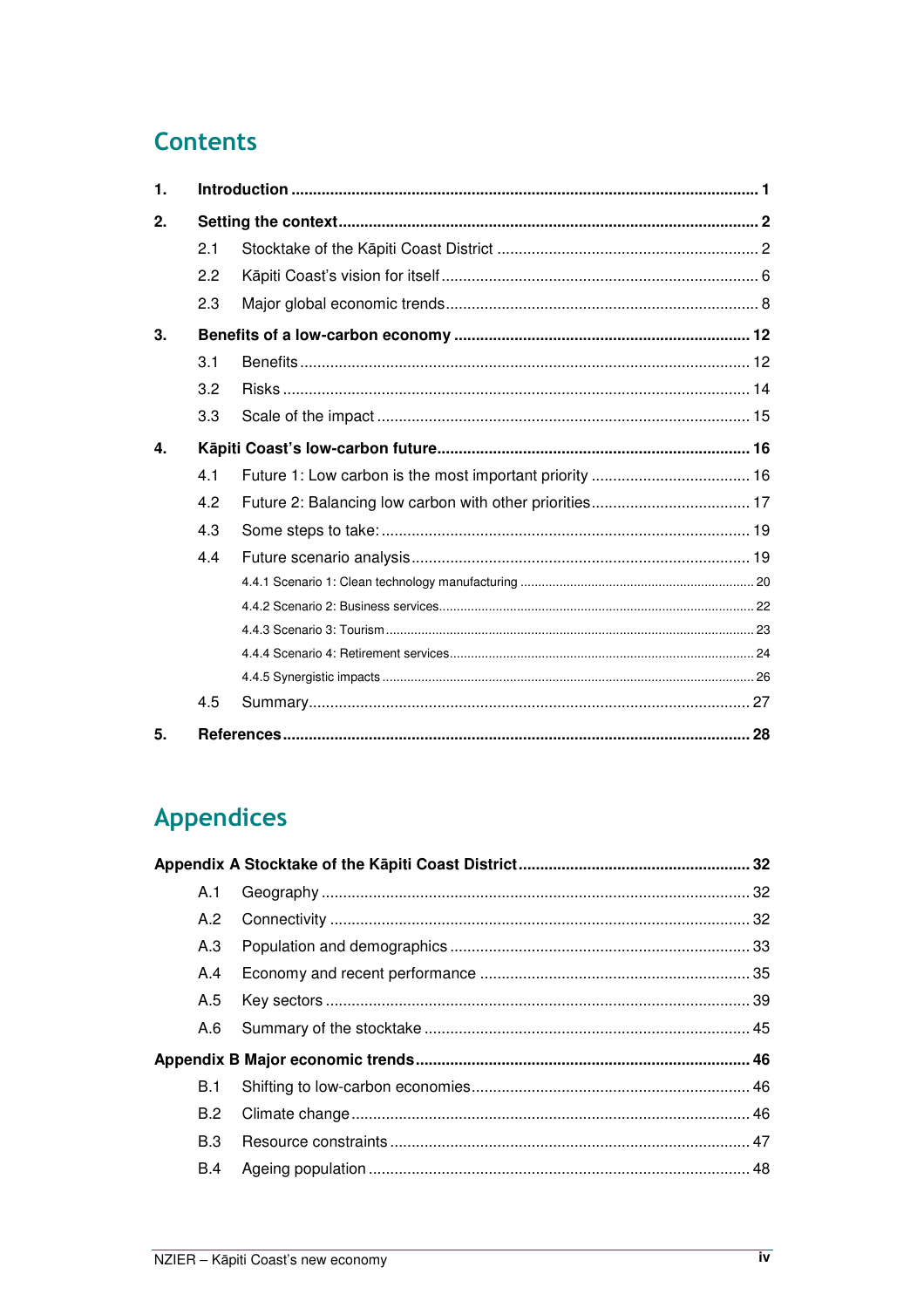## Figures

## Tables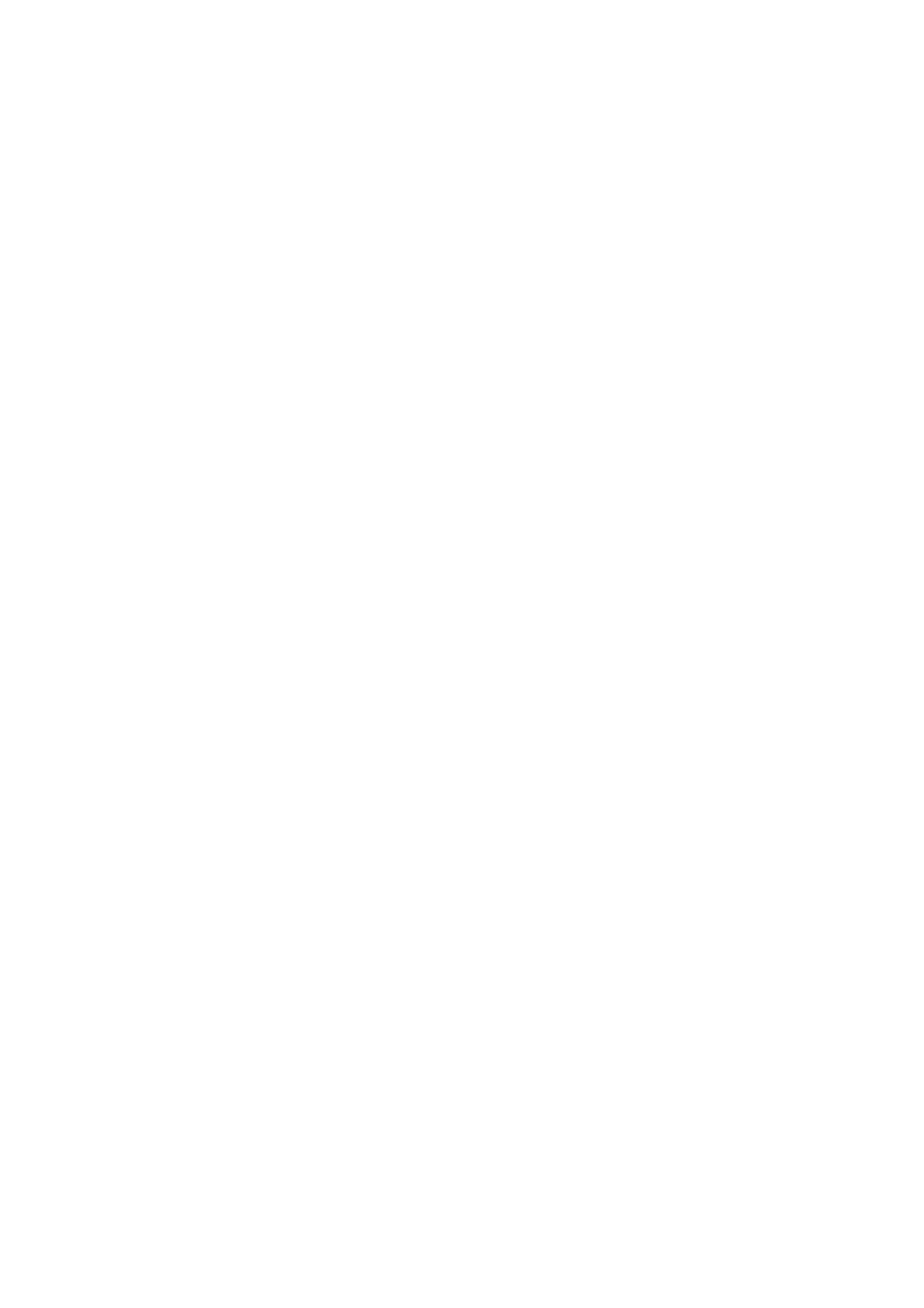## 1.Introduction

The Kāpiti Coast District Council is looking to the future and wants to understand how it can promote a vibrant economy that keeps people living and working in the District, while responding to anticipated future national and global events. The Council is particularly interested in the role that it can play in transitioning the District towards a low-carbon economy.

NZIER has been asked to consider:

- the major trends that are expected to affect New Zealand and the world over the next twenty or so years
- how they are likely to affect the Kāpiti Coast
- what Council could do to best position the District to respond.

This report begins with a summary of background material to provide context, including:

- a stocktake of key aspects of the District
- the District's vision for itself
- significant trends likely to affect New Zealand.

More detailed discussion of the background is included in the appendices. Appendix A contains detail on the stocktake of the Kāpiti Coast District. Appendix B discusses major economic trends that may affect the Kāpiti Coast.

We then discuss what Council could do to plan for the future. We discuss the benefits and risks from supporting a transition towards a low-carbon economy. We then analyse several scenarios of potential Kāpiti Coast futures. From this work, we develop some specific actions that could produce future improvements in the District.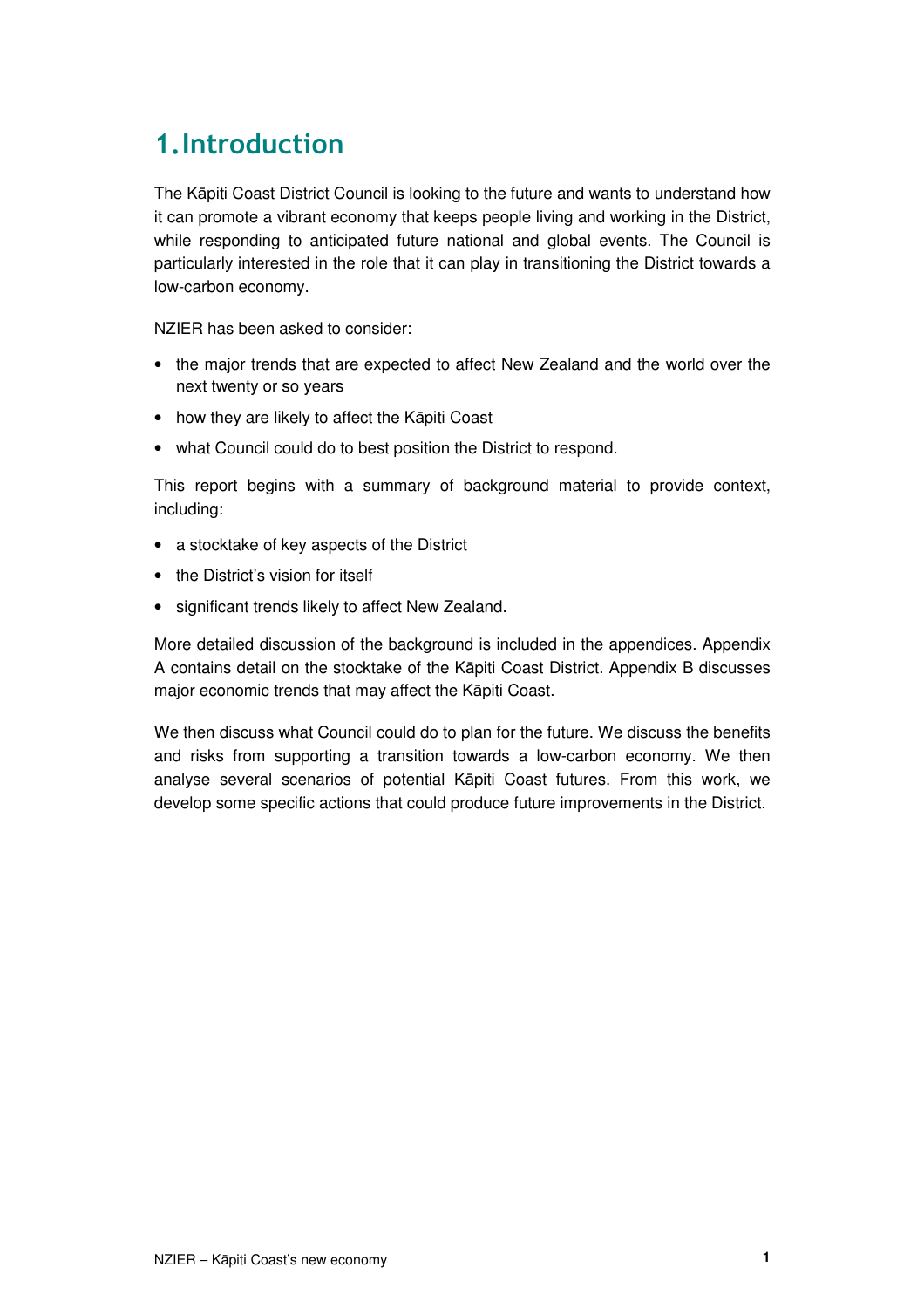## 2.Setting the context

## 2.1 Stocktake of the Kāpiti Coast District

This section provides a summary of the Kāpiti Coast's natural resources, connections, population and demographics, and economy. A more detailed stocktake is provided in Appendix A.

#### Natural resources

The Kāpiti Coast District is part of the Wellington region, and is located on the West Coast of the North Island. It has an area of about 730  $km^2$ , about 0.3 percent of New Zealand. It includes Kāpiti Island, a 19.7  $km^2$  island that is the site of an important nature reserve. The District has some 40 kilometres of coast line. The District has a climate with warm summers and cool winters, but is exposed to windy conditions. The climate and soils are particularly suitable for horticultural production.<sup>1</sup> The District's water resources are sourced from a mixture of streams and rivers, aquifers, and rainfall.

#### **Connectivity**

There are several land transport connections:

- State Highway 1 runs the length of the District
- The Wellington Northern Corridor is a Road of National Significance (RoNS)
- The North Island Main Trunk Railway carries passengers and freight
- Metlink connects the Kāpiti Coast to Wellington City via commuter trains and buses

Other physical connections are being developed or expected. In October, the airport at Paraparaumu started a regular service to Auckland, and more connections are expected.

Development of telecommunications infrastructure is ongoing. Telecom and Vodafone report good 3G coverage for most of the population of the District, providing access to mobile telephony and data. TelstraClear has a cable network that services some of the District, around Paraparaumu. A local project has installed some broadband access via fibre optics in Otāki, and the Clean Technology Centre in Otāki also has Ultra-Fast Broadband (UFB). The Kāpiti Coast as a whole is expected to receive UFB by 2019.

#### Population and demographics

At the 2006 Census, the Kāpiti Coast had a resident population of 46,200. Statistics New Zealand estimates that its population in 2011 is 50,600. The Kāpiti Coast's

 1 Mackay et al (2005), also MfE (2008).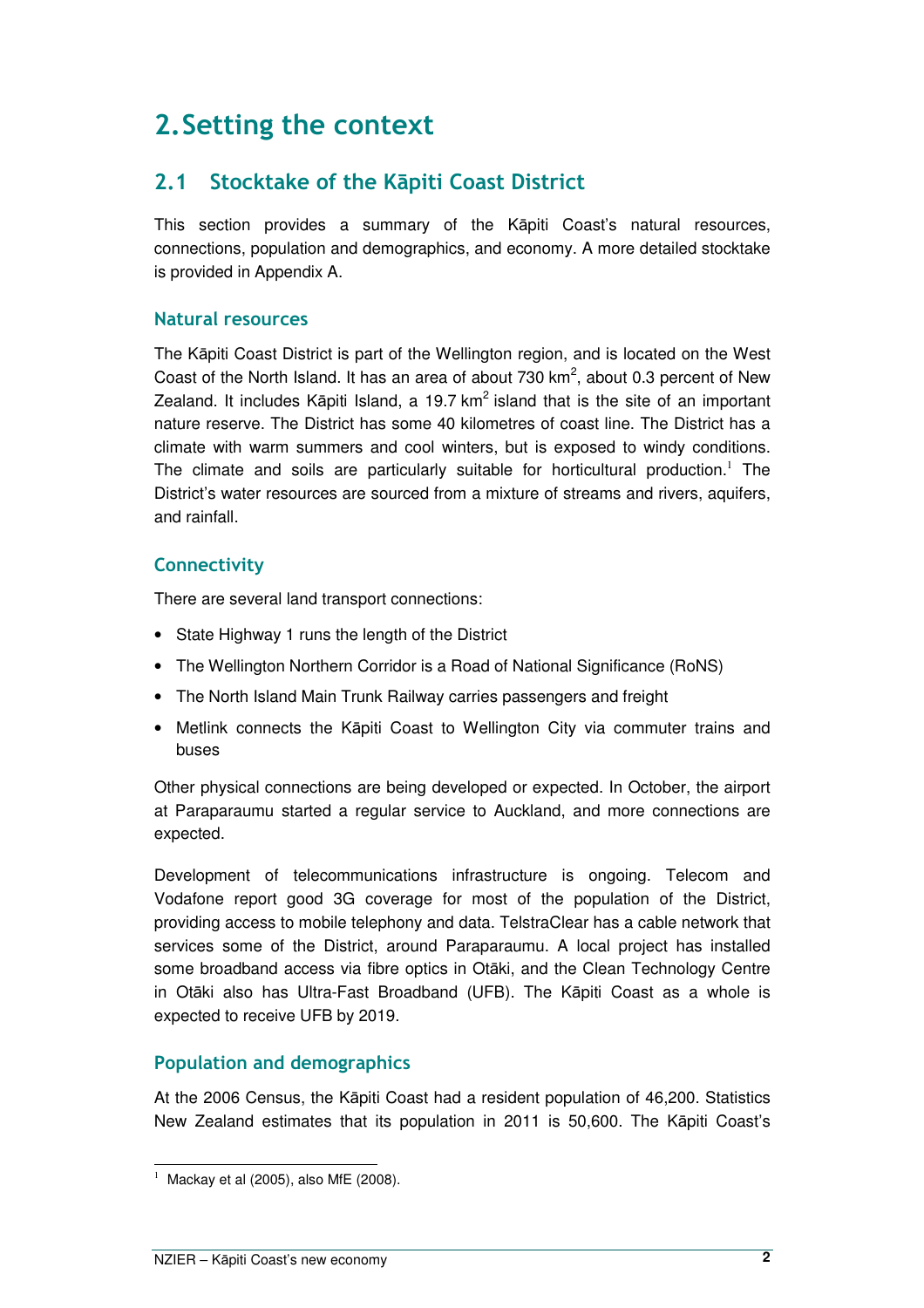population is expected to grow at 1.0 percent per year until 2031, when its population will reach 60,900.

The Kāpiti Coast's growth rate is faster than the rate Statistics New Zealand expects for the Wellington region or New Zealand as a whole. This implies that, by 2031, the population of Kāpiti Coast will account for a greater share of the population of the Wellington region, and New Zealand.

Figure 2 compares the age profile of the Kāpiti Coast's population with the profile of New Zealand in general. It provides distributions for the estimated populations in 2011 and in 2031. The key point is the ageing of the population: the District is expected to have more older residents in the future, and have relatively more older residents than New Zealand as a whole.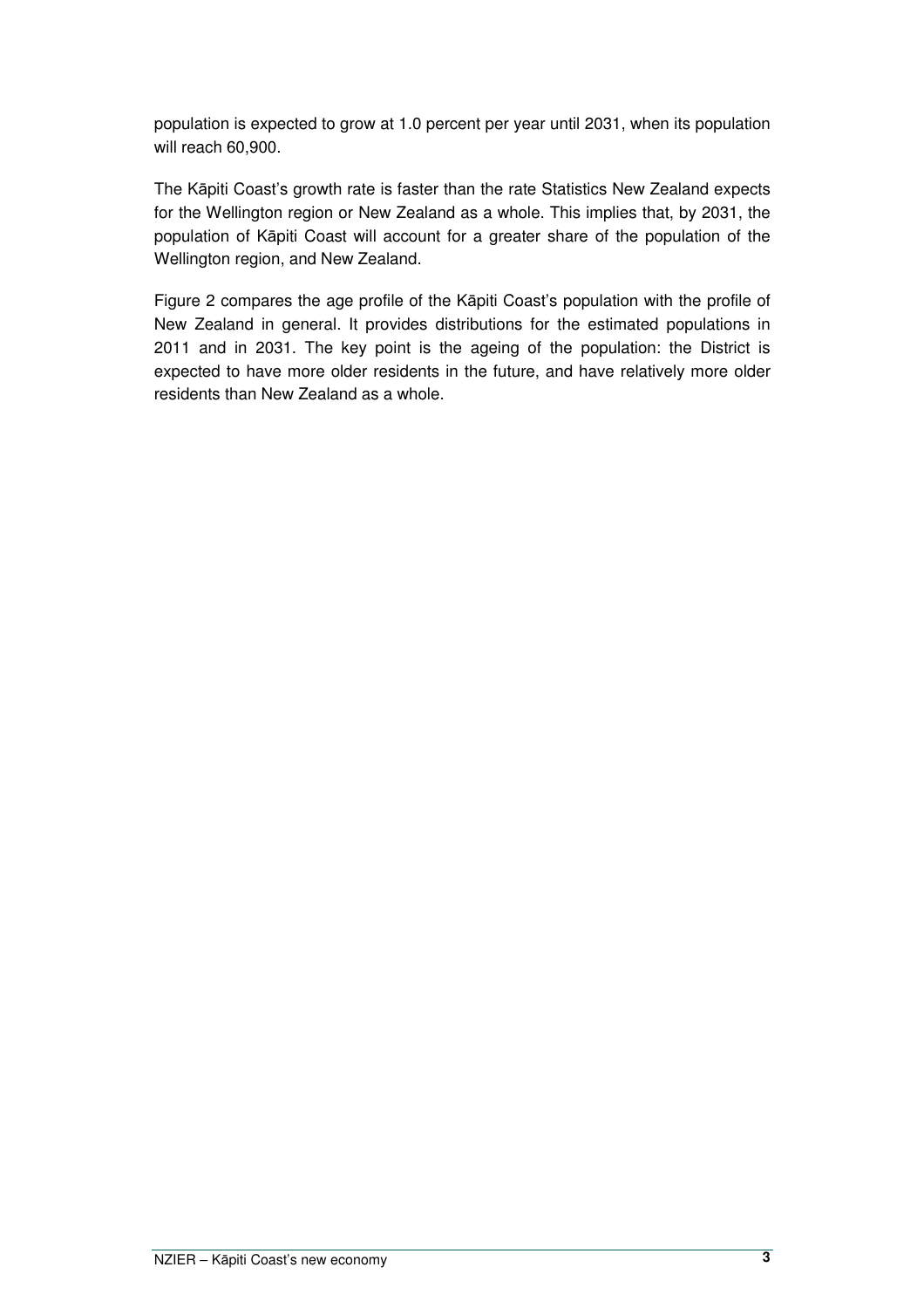#### **Figure 2 K**ā**piti Coast's ageing population**

Percentage of total population



Source: NZIER, Statistics New Zealand

#### Economy and recent performance

Statistics New Zealand does not publish statistics on the size and performance of the Kāpiti Coast economy. Based on regional employment figures, BERL (2010a) estimated the value add (a measure of GDP) of Kāpiti Coast District's economy to be \$1,080 million in 2009.

The growth in the Kāpiti Coast has been driven by an expanding services industry. Its contribution to Kāpiti Coast GDP has increased from 59 percent in 1999, to 87 percent in 2009. Retail trade, health care and social assistance, education, accommodation and food services, and construction are the largest sectors within Kāpiti Coast's services industry.

The primary sector increased slightly between 1999 and 2009, while the contribution of the manufacturing sector fell by \$18 million.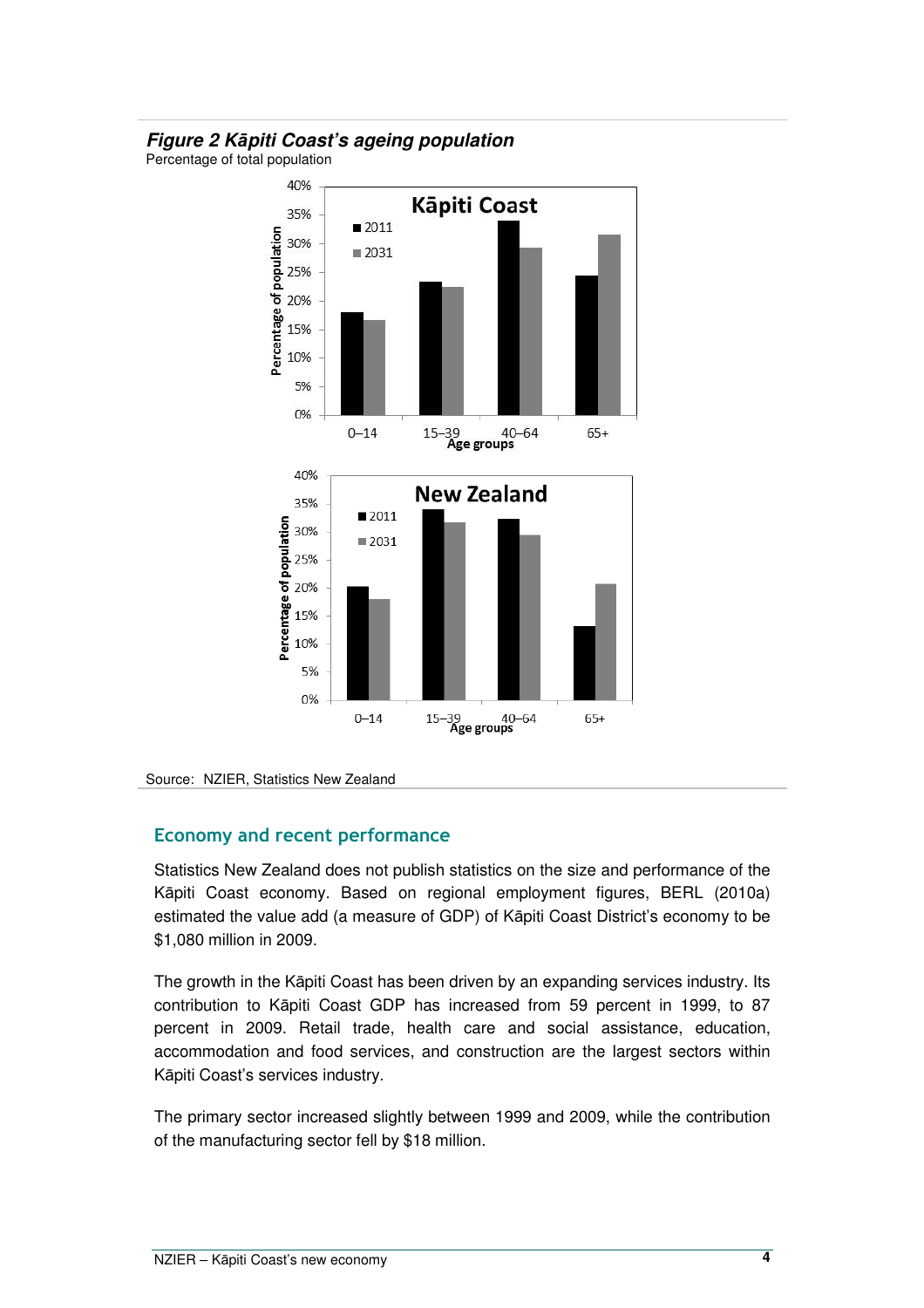Since 2001, the number of employees in the Kāpiti Coast District has increased by a quarter. As with the estimated economic and business growth, this increased employment has occurred in the services industry. Employment in the manufacturing sector has not changed, and employment in the primary sector has fallen since 2001.

**Agriculture** is not a large employer in the Kāpiti Coast District. As presented in Table 12 (page 40), the number of agricultural employees in the District has fallen by a fifth between 2001 and 2010. Most of the employees work in horticultural industries, such as nursery and floriculture production, and fruit and tree nut growing. Pastoral activities, such as dairy cattle farming, are less important.

Landcare Research (2010) identified the large majority of the soils in the Greater Ōtaki area as having potential for increased horticulture production. To successfully expand these sectors, a number of barriers in the District need to be overcome. These barriers include high land prices, small scale of production, and lack of infrastructure. The report concluded that, if these barriers could be overcome, the Kāpiti Coast could benefit from the development of horticulture in the District.

**Manufacturing** as a share of the Kāpiti Coast economy fell between 1999 and 2009, while the number of employees in the sector did not change between 2001 and 2010. Food product manufacturing is the largest employer in the manufacturing sector, and the number of employees has grown significantly between 2001 and 2010. Other relatively large manufacturing employers include non-metallic mineral product manufacturing, fabricated metal product manufacturing, machinery and equipment manufacturing, and wood product manufacturing.

The country's first purpose-built Clean Technology Centre opened in November 2010, in Ōtaki. The associated business park comprises approximately 42 parcels of land and is intended to form a cluster of businesses focused on researching and commercialising clean technology.

**Services** contributed 87 percent of Kāpiti Coast's estimated GDP in 2009 and 90 percent of the jobs in the District in 2010. The largest employers are retail trade, health care, education, hospitality, and construction. To provide some relative scale to these sectors, each of these five industries has more employees than the primary and manufacturing sectors combined.

The recent report from Property Economics (2011) indicates that there is significant retail leakage to the rest of the Wellington area. That is, residents of the District are doing their spending elsewhere. The report does not quantify the amount of leakage, which is somewhat complicated. It is possible to get a general sense of the size of retail leakage. For example, Property Economics reports that the District currently has 20,850 households. The current retail expenditure was \$542 million in total, or about \$26,000 per household. By contrast, Statistics New Zealand reported national figures for per-household expenditure of \$20,278 for food and beverages, \$4,878 for clothing and footwear, \$12,059 for household goods and services, and \$8,344 for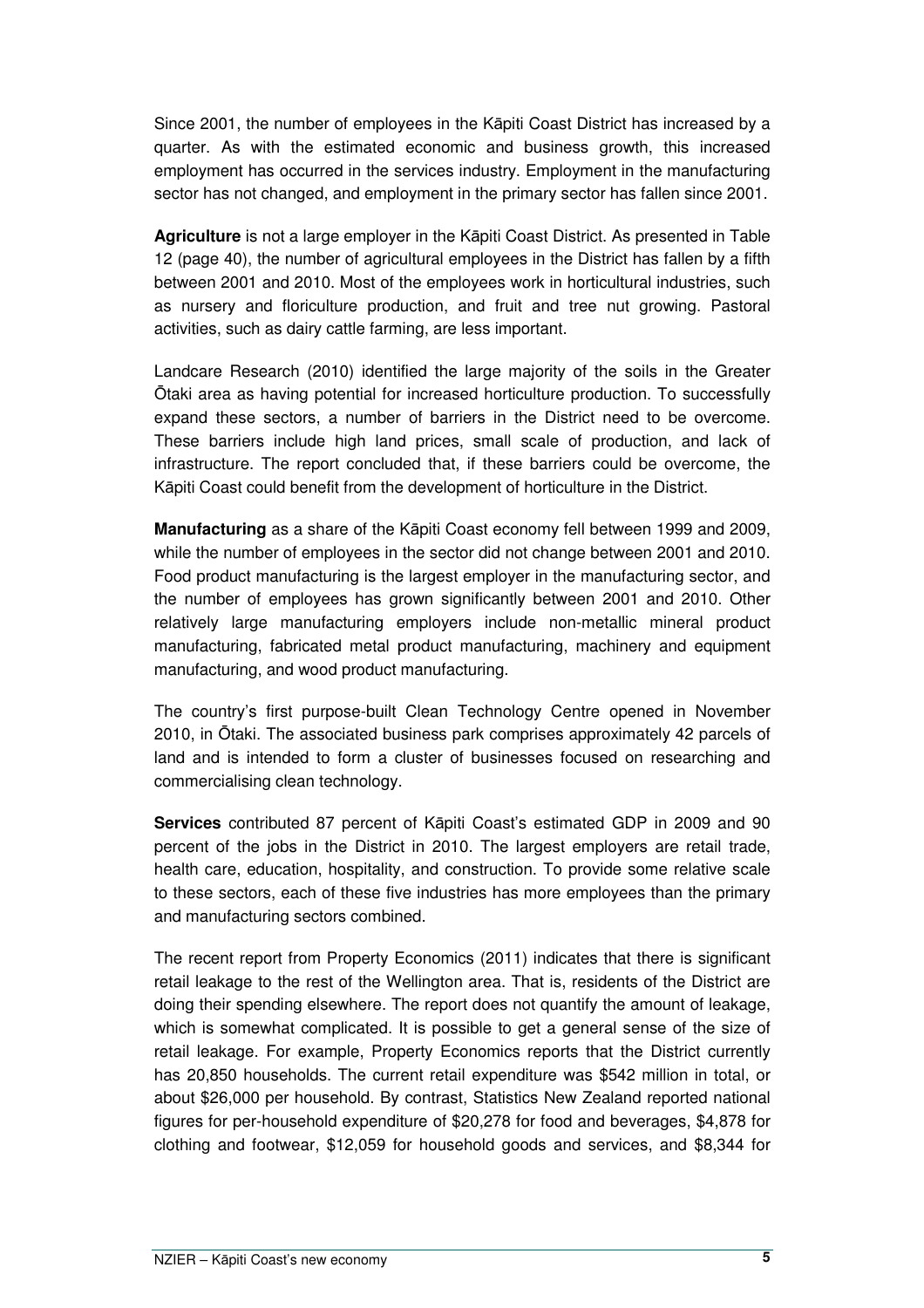hotels and restaurants.<sup>2</sup> It is likely that retail leakage is thousands or tens of thousands of dollars per household each year.

While Tourism is not specifically recorded as an industry by Statistics New Zealand, it is likely that those employed in the accommodation and food services, arts and recreation services, and retail trade sectors form at least part of the Kāpiti Coast tourism sector.

#### Summary of the stocktake

The Kāpiti Coast has strong natural resources. The District has good land and climate for agriculture, but has little scope to achieve economies of scale. The landscape has high amenity values. Its working-age population is skewed towards mid- to late-career workers, who tend to commute out of the district. It has a high proportion of people over 65 years of age. In summary, it is a semi-rural satellite of a larger urban area.

The economy is mostly services. A large portion of services is targeted at local household consumption: retail service, food, and heath care. However, there is significant retail leakage to the greater Wellington area. Some services are commercial, such as financial and professional, as well as components of real estate, construction, and other sectors. Some services produce exports for the region, especially tourism (food and accommodation, rental services, education). Manufacturing is a small part of the economy and declining, which fits the overall trend in New Zealand. Agriculture is a relatively small part of the economy by New Zealand standards.

### 2.2 Kāpiti Coast's vision for itself

The Kāpiti Coast community has developed a vision for the future of the District. This vision was developed as part of the Council's community planning process. In addition, the Council has adopted principles for an economic development strategy. This section briefly reviews the seven outcomes of the community's vision and the two economic development principles. This section has been informed by the District's Community Outcomes, through discussions with Council staff and members of the Kāpiti Coast community, and through the Draft Economic Development Strategy for Kāpiti Coast.<sup>3</sup>

#### There are healthy natural systems which people can enjoy

The community wants to maintain and build on the existing natural qualities of the District. As part of this outcome, the Kāpiti Coast community wants to manage the coast, improve the quality of the District's rivers and streams, and protect vulnerable

 $\overline{a}$ 2 Use of Income, Final Consumption Expenditure, Households by Item, Current Price, Annual (March). From Infoshare, National Accounts category: http://www.stats.govt.nz/infoshare/.

<sup>&</sup>lt;sup>3</sup> Kāpiti Coast District Council (2011, 2009a, 2009b).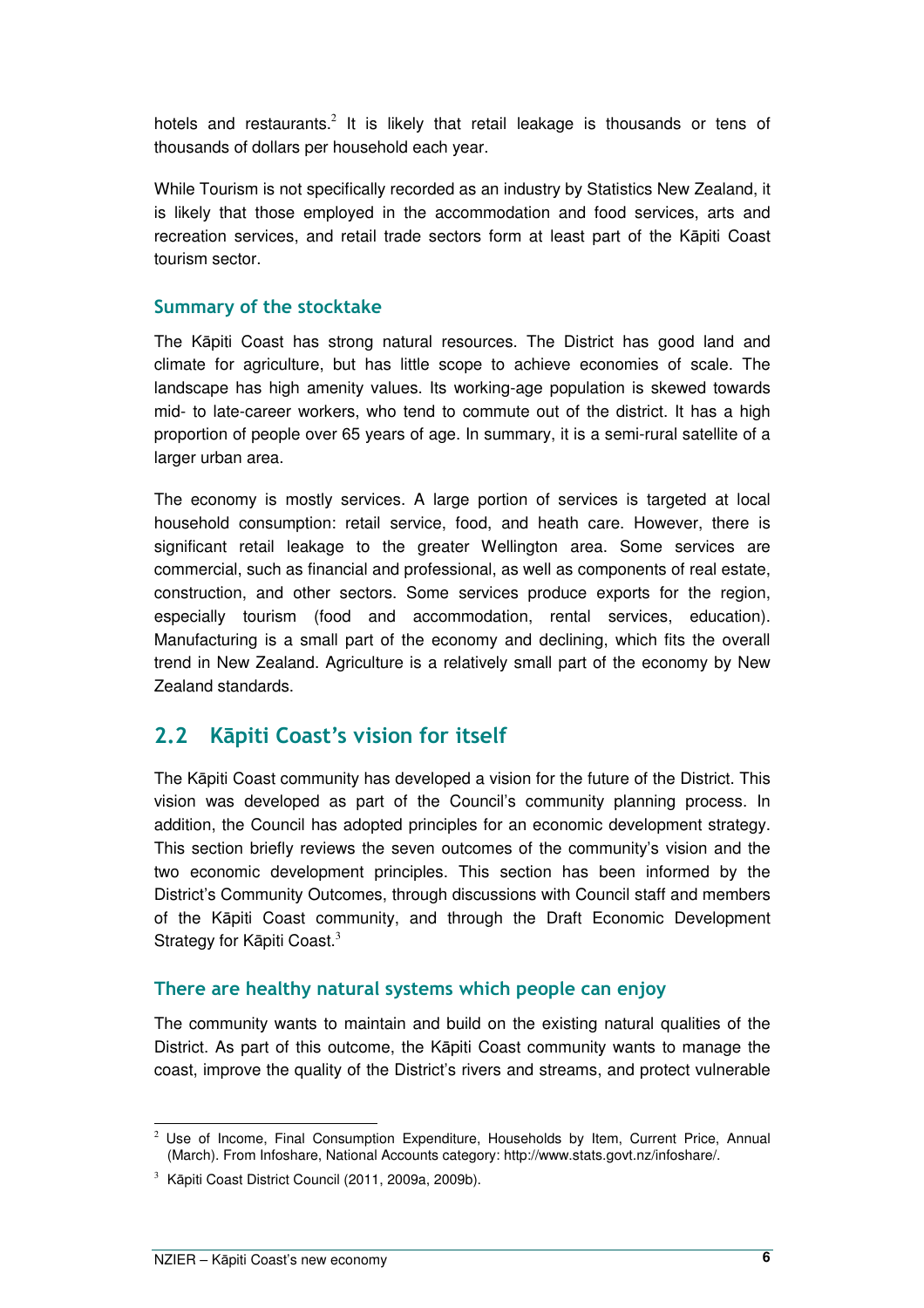areas of native vegetation and wildlife. It wants to have an educated community that knows about its natural areas and how to care for them.

#### Local character is retained within a cohesive District

This outcome is focused on recognising and protecting the nature and character of the communities that make up the Kāpiti Coast. As part of this outcome, the District will have high quality transport links between each community, which support all users. Likewise, the economic interdependence between the communities is recognised and the clustering of complementary businesses is supported.

#### The nature and rate of population growth is appropriate to community goals

The Kāpiti Coast community wants to ensure that any future population growth occurs in a way that supports the goals of the District. Population growth will occur in a sustainable way and be supported by the efficient use of infrastructure including water, green space and roading. Any expected infrastructure problems will be resolved before new land is released for development.

#### The community makes wise use of local resources and people have the ability to act in a sustainable way on a day to day basis

The District wants to reduce its dependence on finite resources, such as oil. It is also looking to increase the efficient use of renewable resources, including water use. Innovative design of buildings and infrastructure that reduces energy use will be supported. The community is encouraging the development of sustainable systems that will reduce the level of waste in the District and increase recycling. The productive agricultural potential within the District is acknowledged and preserved.

#### There is increased choice to work locally

The community wants to increase the employment options within the District. It wants an environment where new businesses can be easily established, especially in food production and local manufacturing. It also wants the District to play a significant role in the career paths of young people.

To attract these kinds of jobs the District will focus on business development and ensure that all commercial and industrial areas are well designed, safe, and have access to public transport.

#### The District is a place that works for young people

The Kāpiti Coast community wants the District to be able to cater to the needs of young people. This will enable young people to be able to spend more of their lives in the District. The community recognises that these needs are across educational and career opportunities, as well as access to affordable housing, health and entertainment.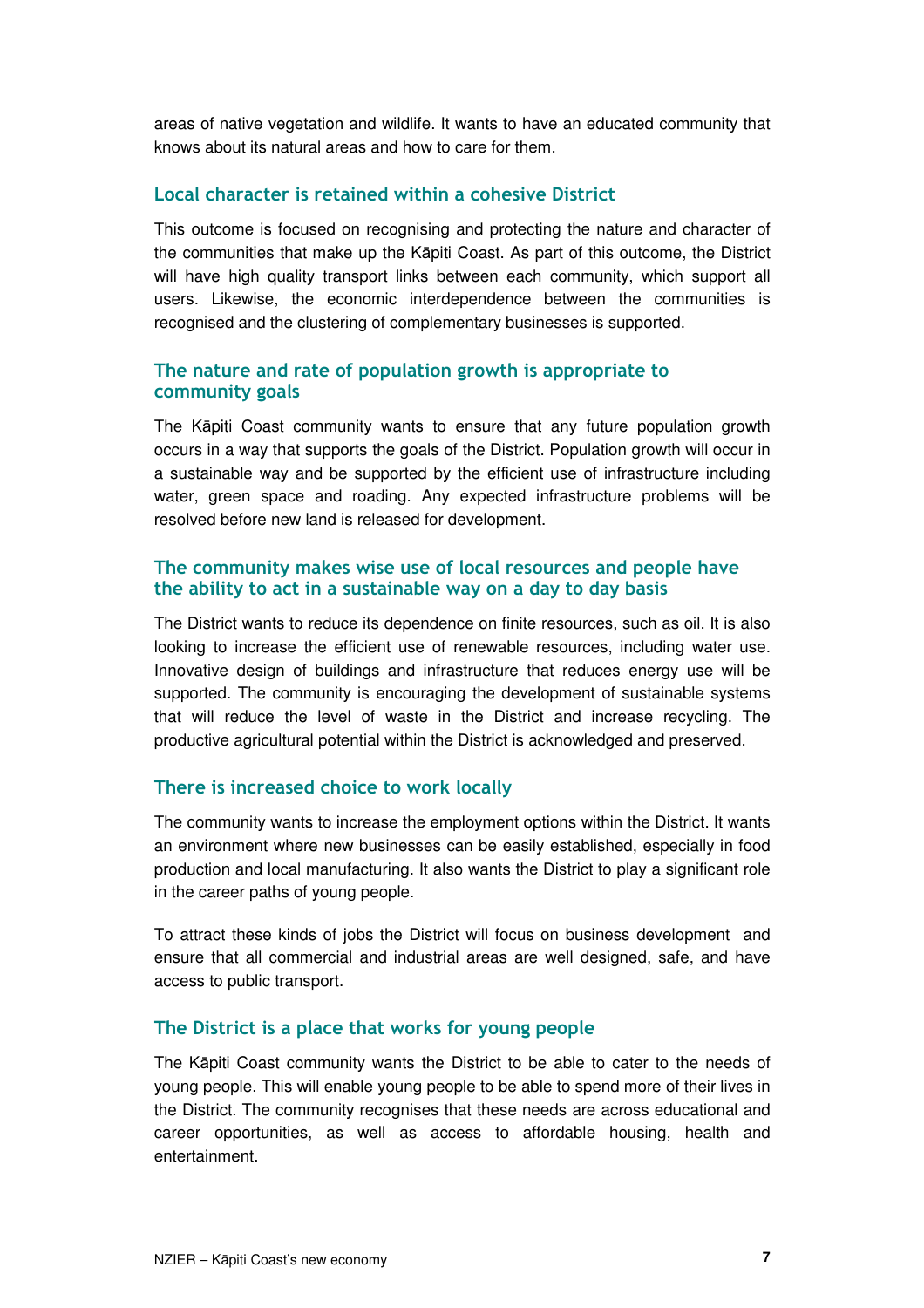#### The District has a strong, healthy, safe and involved community

The District wants all members of its community to have access to the services they need. To ensure this occurs, the District needs a range of housing options, good public transport within the District, and quality local health services.

#### Principles of economic development

The Council has worked to develop an economic development strategy. The strategy is founded on two principles:

'To make Kāpiti a great place to live, work and play'

'To lay the foundations and set the direction for the likely transformation of the economy over the first half of the  $21<sup>st</sup>$  Century'.

The first principle touches on many issues: liveability, employment, keeping young people in the District, and more. The second principle is the reason for reports such as this one: the Kāpiti Coast expects economic changes, and the Council wants to lead the way in creating a resilient economy for residents.

## 2.3 Major global economic trends

This section discusses significant trends with future economic impacts. These trends also interact with each other, requiring decisions by governments, businesses, and consumers. A more detailed review of each of these trends is in Appendix B.

#### Shift to low-carbon economies

With concerns about climate changes, economies are adjusting or planning to adjust to lower carbon emissions. One way to do this is to lower the carbon intensity of production – GDP per unit of carbon or greenhouse gases (GHG). Tourism and agriculture in New Zealand tend to be carbon intensive, while services other than tourism are less carbon intensive. Markets for eco-tourism and low-carbon technology are expected to expand.

#### Climate change

Climate change is expected to have large impacts on global economies. Stern (2006) found that formal modelling of unmitigated climate change with global warming of 5- 6°C would reduce global GDP by an average of 5 percent to 10 percent. Climate change in New Zealand, and the Kāpiti Coast District in particular, is expected to produce mixed results. The Kāpiti Coast could be warmer and wetter. Costs to respond to flooding or repair damage are expected to increase, but the District is also likely to have a better growing season. $4$ 

 4 MfE (2008).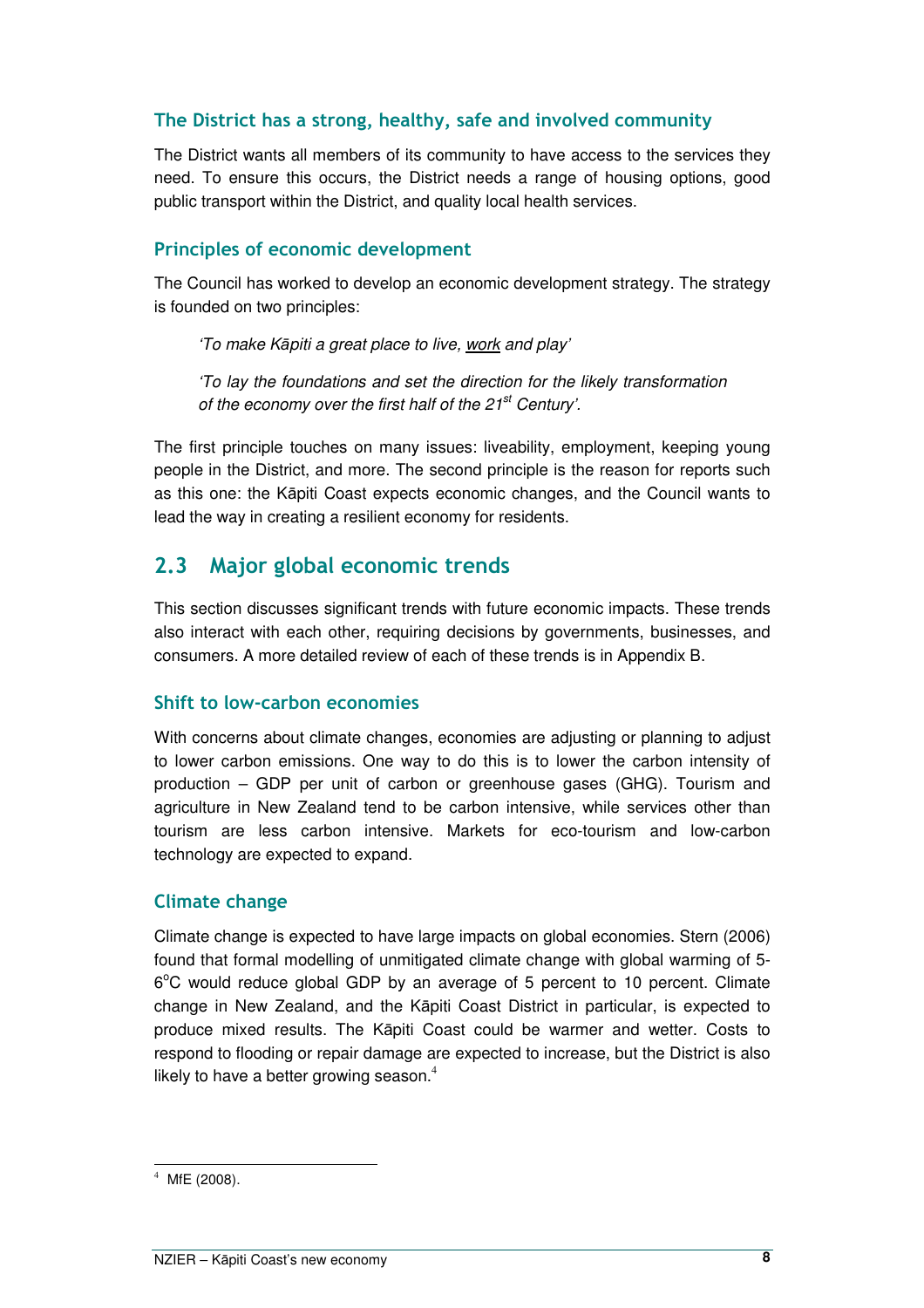#### Resource constraints

The quality and availability of some resources are falling. Demand for mineral resources is continuing to grow on the back of economic growth in the developing world. These resources include oil and phosphorus. Water resources are also becoming constrained. Freshwater is a key strategic and productive asset of New Zealand, and there are movements towards managing it sustainably. For all these resources, it will be important to use them more efficiently.

Declining resources and increasing demand are expected to lead to increased average prices, but also increased price volatility. Volatility causes uncertainty, which imposes its own economic costs. From a planning perspective, it is important to consider the impacts from both the average expected price increase and the range over which the prices may fluctuate. With higher probabilities that prices will surpass some critical threshold, communities need to consider how they will remain resilient to external shocks.

#### Ageing population

New Zealand's age profile is expected to get older over the next twenty years. Under Statistics New Zealand's medium population projections, 20 percent of the population will be 65 and older in 2031. As this change occurs, a lower proportion of the population will be producing goods and services. It will also create increased demand for Government services, such as health care.

The ageing population is expected to affect the workplace:

The proportion of the population aged 65 and over in the workforce increased from 6 per cent in 1991 to 12 per cent in 2006, and is projected to peak at 23 per cent in 2028 (Ministry of Social Development 2011).

People over 65 in 2031 are projected to be 25 to 26 percent of adults. If their labour participation rate increases from 12 to 23 percent, then the increased over-65 workers will represent around 2.8 percent of adults. Labour force participation rates in New Zealand fluctuate a few percentage points over the economic cycle, but are around 68 percent. The additional over-65 workers will represent about 4 percent of the labour force. These additional workers may affect the workplace, but their total impact on production will be small.

#### Technological developments

Technological development is the most significant source of economic growth over time. The on-going investment in this area is likely to drive future growth. Due to New Zealand's size, nearly all technology used here will be developed overseas. Having the capability to apply the latest technologies from around the world will deliver significant benefits.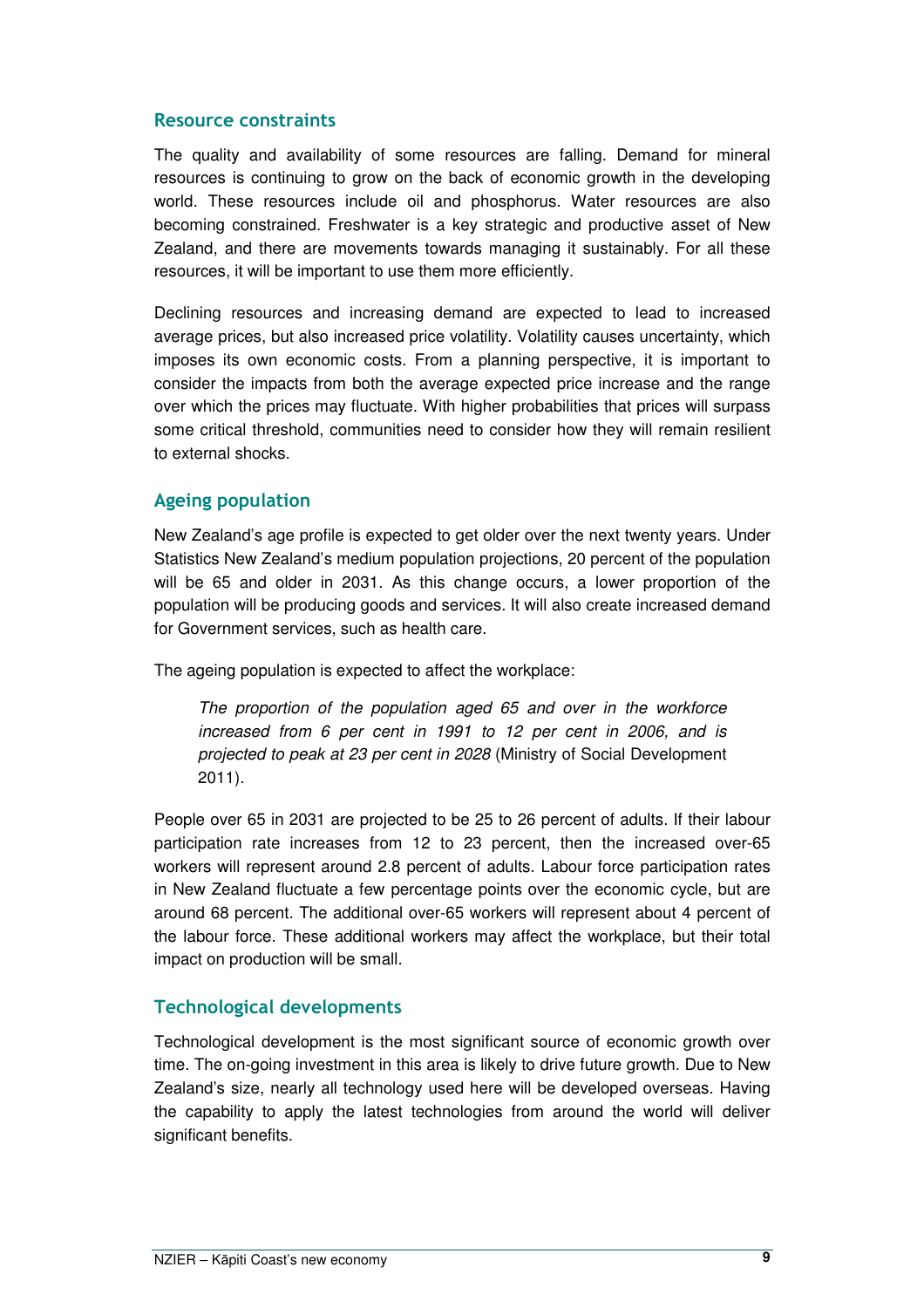#### Agglomeration

Agglomeration creates productivity gains amongst businesses, because they are close to their competitors, customers and workers. The proximity reduces transport costs from suppliers to customers, allows for the easy exchange of ideas and information, and increases the pool of labour available to firms. These benefits increase with the scale of the economic centre. Infometrics (2011) and McCann (2009) suggest that New Zealand's small size relative to the rest of the world creates smaller gains from agglomeration.

#### Post-industrial economies in developed countries

A long term trend in developed economies is the changing structure away from primary and manufacturing production towards services industries.<sup>5</sup> The shift of global manufacturing from developed countries to low-cost producers has allowed developed countries to develop sectors within the services industries. These sectors have included aspects of research and development, design, marketing, and other business services such as management consulting.

#### Increasing social inequalities

While the poverty-related UN Millennium Development Goals are expected to be met by their deadline, the global financial crisis and current high food prices are slowing progress.<sup>6</sup> This suggests that the gap between the rich and poor is continuing to grow in many countries. New Zealand's social indicators have generally improved slightly between 1995 and 2009.<sup>7</sup> New Zealand still has a 'long-tail' in terms of the distribution of outcomes across education, health, and income.

 $\overline{a}$ 5 Infometrics (2011) provides evidence by referring to Sassen, S. (1991), The Global City, Princeton: Princeton University Press, and Daniels, P. (1995), The EU internal market programme and the spatial development of producer services in Great Britain, European Urban and Regional Studies 2, 299-316.

 $6$  UN (2011).

 $7$  MSD (2010).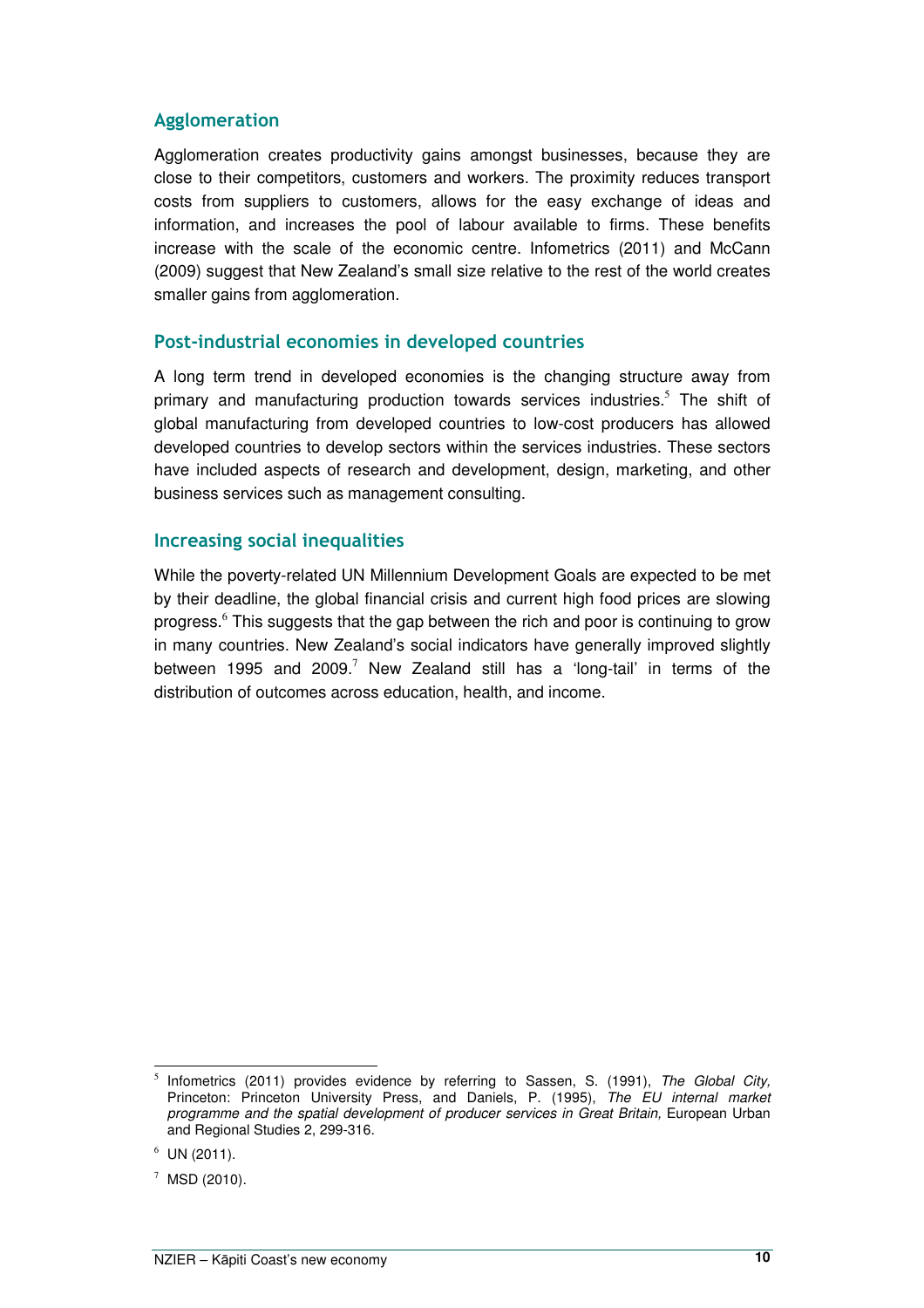#### Summary of trend impacts

Figure 3 provides an overview of what aspects of society could be impacted by these trends. While the trends are likely to have social, environmental or economic impacts, they will affect the economy through resources, labour, financial capital, plant and equipment, and human capital.

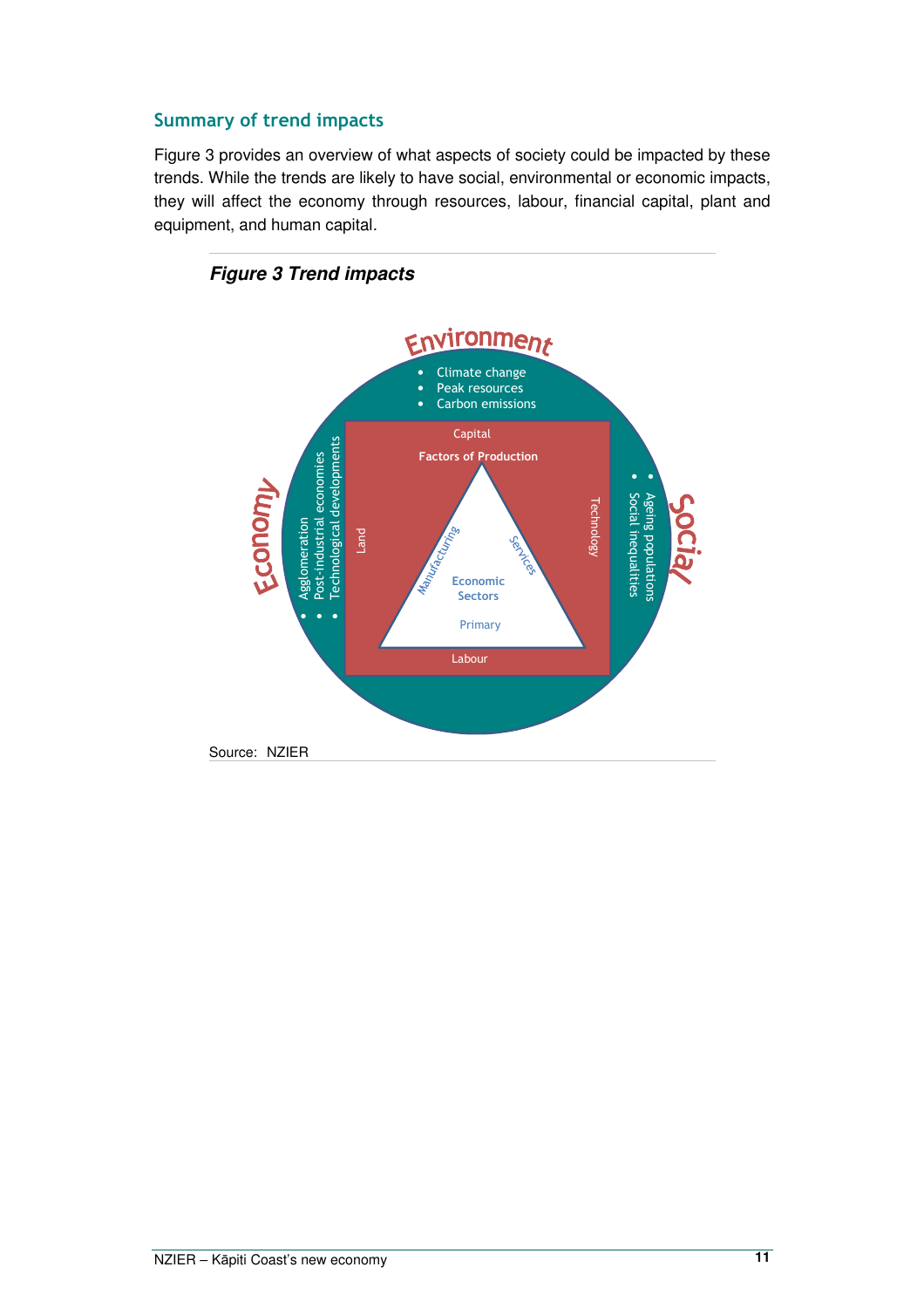## 3.Benefits of a low-carbon economy

Ideas like low-carbon economies, clean-tech development, and green growth have become increasingly popular over the last decade. These ideas have arisen in response to concerns about the likely impacts of climate change and the potential for resource bottlenecks, high prices in major commodities such as oil, and reduced productivity of biological systems.

Low-carbon economies focus on using non-renewable resources efficiently, and minimising the amount of carbon they emit. Clean technology is new products or systems that allow us to use these non-renewable resources more efficiently. 'Green' economic development has become a catchall for these ideas, and encompasses a wider range of natural asset and ecological issues than just carbon emissions and climate change. A green economy is defined by the United Nations Environment Programme (UNEP) as delivering "improved human well-being and social equity, while significantly reducing environmental risks and ecological scarcities".<sup>8</sup>

### 3.1 Benefits

Perhaps the largest benefit of transitioning towards a green economy is lower greenhouse gas emissions. If global emissions are reduced enough, then the most dramatic impacts from climate change could be avoided. Scientists and others are concerned that unmanaged climate change could damage ecosystems and cause mass migration of hundreds of millions of people to higher latitude locations. $9$  These are costs that could be avoided if global warming and climate change are reduced.

A common misconception is that environmental protection and economic growth are incompatible. Recent work by the UNEP and OECD as well as leading environment economists and business strategy academics suggest that economic benefits can be obtained by focusing on green economic development. $10$ 

To lower its level of emissions, an economy will need to use less of the resources that emit greenhouse gases. Economies need to use less oil, gas, and coal. Reductions can occur by shrinking production and therefore the economy, or by developing new technologies that use less resources but allow the same or greater levels of production.<sup>11</sup> The development of these new technologies is the source of

 $\overline{a}$ 8 UNEP (2011), p16.

<sup>&</sup>lt;sup>9</sup> Romani, Stern, and Zenghelis (2011).

 $10$  UNEP (2011), OECD (2011), Romani, Stern, and Zenghelis (2011), McNeil (2009), and Nidumolu et al (2009).

 $11$  The development of clean technology is well underway. The businesses associated with Kāpiti's Clean Technology Centre are examples of New Zealand-based organisations. McNeil (2009) and Nidumolu et al (2009) provide numerous examples from the rest of the world. Examples include Procter and Gamble's development of a cold water clothes washing detergent, and General Electric's "Ecomagination" programme that is developing amongst other things, solar energy, hybrid locomotives, fuel cells and lower-emission aircraft engines. McNeil (2009) states that the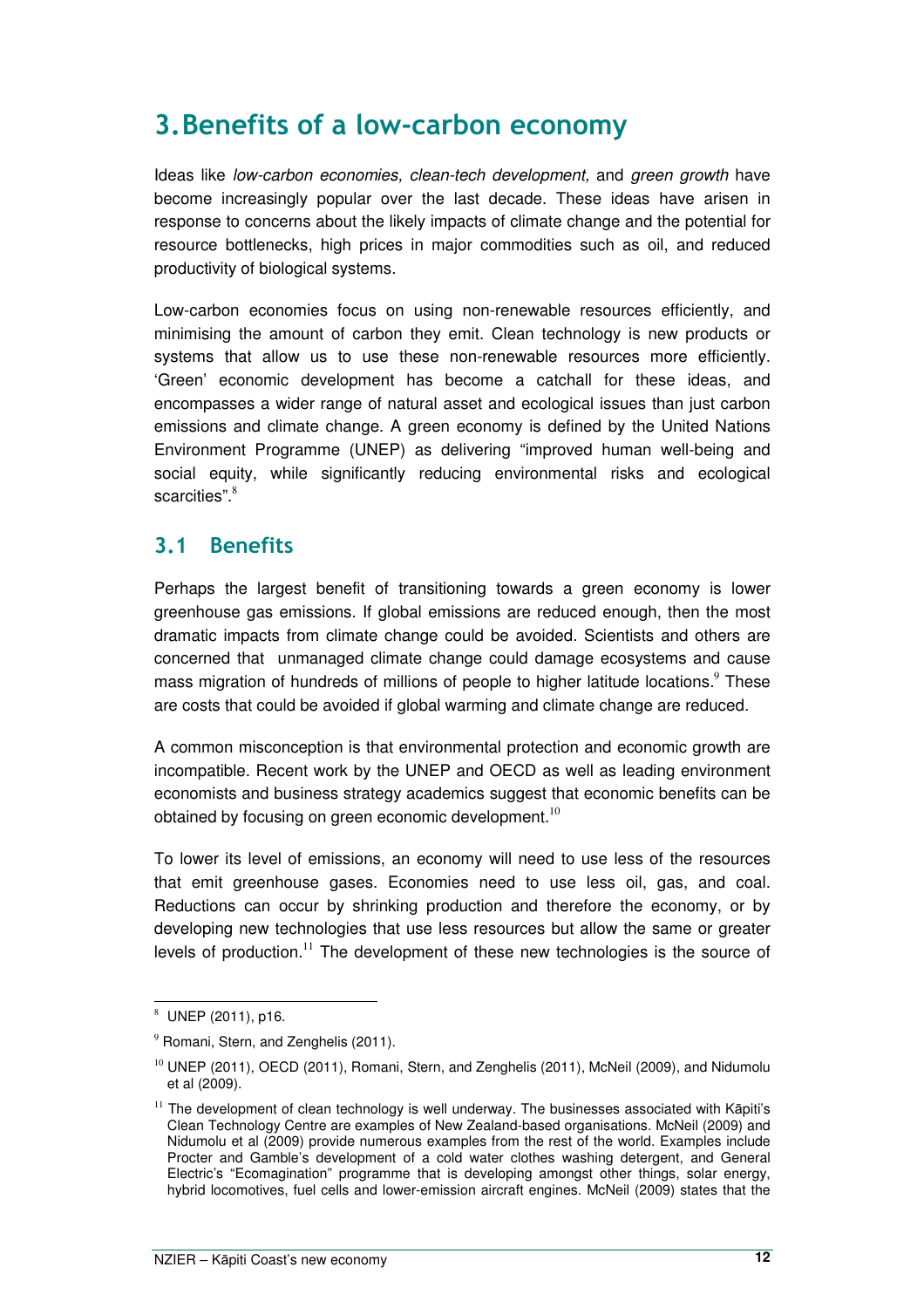much of the economic gains from green economic development. The innovation contributes to growth through three main channels:

- productivity growth and cost savings
- new product markets
- new jobs.

#### Productivity growth and cost savings

Productivity growth happens when resources are used more efficiently, when the ratio of outputs to inputs increases. In simple terms, more can be produced for the same level of inputs. All technological development is focused on creating greater value with fewer inputs.

Clean-tech development specifically focuses on technologies that reduce energy requirements, the amount of wastage in a production process, and the level of emissions from production. The first two impacts reduce the amount of inputs required to make the same level of output, which grows productivity. Fewer inputs also lowers the production costs for firms, and increases profits.

This type of benefit will become more pronounced as the global levels of non-renewable resources dwindle. Oil provides a good example: as it becomes scarcer its price is expected to rise; price volatility is also expected to increase. Firms that use clean-tech to lower their use of oil will have several impacts. First, by using less oil firms will be less exposed to price increases and fluctuations. Secondly, by not using as much oil, the global supply will last longer. Thirdly, reducing oil use will reduce carbon emissions into the atmosphere. These firms will be more resilient to price shocks and will promote a more environmentally sustainable economy.

The benefits from fewer inputs and lower costs can be expected to occur regardless of whether global climate change policies are enacted or not. Climate change policies that put a price on carbon and other greenhouse gas emissions would increase the benefits from clean-tech development. This is because it provides firms with a clear financial incentive to reduce their emissions. Firms that reduce emissions would avoid the higher costs of paying for carbon emissions, which would further decrease input costs.

Productivity gains do, however, mean that the scale of emissions reductions benefits are at risk from what are known as 'rebound effects'. Clean-tech developments, as described above, reduce the amount of energy needed for a given amount of production. By reducing the amount of an input, the cost of that input decreases. With a lower cost of inputs, production can increase. The rebound effect is the increase in production of the goods that use the energy-reducing technology. In the case of energy use, this creates a risk of energy use actually increasing to levels higher than

Ecomagination programme includes 70 products which were expected to generate USD25 billion in sales by 2010.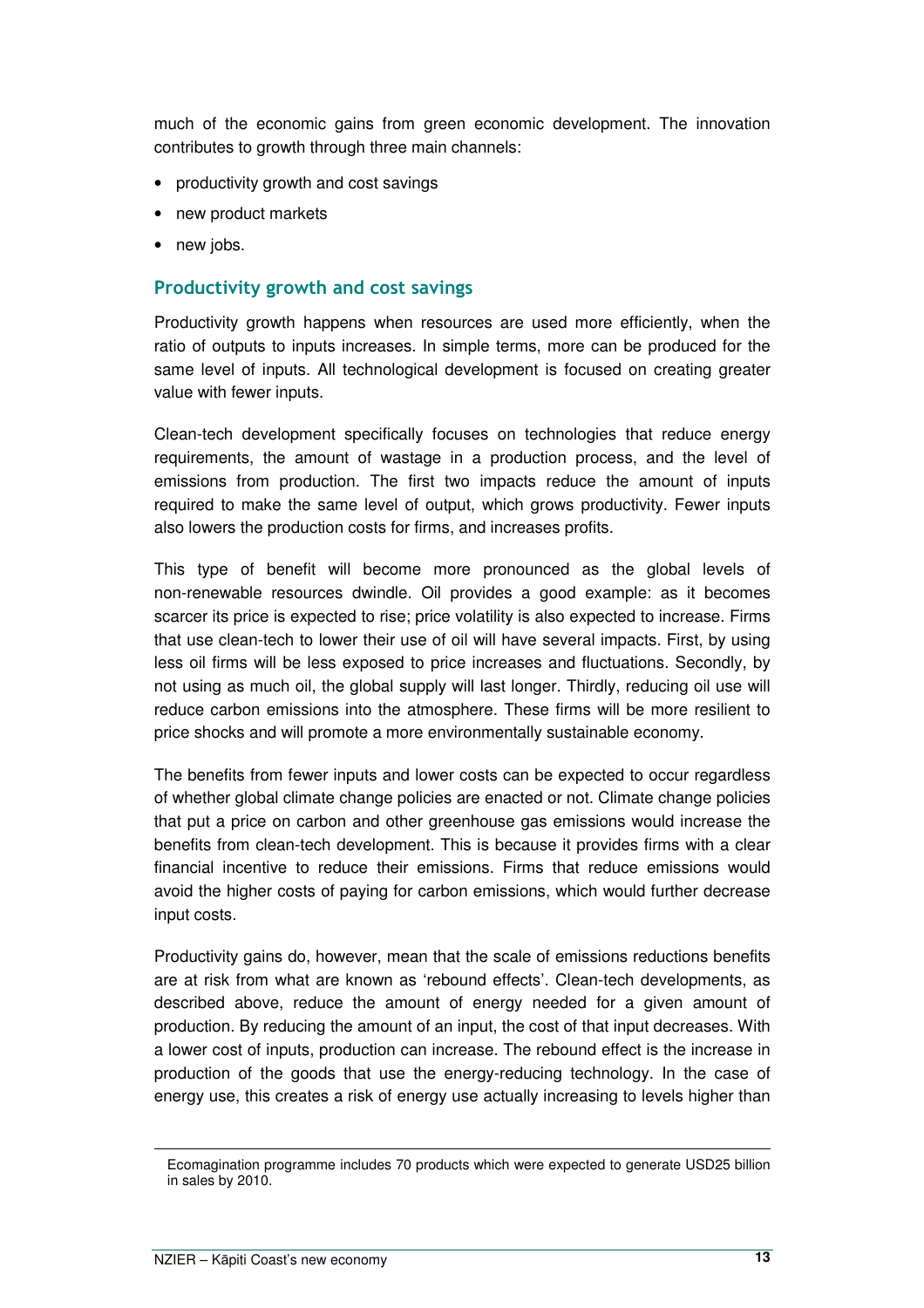before the innovation.<sup>12</sup> Without large-scale changes in energy systems, that will mean increased greenhouse gas emissions.

#### New product markets

As more countries begin to transition towards a green economy approach, the demand for new technologies that can tackle climate change will increase. This demand provides opportunities for businesses to develop and commercialise new technologies. It is also means that key institutional and infrastructural aspects of the economy, such as energy and transport and planning systems, need to be configured with a view to connecting with and adapting to new technologies, knowledge and products created in other markets.

The expected scale of these new international markets is significant. The World Business Council for Sustainable Development suggests potential commercial opportunities of between USD2.1 trillion and USD6.3 trillion by 2050 related to environmental sustainability in natural resource sectors alone. $^{13}$ 

Due to New Zealand's economic size, its consumer market for clean-tech is likely to account for a slight share of the global market. This suggests that large gains could be made by internationalising any New Zealand based clean-tech development, and by readily applying the overseas developments.

## 3.2 Risks

Some sectors of the economy may face heightened commercial risks within a green economy. At risk sectors are likely to be those that are dependent on non-renewable resources, are emissions intensive and face high uncertainty about the development of new technologies to reduce this dependence and intensity.

Without new technologies, and facing higher input costs and possibly a price on emissions, these sectors may be forced to reduce production, which could reduce output and employment in those sectors. The uncertainty in these sectors may also present a commercial opportunity for companies that are able to develop more energy efficient production techniques.

Increases in the cost of transport presents a key risk for rural districts. The effective distance of these regions from their markets and regional centres will increase. This will increase the cost of shipping products to market. In the absence of high-quality and reliable public transport options, it will also reduce the number of people that will be prepared to commute between the regional centre and rural districts. This will have flow on impacts for the rural districts, including declining land prices. The less that is done to prepare for or respond to these trends, the higher the risks will be.

 $\overline{a}$ <sup>12</sup> UK Energy Research Centre (2007).

 $13$  Cited in OECD (2011).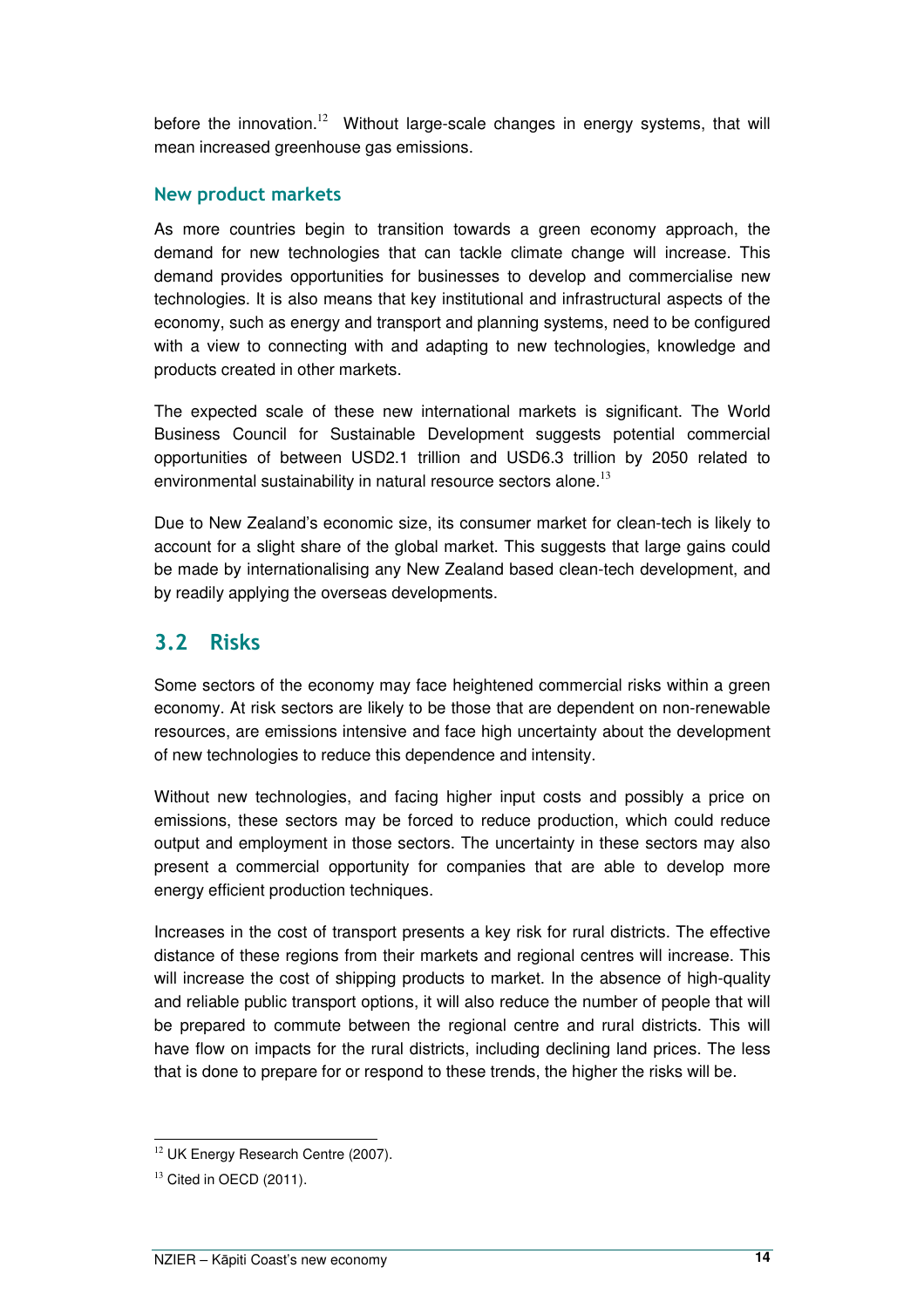## 3.3 Scale of the impact

The exact size of the economic impact from a focus on low-carbon initiatives, clean technology, and other aspects of green growth is hard to estimate. The benefits will arise from:

- more sales
- higher prices
- lower costs.

Each one of these elements has significant uncertainty associated with it, and are likely to be specific to industries or even firms.

Low-carbon initiatives and technology focus on avoiding damages from climate change and reliance on fossil fuels. Another way to consider the scale of the impact is to consider the damage avoided. That is, one possible future is business as usual, with a warmer climate and economic damages. Individuals and communities may pay to avoid these damages. The value of the avoided damage can be measured by an estimate of the willingness to pay to avoid it.

The Intergovernmental Panel on Climate Change (IPCC) suggests that climate change could produce a reduction in GDP by 2050 of at most 5.5 percent (Pachauri and Reisinger, 2007). This figure indicates three things. First, that the economic impacts are small, but not insignificant. Secondly, as a consequence, the efforts to reduce climate change will contribute to the economy, but will not contribute a large amount. Thirdly, the global effort to reduce climate change, considered over the world economy, may have a value many times New Zealand's whole GDP.

These figures put the Kāpiti Coast in an interesting position. As a percentage of the local economy, low-carbon business opportunities are likely to be relatively small. However, the world opportunities available to successful entrepreneurs working out of the Kāpiti Coast are enormous. How much the District actually benefits from lowcarbon initiatives is likely to be somewhere between these extremes.

Council may have some special influence on low-carbon businesses in two ways. First, they can use the products and services of these companies, acting as crucial early adopters and product testers. Secondly, they can cultivate the reputation of the Kāpiti Coast as an environmentally aware, high value area. The reputational effects from the District may support any branding that individual companies do.

What is important for the Council is that profiting from these opportunities is very little different from other opportunities, from the perspective of businesses. They still need financial capital, plant and equipment, management, employees, and physical and telecommunications infrastructure. Policies that support business in general will also be good for supporting low-carbon businesses. In addition, policies that support the general reputation of the District as a good place to live, work and play will also support the branding efforts of individual businesses.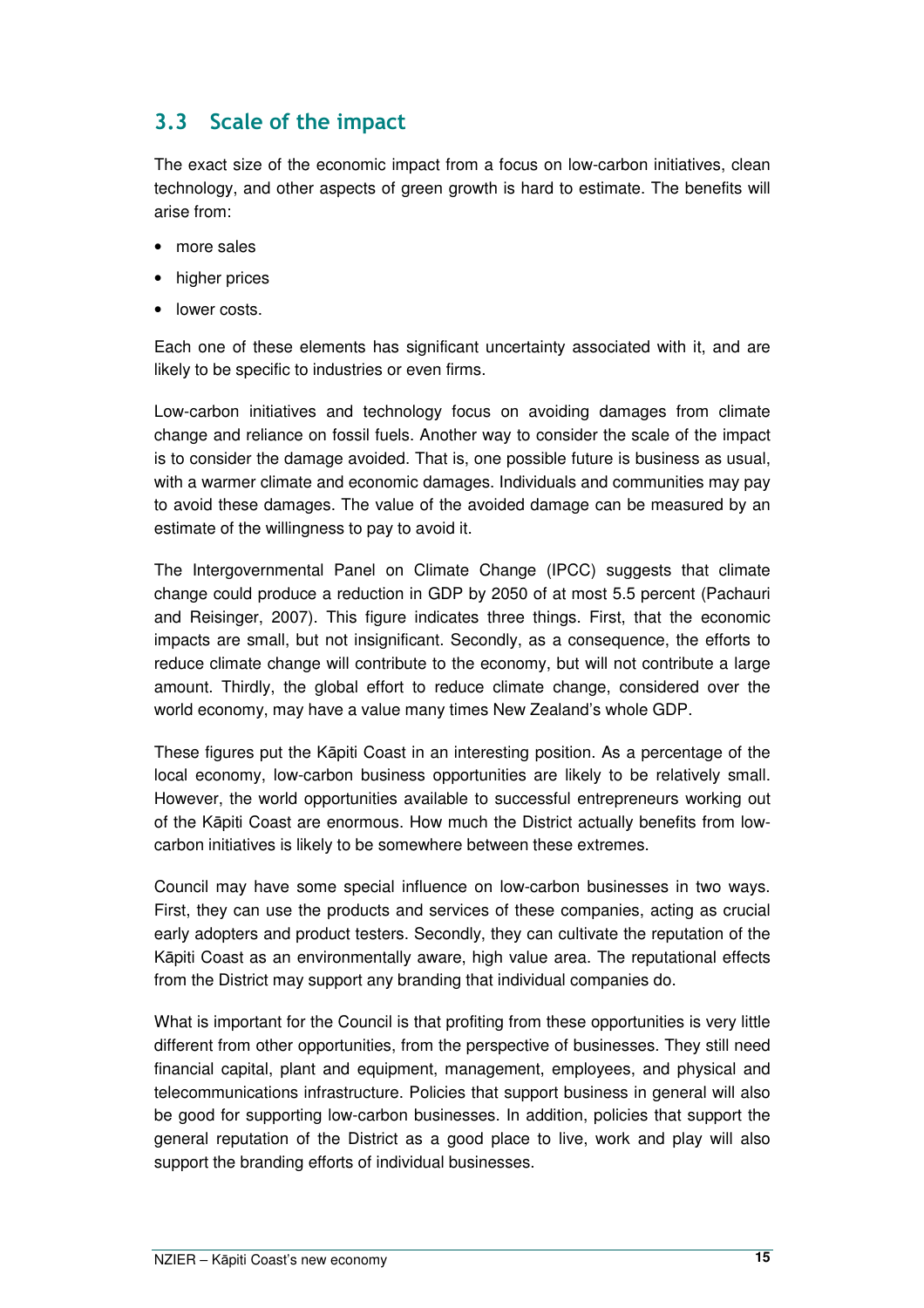## 4.Kāpiti Coast's low-carbon future

Developed economies are trending toward lower carbon intensity, and political pressure is building for lower carbon emissions. The Kāpiti Coast is committed to a proactive approach, rather than reactive. That means planning for a low-carbon future.

This low-carbon vision is only part of a larger vision for the District. The community engagement documents describe many goals or priorities for the District. Residents have expressed preferences for low-density development, good transport linkages, good community resources, jobs for younger workers, and more. The Kāpiti Coast – its Council and residents – will need to decide how to manage the multiple priorities. There may be opportunities for synergies, such as clean-tech manufacturing creating jobs for young people, or reduced transportation encourages local retailing. There may also be trade-offs: for example, low-density development requires large roading networks and increased transportation in private vehicles.

In this section we discuss the implications for the local economy under two scenarios, one where transitioning to a low-carbon economy is the highest priority, and another where other priorities are also taken into account.

## 4.1 Future 1: Low carbon is the most important priority

The **services** sector tends to have a lower emissions intensity than manufacturing or primary production. Increasing the level of services exports will help the transition towards a low-carbon Kāpiti Coast economy. The economy would focus more on business services, design, arts, architecture, education and tourism. For example, the District Council could facilitate ecologically friendly tourism by expanding the 2009 pilot programme as discussed by the Hikurangi Foundation (2009). This type of tourism could link public transport from Wellington and other regions with bicycle and walking tours around the District. In addition, encouraging more local shopping would reduce retail leakage from the District, reducing carbon emissions from driving.

**Manufacturing** may have a role in a low-carbon economy. The Clean Technology Centre is focusing on technologies such as solar, biofuels, water purification and renewable power generation. The Council can continue to support the initiative by facilitating networks between the clean technology innovators and educational providers, skilled workers, and other firms with required expertise. The small size of the region will hamper efforts to create a critical mass around the Centre. The agglomeration effects (McCann, 2003; Porter, 1985) that help develop industry in large centres may be difficult to replicate.

**Agriculture** is also likely to contribute to the low-carbon economy. Horticulture and arable agriculture are well suited to a low-carbon economy, as they are less emissions intensive than animal-based systems. A number of reports have suggested the suitability of the District for horticultural production. The Kāpiti Coast will not be able to compete with the scale of other agricultural areas, such as the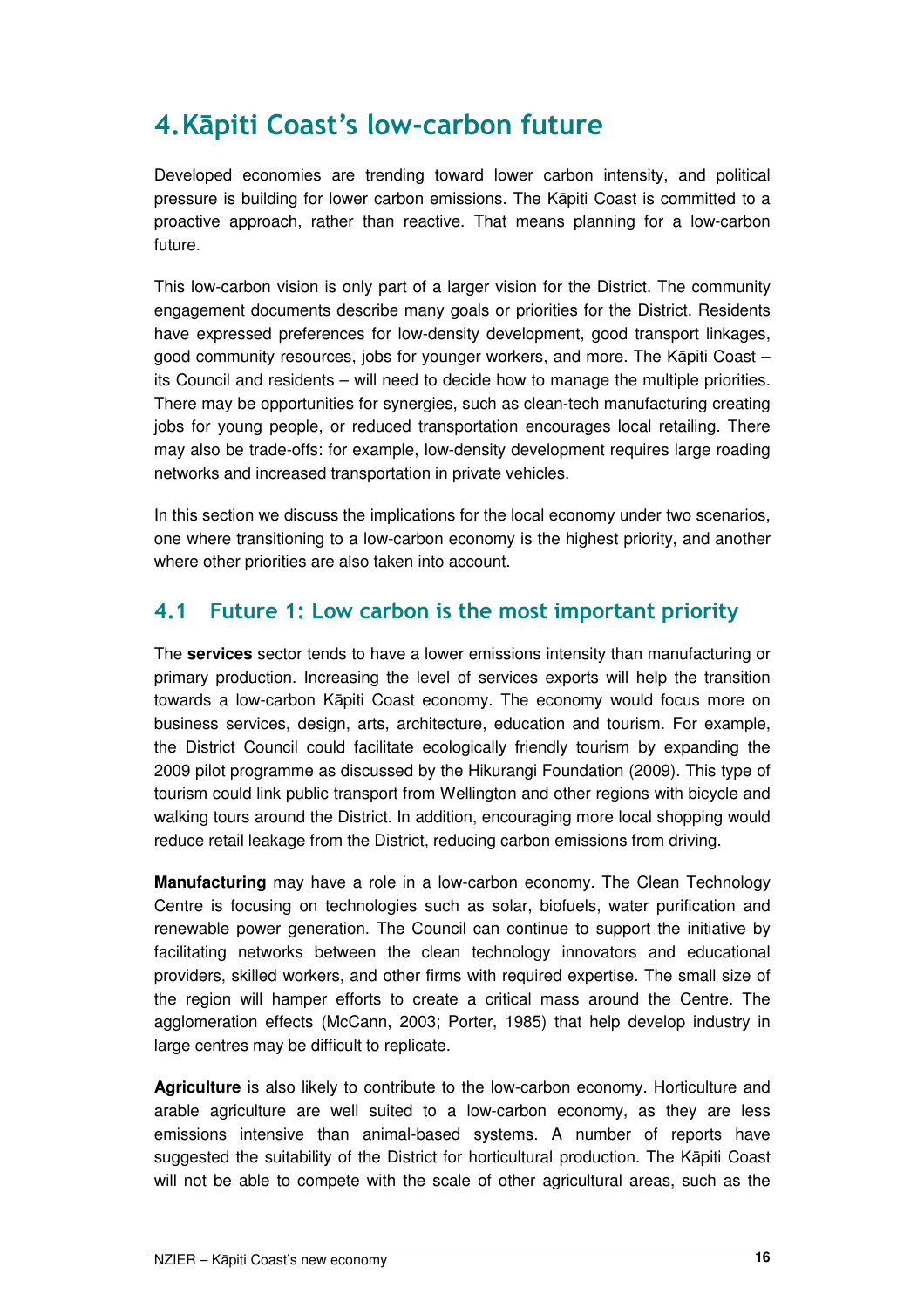Wairarapa or Canterbury. It does have the potential to create high-value boutique horticulture products. The District could also promote local food production in townships with backyard, community, and school gardens.

In all these sectors, focusing on **niche and high-value products** can support the low-carbon vision. Niche products are specialty products that command a premium price. Even with the same carbon footprint as mass-market equivalents, the higher prices mean they have higher value-add per unit of carbon. Targeting boutique or high end customers is one way to lower the carbon intensity of the economy, whether we are talking about services, manufacturing, or agriculture. Regional exports would need to be geared toward consumption patterns of higher income groups. Some examples are boutique hotels and restaurants, and niche tourism opportunities. However, this strategy requires good knowledge of the preferences of those consumers, and considerable management and marketing effort to build those markets.

Local communities would focus on **liveability** – ease of daily life for families with older children, commuting workers, and older people. Communities can focus on physical and virtual access: wide, flat footpaths, bicycle lanes, good community facilities, high-speed broadband. Liveability is part of a low-carbon future, because it can encourage:

- walking and biking over using automobiles
- local facilities over distant ones
- on-line communication and work arrangements over travel and commuting.

Liveability can also encompass **energy efficient designs for buildings**. New buildings can incorporate passive solar and other alternative energy approaches. The Council can link liveability with its promotion of manufacturing by using solar, water, and energy technologies from the Clean Technology Centre in new buildings.

**Transportation** is a significant source of carbon emissions. Reducing sprawl is important in reducing transportation. The Kāpiti Coast has a large percentage of commuters, which increase the carbon emissions from the local economy. To reduce carbon emissions from transport, development can promote compact urban areas around travel nodes. These nodes would provide efficient public transport to Wellington (and Palmerston North), and would include easy-to-use mode-switching facilities (parking lots, bike racks, covered waiting areas). For those who live and work locally, the District Council can advocate for easy alternative transport to business parks and retail areas.

### 4.2 Future 2: Balancing low carbon with other priorities

Where Future 1 focuses just on reducing carbon, Future 2 recognises that people and communities have additional priorities. Future 2 includes modifications to the scenario described above. In this section, we describe how other priorities might modify the Council's approach.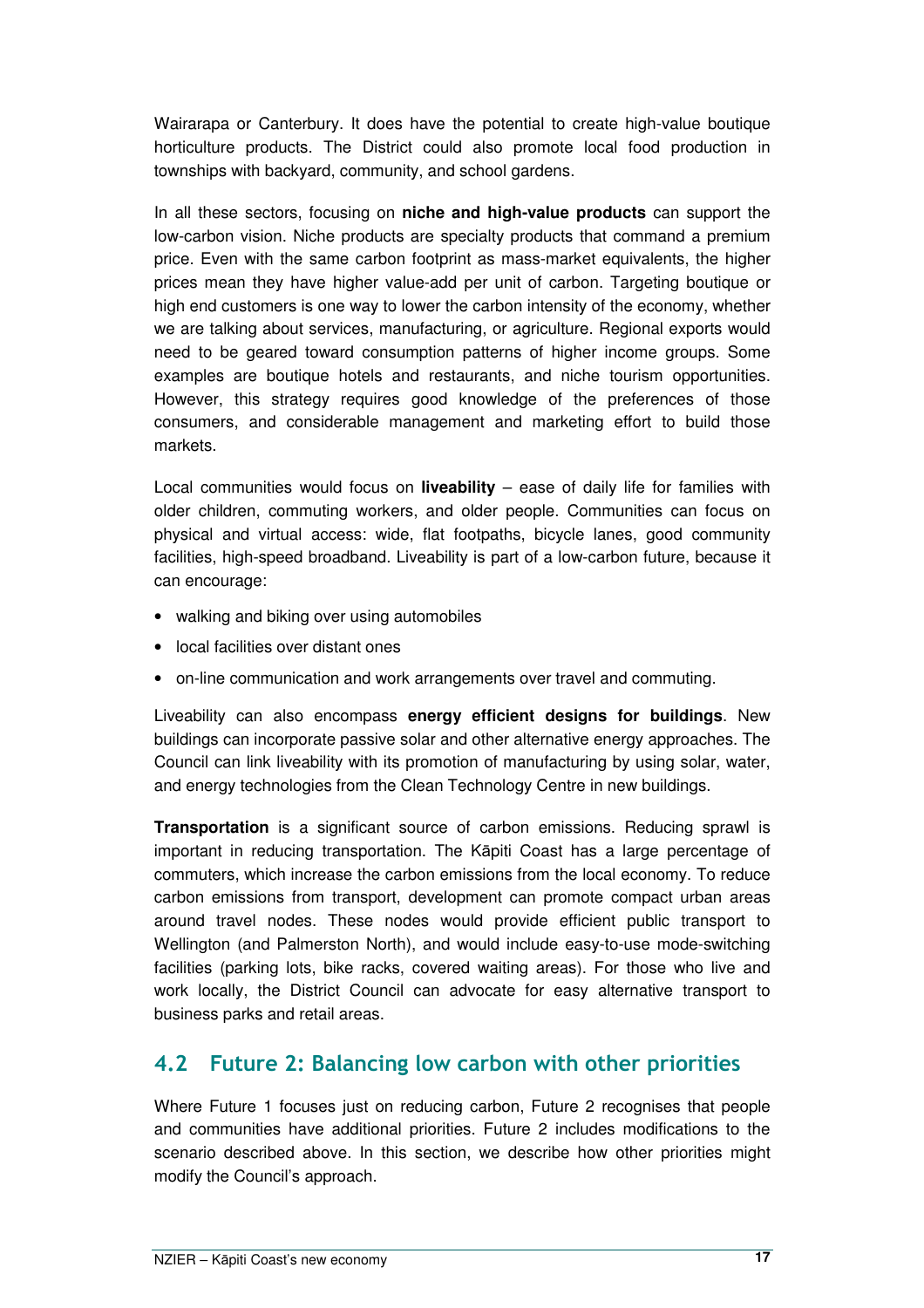**To encourage 15-39 year-olds** to stay in the Kāpiti Coast, there need to be employment opportunities and things for them to do. On the employment front, there need to be more entry-level and mid-career jobs, and also a wider range of jobs. This may mean supporting larger employers and possibly manufacturing other than clean technology. To accommodate shift work, flexible schedules, and entertainment activities, the Council could encourage better transport links to Wellington.

**To maintain a semi-rural aspect**, there would be less focus on urban-density nodes around transport hubs. The Council would allow more sprawl, with related increase in impacts on water and transportation. This approach would also allow more lifestyle blocks, with the effect of less agricultural production. The impacts on carbon emissions could be reduced by increasing the use of parking lots and other modeswitching facilties at transport hubs, and by encouraging more local retail.

**To support an ageing population**, the region would provide more of the goods and services demanded by older people. This may mean new housing or housing modifications, and may fit with a plan for denser development and reduced dependency on automobiles. In addition, the Kāpiti Coast would need to ensure that affordable housing, retail, and other facilities are available for people who are providing health care services. These changes may fit with focus on providing jobs for younger adults and improvements to transportation.

**To support local agriculture**, providing links to local communities and fostering regional exports are important. Local agriculture is not necessarily less carbon intensive (Saunders, Barber, and Taylor, 2006), but may be valued in its own right. Encouraging links to the local community could follow the strategy outlined by Landcare Research. Some specific possibilities are promoting a regional brand for food products; encouraging farmers' markets, perhaps with a permanent covered space (on the model of Davis, California); or even opening a regional food pavilion (similar to Pike Place Market, Seattle). Another possibility is to investigate barriers to increased value-add from local producers. If local producers lack coldstores or commercial-grade kitchens, then the District may be able to coordinate a central facility for hire.

**To encourage local employment**, it is particularly important to focus on the service sector, which is the largest employer in the District. Tourism is likely to provide opportunities but will require the development of more attractions and supporting services, such as restaurants and accommodation. Encouraging local retail could bring increased income and jobs into the District, while reducing emissions from transportation. Growing business services in the District is also realistic. Existing commuters to Wellington are likely to work in this sector. Surveying these Kāpiti residents about the work they do and the perceived barriers to working in Kāpiti could be a useful first step. The outcomes of the survey could be used to develop a green business park where commuters are encouraged to establish 'satellite offices'. Strengthening the frequency of public transport links to Wellington could encourage these workers to commute for specific meetings instead of for full days or entire weeks.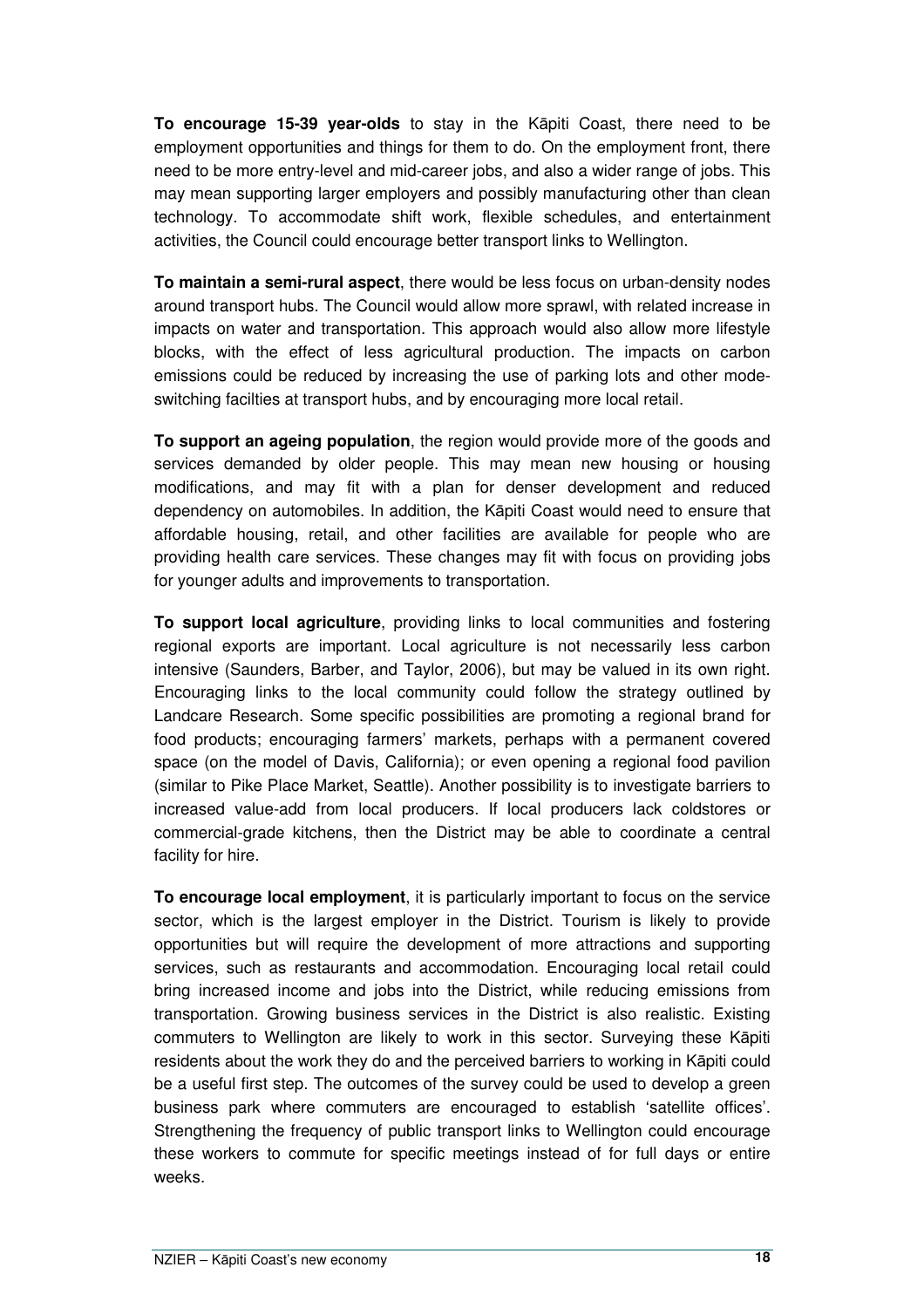What becomes clear in thinking about these issues is that the residents of the Kāpiti Coast and the District Council need to consider how these priorities interact. A lowcarbon economy entails some significant changes, and those changes may either support other goals, visions, and preferences, or create tensions. Two things that are positive across all these scenarios are:

- improving transportation linkages, which can reduce carbon emissions, increase the population of younger adults, and improve liveability for an ageing population
- planning for the preferences and requirements of an older population, which can improve liveability, and provide local employment.

Some of the other activities, such as promoting horticulture or manufacturing, may have positives and negatives for regional production and carbon emissions.

## 4.3 Some steps to take:

Council is working to support a low-carbon future. Specific actions that can be continued or developed further are:

- Determine what a lower-carbon transport network, consistent with the population and vision of the Kāpiti Coast, could look like. Work with central government to ensure consistency between national and local visions and to promote local transportation priorities
- Work with local horticulturalists to determine how the District Council can support them. Some ideas are: regional branding initiative, farmers' markets, regional food pavilion, regional food event, development of a light processing facility
- Develop a clear strategy for clean technology manufacturing, with links to tertiary education, engineering firms, design capabilities, to overcome the relative isolation of Otāki and substitute for agglomeration effects
- Conduct research on commuters to develop strategies for encouraging public transport, reducing commuting, and encouraging businesses to relocate to the District. This research would have implications beyond the Kāpiti Coast, and may be eligible for partial funding from central government.

In our review of documents and discussions with Council and others, we found that much of this work was already underway; for example, Greenchip is preparing work on how to grow the Clean Technology Centre. Our assessment suggests that this is useful work for working towards a low-carbon economy.

### 4.4 Future scenario analysis

Predicting the future always entails great uncertainty. To inform Council's decision making process, we have provided four scenarios which included indicative analysis of potential impacts of different futures. We have estimated the impacts on the local economy in about ten years, in 2021. Each scenario includes three sets of figures:

• GDP impacts – the annual size of the increased contribution of the industry to the local economy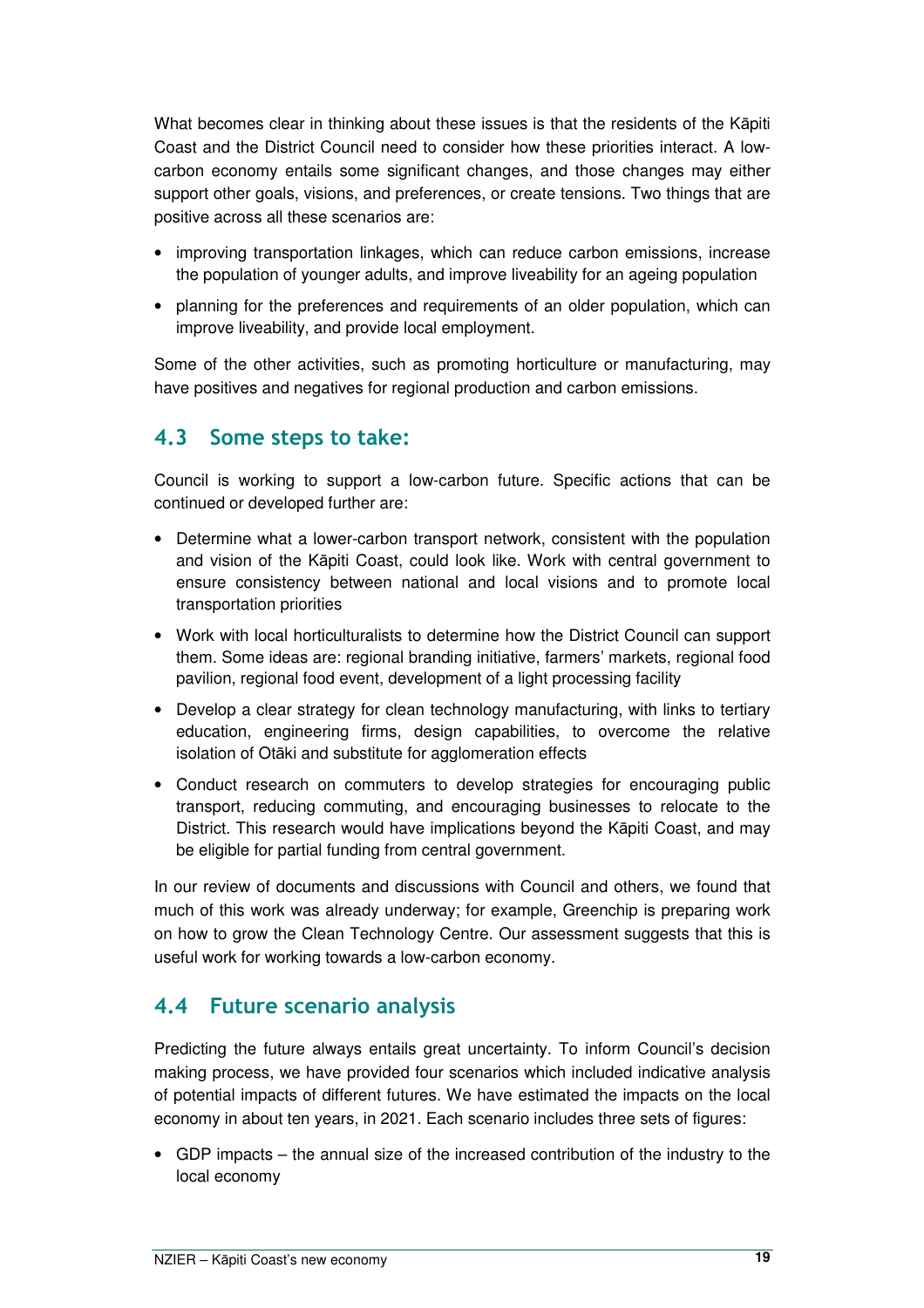- employment impacts the increased number of people working in the industry, in full-time equivalents
- probabilities the likelihood of achieving impacts of this size.

#### Important aspects of this analysis

There are several things to note about the figures provided:

- These scenarios are about aspirations, especially the high-value scenarios; they suggest what the Kāpiti Coast could achieve if the industries and their businesses are able to develop
- Implicitly, the analysis is about relative success of the industries, about comparisons across the scenarios, rather than absolute numbers
- As a result, the analysis is also intended to contribute to strategic and policy discussions; they are not financial estimates
- We have focused only on direct impacts of the industries; given the size of impacts and relative openness of the Kāpiti Coast regional economy, displacement or crowding out is not likely to be a factor within the region
- Each scenario includes high, medium, and low impacts, with associated probabilities
- The probabilities reflect our assessment of the riskiness of strategies and the likelihood they will succeed, given the trends discussed above. We have included the number used in the calculations, so that readers may make their own assessments.

These expected outcomes are presented in Table 1.

| Scenario and impact      | Annual<br><b>GDP</b> impact | <b>Employment</b><br>impact |
|--------------------------|-----------------------------|-----------------------------|
|                          | \$m\$                       | (jobs)                      |
| Clean technology         | 10.3                        | 87.5                        |
| <b>Business services</b> | 40.8                        | 177                         |
| Tourism                  | 27.4                        | 710                         |
| Retirement services      | 16.8                        | 190                         |
| NZIER                    |                             |                             |

#### **Table 1 Expected outcomes of scenarios, 2021**

#### 4.4.1 Scenario 1: Clean technology manufacturing

This scenario assumes that clean technology design and manufacturing is successful in the District, based on the work at the Clean Technology Centre Park in Otāki. This scenario fits with the drive in the Kāpiti Coast for more ecologically friendly products, and with a focus on promoting local employment.

Source: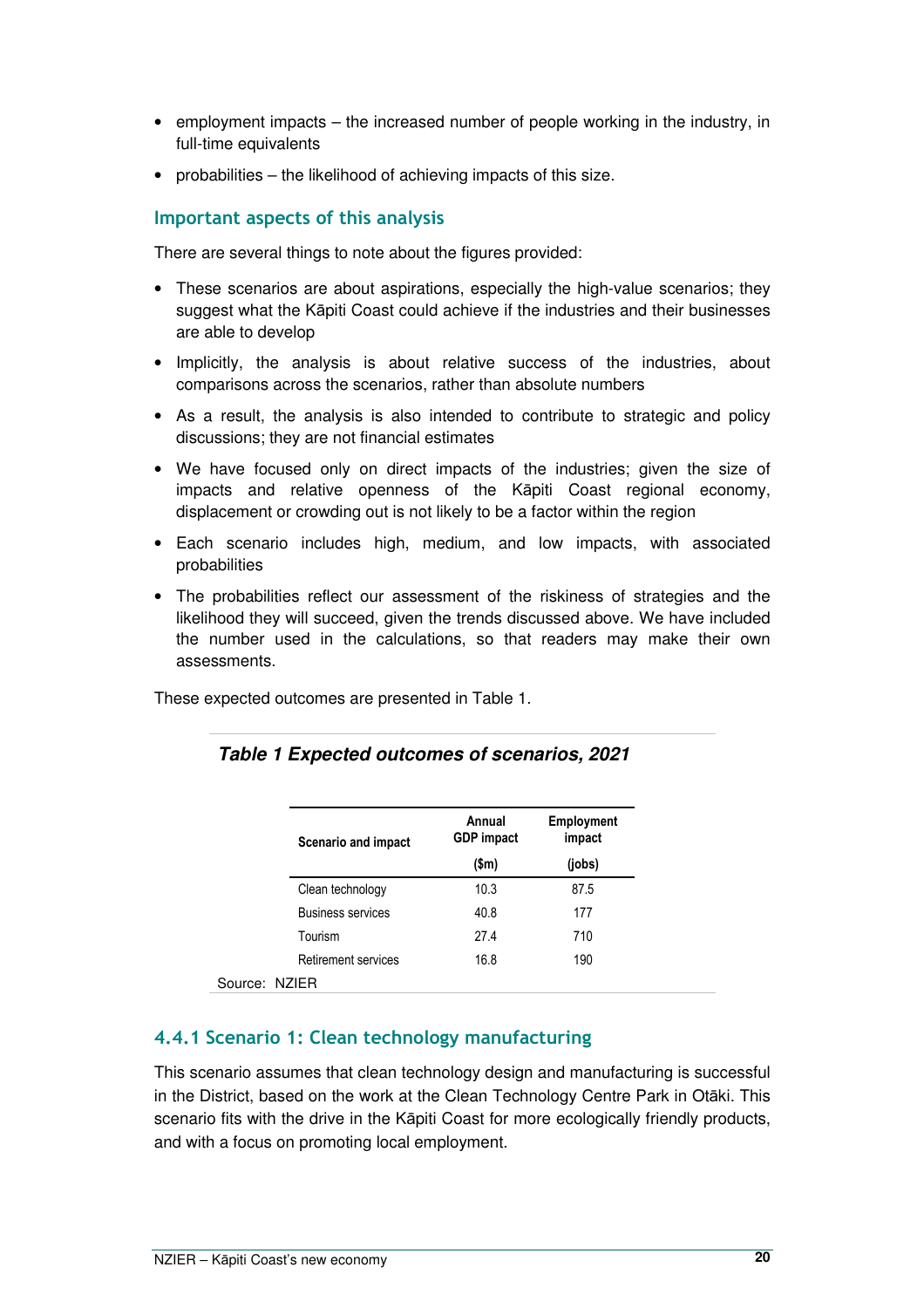As noted in documents available on the Clean Technology Centre website, the park's vision is to create a business of 350 jobs and export revenue of \$750 million.<sup>14</sup> According to Steven Finlay, quoted in the Kāpiti Observer, Grow Wellington has these goals 'over 10 years' (Chipp, 2011). We calculate the potential contribution of the Clean Technology Centre by using the value-add per employee as reported in BERL (2010) and shown in Table 10 (page 38). Because these are goals over ten years, we have assumed that the Centre has a 100 percent growth rate per year, so that the estimate of annual impacts in 2021 is 175 jobs and \$375 million in export revenue.

Based on the information from the Clean Technology Centre Park, we consider the following range of outcomes:

- high impact: the Clean Technology Centre Park is successful as planned, with more businesses coming into the park and the site being further developed. Links with polytechnics and universities, as well with other businesses, go forward as planned. As a result, manufacturing and allied businesses increase in the Kāpiti Coast. We will base our analysis on projections by Clean Technology Centre and similar experiences of other cluster developments
- medium impact: the Clean Technology Centre is 50 percent as successful as envisioned, representing a slower build-up of the site and less interest than forecast
- low impact: the Clean Technology Centre is 25 percent as successful as envisioned, representing some uptake but low interest amongst firms outside the District.

The results of our analysis are reported in Table 2. The potential impacts of the Clean Technology Centre range from \$5.2 million to \$20.6 million in additional GDP per year, and between 44 and 175 total new jobs. The probability of achieving these different levels of impact is unknown. The Centre is very nearly creating a new local industry from scratch. In addition, manufacturing is in decline in the district and across New Zealand. We have assigned a lower probability of achieving the full impacts, and higher probabilities to smaller impacts. Based on the listed probabilities of outcomes, we calculated the expected value of the Clean Technology Centre to be a GDP increase of \$10.3 million per year and 87.5 new jobs.

 $\overline{a}$ <sup>14</sup> Brochure available at: http://www.ctcpark.co.nz/storage/captureddata/Bussiness%20park%20folder.pdf.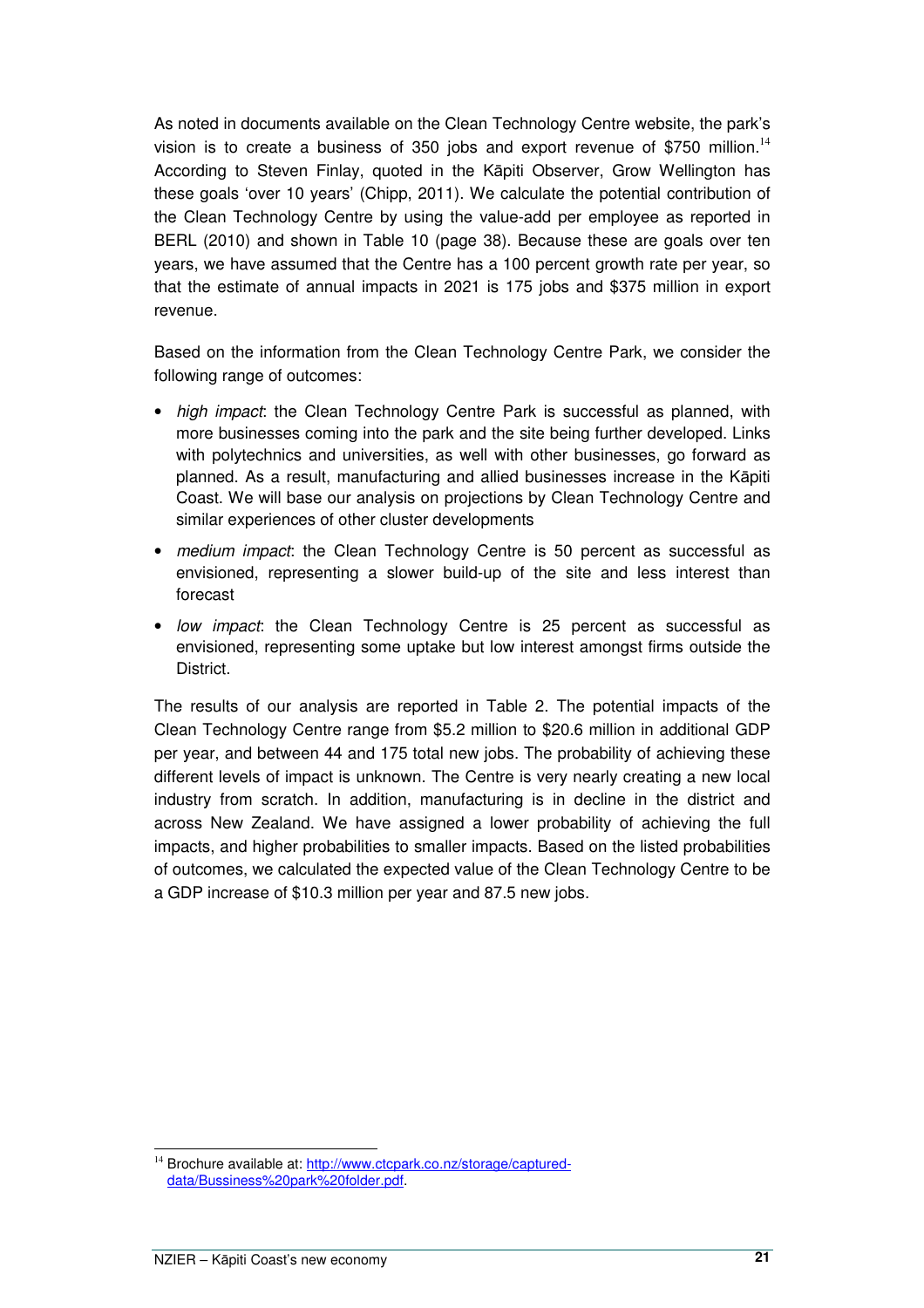| Scenario and impact   | Probability | <b>Annual GDP</b><br>impact | <b>Employment</b><br>impact |  |
|-----------------------|-------------|-----------------------------|-----------------------------|--|
|                       |             | $(\mathsf{Sm})$             | (jobs)                      |  |
| High                  | 20%         | 20.6                        | 175                         |  |
| Medium                | 40%         | 10.3                        | 87.5                        |  |
| Low                   | 40%         | 5.2                         | 44                          |  |
| <b>Expected value</b> |             | 10.3                        | 87.5                        |  |

#### **Table 2 Potential clean-tech outcomes, 2021**

Source: NZIER

#### 4.4.2 Scenario 2: Business services

This scenario assumes that business services becomes a growth sector for the District. Better transport links because of road and rail improvements and the Paraparaumu Airport entice more business services and professional firms to locate in and around Paraparaumu and Waikanae. We have developed this scenario because it fits with the idea of low-carbon-intensity economic activities that provide local employment, while reducing transportation outside the District. The scenario fits with the economic goal of making the District a good place to live, work, and play. It also fits with international trends towards service-oriented, post-industrial economies that take advantage of developments in information technology.

BERL (2010) shows that business services contributed 38 percent of Kāpiti Coast's GDP in 2009. This is lower than the 45 percent contribution that business services made to the Wellington region's economy in 2008 (Grow Wellington, 2009). As Wellington is the capital city, its business services sector is likely to make a relatively smaller contribution to its GDP than other commercial centres. This suggests that an attainable goal for Kāpiti Coast's business services sector could be to increase its relative contribution to GDP from 38 percent to 45 percent to match the sector's contribution to the rest of Wellington. The outcomes considered assume that the number of business services jobs will increase in line with the growth in GDP contribution.

Based on this information we consider the following range of outcomes:

- high impact: the site around the Paraparaumu Airport is fully developed as a business park, and other areas are also developed. We estimate the impact by assuming that the District has the same proportion of business and professional services as Wellington City, with the associated boost to GDP and employment
- medium impact: the growth in business services is 50 percent as large as the high impact level
- low impact: the growth in business services is 25 percent as large as the high impact level.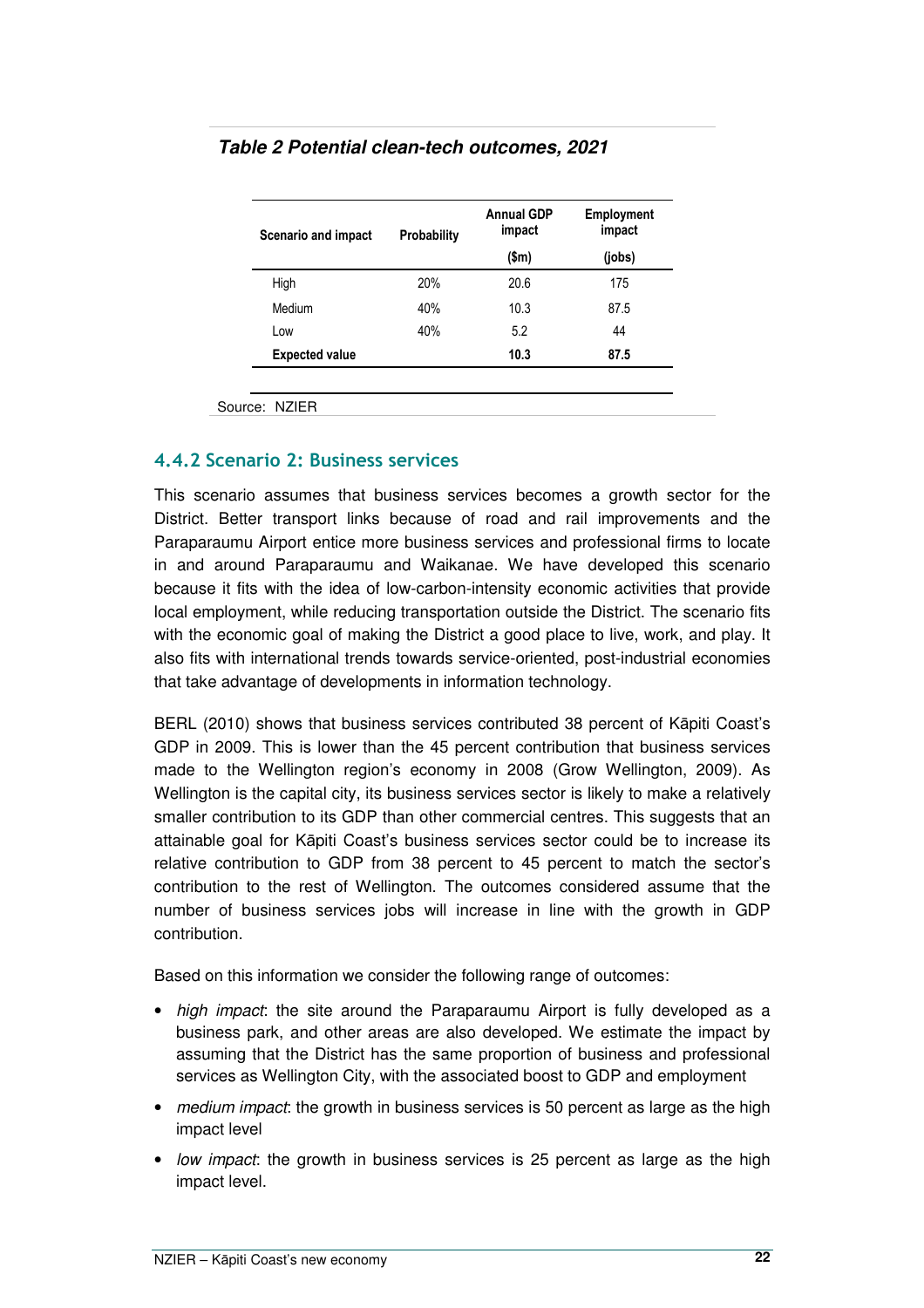The results from our analysis are presented in Table 3. Continuing to develop the business services sector in the Kāpiti Coast economy could increase GDP by between \$19.9 million and \$79.7 million. This increase in Kāpiti Coast's GDP would be matched by between 94 and 375 additional jobs. While there is a lower likelihood of achieving the highest level of impacts, the increased connectivity suggests that additional growth could be fostered. Based on the relative probabilities provided, we consider the likely impact of developing business services in the Kāpiti Coast to add \$44.9 million to GDP and create 211 jobs. These are expected to be high-value-add jobs, at \$212,500 per FTE.

| Scenario and impact   | <b>Probability</b> | Annual<br><b>GDP</b> impact | Employment<br>impact |
|-----------------------|--------------------|-----------------------------|----------------------|
|                       |                    | (\$m)                       | (jobs)               |
| High                  | 25%                | 79.7                        | 375                  |
| Medium                | 50%                | 39.9                        | 187                  |
| Low                   | 25%                | 19.9                        | 94                   |
| <b>Expected value</b> |                    | 44.9                        | 211                  |
| Source: NZIER         |                    |                             |                      |

**Table 3 Potential business services outcomes, 2021** 

#### 4.4.3 Scenario 3: Tourism

At \$82.70, Statistics from the Tourism Strategy Group suggest that the Kāpiti Coast and Horowhenua Districts have one of the lowest levels of expenditure per tourist visit in the country.<sup>15</sup> Continuing to develop the tourism sector in the Kāpiti Coast through eco-tourism and opportunities to increase the number of over-night visitors could help to increase this level of expenditure to the national average.<sup>16</sup> This scenario fits with low-carbon priorities and employment opportunities for younger workers. Depending on how the services are marketed, they can also fit with highvalue niche marketing to ecologically aware consumers.

Based on this information we consider the following range of impacts:

- high impact: Council increases visitor expenditure to the national average by focusing on high-value tourism and increasing over-night visitors
- medium impact: visitor nights increase by 50 percent of the difference to the national average
- low impact: the growth in tourism is 25 percent of the high-growth scenario.

 $\overline{a}$ 

<sup>&</sup>lt;sup>15</sup> More information available at http://subscribe.tourismresearch.govt.nz/handlers/tm/?k=242,127290,33.

 $16$  Nature-based tourists are estimated to spend 14 percent more than other international tourists. Coleman, J. (2009), Eco-Tourism conference 2009, http://www.beehive.govt.nz/speech/ecotourism-conference-2009.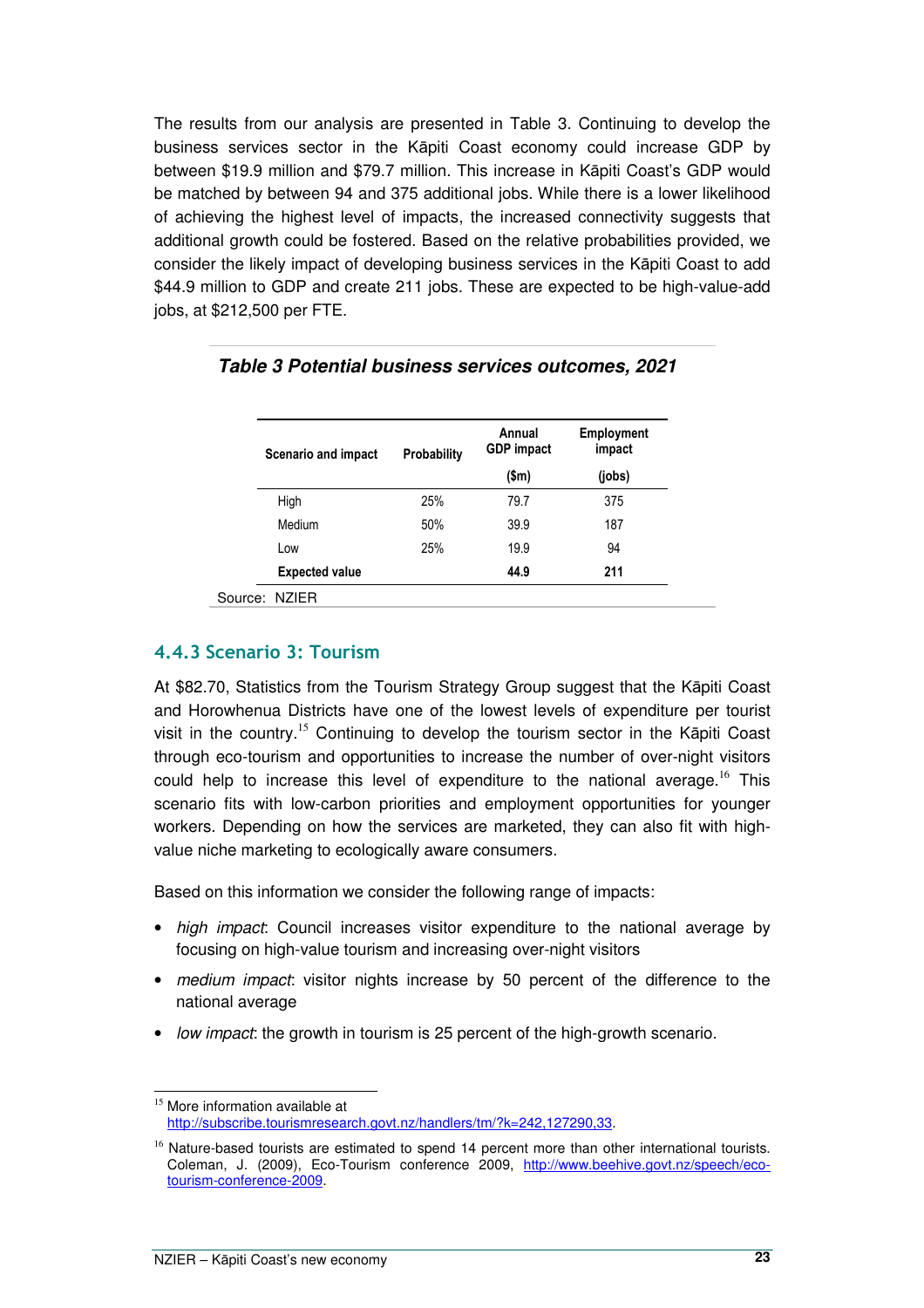Statistics New Zealand's Tourism Satellite Account reports that tourism contributed 8.7 percent of New Zealand's GDP in the year to March 2010. These range of outcomes assume that meeting the level of national expenditure per tourist visit will increase the contribution of tourism to the Kāpiti Coast GDP to 8.7 percent.

Based on the level of employment reported in the Tourism Satellite Account, and the level of expenditure reported by the Tourism Strategy Group we calculate the level of expenditure per employee in the tourism industry. We use this to determine the number of potential jobs created from the increased tourism expenditure in the region.

The results from our analysis are presented in Table 4. By developing high-value tourism opportunities, the Kāpiti Coast's GDP could be increased by between \$12.2 million and \$48.7 million, with additional jobs of between 316 and 1,262 jobs. Tourism is a strong industry in New Zealand, which increases the likelihood of success. Based on the relative probabilities in the table, the likely impact of increased tourism would be an additional \$27.4 million GDP and 710 new jobs. Note, however, that the figures imply a low value-add per job: just \$39,000.

| <b>Scenario and impact</b> | Probability | <b>Annual GDP</b><br>impact | <b>Employment impact</b> |  |
|----------------------------|-------------|-----------------------------|--------------------------|--|
|                            |             | $(\mathsf{Sm})$             | (jobs)                   |  |
| High                       | 25%         | 48.7                        | 1,262                    |  |
| Medium                     | 50%         | 24.4                        | 631                      |  |
| Low                        | 25%         | 12.2                        | 316                      |  |
| <b>Expected value</b>      |             | 27.4                        | 710                      |  |

#### **Table 4 Potential tourism outcomes, 2021**

#### 4.4.4 Scenario 4: Retirement services

As discussed in the above, the number of retired people residing in the Kāpiti Coast is expected to drive the District's population growth over the next twenty years. The District has the opportunity to shift its economy towards providing retirement services. This may attract more retired people than currently forecast. This scenario fits the trends toward older populations and service-oriented economies, and meets the Council's objective of making the area a good place to live.

Targeting economic growth towards people 65 and over can have two impacts. One impact is simply that the economy produces more of those goods and services demanded by this age cohort. By increasing the region's attractiveness to people 65+, Council can grow that segment of the population. With a larger population, the regional GDP with be higher. Employment will also rise to match the increased demand. The region may also enter a virtuous cycle, in which increased presence of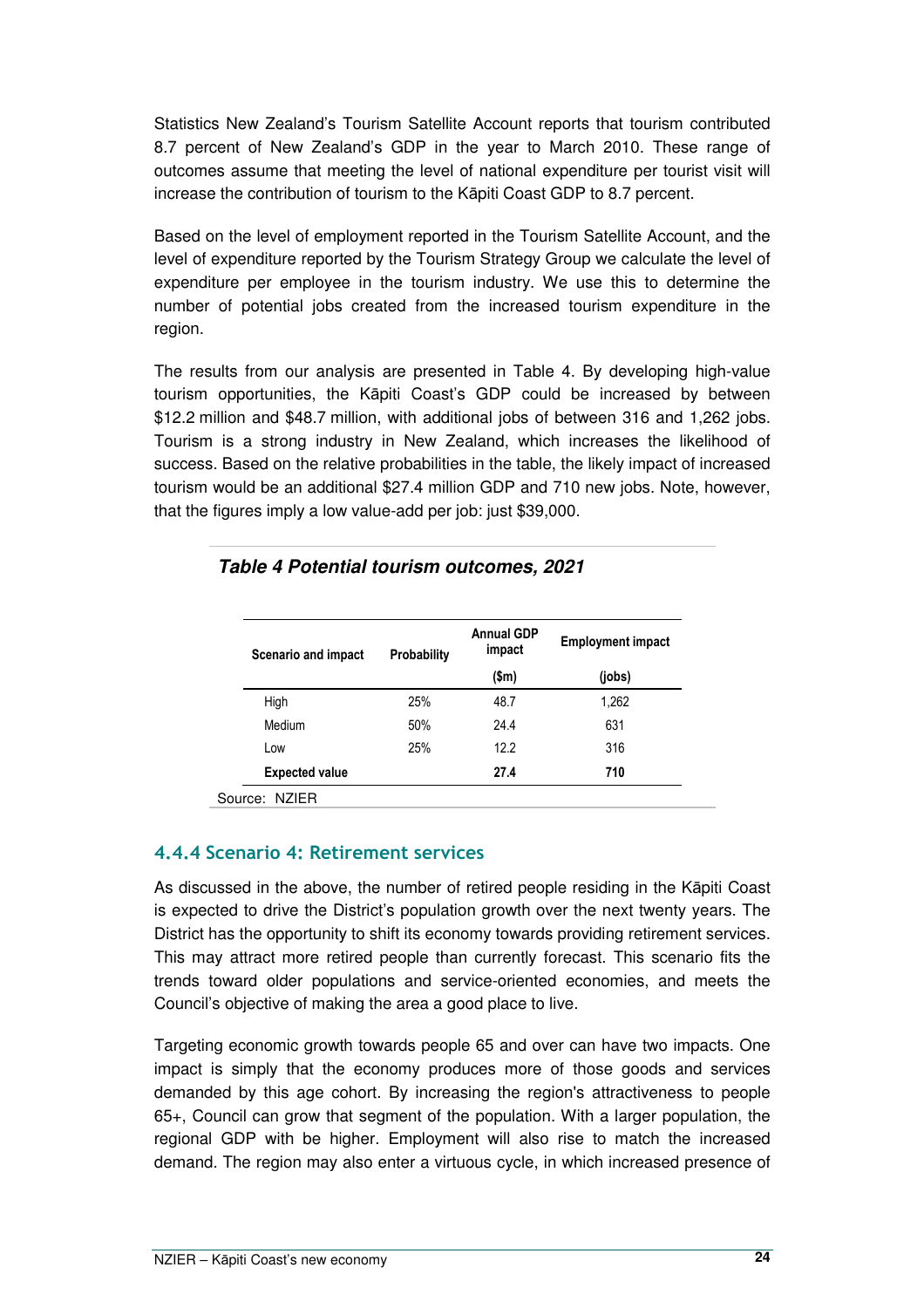older people leads more businesses to cater for them, which makes the region more attractive for them and leads more older people to settle in the region.

A second potential impact is increased productivity amongst these firms. This effect can result from agglomeration: related firms concentrated in a specific area can lead to higher-than-average growth rates. Some of the reasons for the higher growth rates are shared suppliers, better labour markets in the specific industries, and more opportunities for learning from the experiences of other businesses (Combes, et al., 2009). The extent of the productivity improvement varies by location, size of population, industry, and other factors. As a rough estimate, agglomeration can lead to a 10 percent improvement in the affected industries (Combes, et al., 2009).

Based on this information we consider the following range of impacts:

- high impact: the population over 65 years of age grows by 25 percent more than the expected baseline, reflecting policies designed to attract older New Zealanders, and the concentration of older consumers creates a cluster for businesses catering to that demographic
- medium impact: the older population cohort grows by 25 percent more than the baseline, but without any additional clustering or agglomeration impacts
- low impact: the growth in this sector is 12.5 percent more than the baseline, without any additional clustering or agglomeration impacts.

For our analysis, we have split the population into two groups, those aged over 65, and the remainder. We have assumed that any growth in the younger than 65 population will cause the same economic growth for the District. That is, if the younger-than-65 population increases the total Kāpiti Coast population by 10 percent, then the Kāpiti Coast GDP will increase by 10 percent.

The relationship between GDP growth and the growth of over 65 year old population is more complex. The complexity can be broken down as follows:

- consumption: this age group has lower incomes on average and is likely to consume less than the rest of the population. Davey (2009) estimated that a retired couple spends \$698 per week, or about \$36,300 per annum. This figure is 72 percent of the average household expenditure, as reported in the 2007 Household Economic Survey. Treasury also conducted some relevant research (The Treasury, 2003). They considered 45-55 year-olds in 2003 (who will be 65 between 2013 and 2023) and estimated their retirement incomes. For couples, the median retirement income was \$39,000; for singles, it was \$21,053
- government expenditure: this age group is likely to account for more net government expenditure, due to lower taxation and higher health care costs. The exact difference will depend on the income and age distribution of residents, amongst other factors
- retail and services leakages: the amount of consumption and government expenditure is only part of the picture. It is unknown whether that economic activity will happen in the Kāpiti Coast or elsewhere. For example, total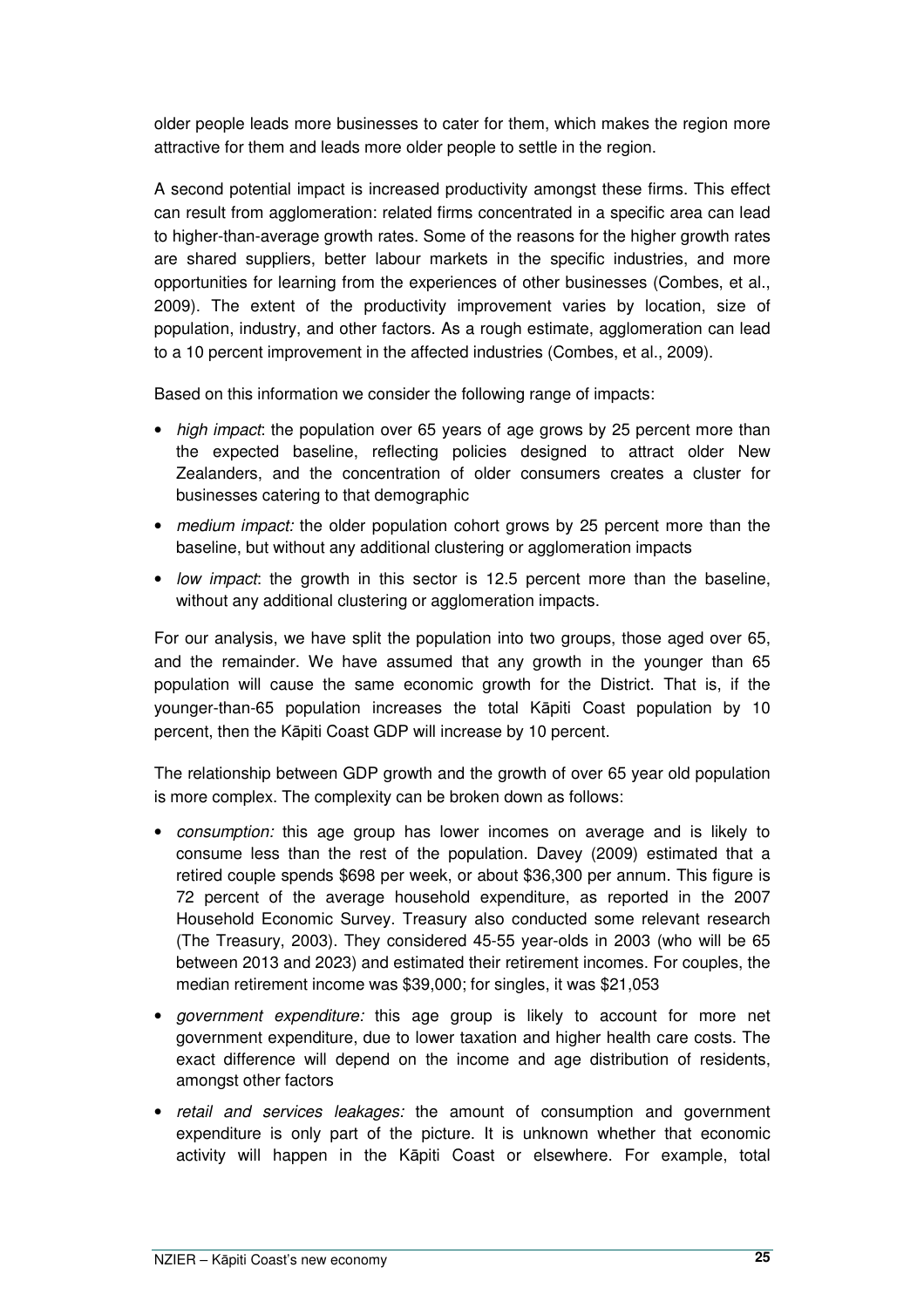consumption could be lower than for younger residents, but local spending could be the same.

The net effect is uncertain. Lower private consumption, higher consumption of government services, and unknown leakages make it complex to calculate the relationship between population increase and GDP impact. Therefore, we have chosen to assume that the GDP impact is equal to the change in population.

We have included agglomeration effects for the high impact outcomes only. We have incorporated these effects by assuming that the productivity of the economy related to the over 65 population increases by 10 percent. In 2021, 29 percent of the Kāpiti Coast population is estimated to be over 65. Increasing the productivity of this by 10 percent suggests that, in 2021, the Kāpiti Coast economy could be 2.9 percent larger due to the agglomeration effects from developing retirement services.

The results from our analysis are presented in Table 5. These results are based on the expected population change by 2021. By focusing on retirement services, the Kāpiti Coast's GDP could increase by between \$8.8 million and \$49.0 million, with between 100 and 556 additional jobs. Based on the relative probabilities in the table, the likely impact of additional retirements services would be an additional \$23.3 million GDP and 264 new jobs.

| Scenario and impact   | <b>Probability</b> | <b>GDP</b><br>impact | <b>Employment</b><br>impact |
|-----------------------|--------------------|----------------------|-----------------------------|
|                       |                    | \$m\$                | (jobs)                      |
| Retirement services   |                    |                      |                             |
| High                  | 25%                | 49.0                 | 556                         |
| Medium                | 50%                | 17.6                 | 200                         |
| Low                   | 25%                | 8.8                  | 100                         |
| <b>Expected value</b> |                    | 23.3                 | 264                         |

#### **Table 5 Potential retirement services outcomes**

#### 4.4.5 Synergistic impacts

The four scenarios estimated above considered each industry in isolation. However, there are reasons to expect some synergies across the industries:

- infrastructure: getting infrastructure like transportation working more efficiently can affect all the industries discussed above. Tourists can more easily access the region and businesses can have more choices about where to locate
- amenity values: making the District a nicer place to live and work could benefit several sectors. The sectors most likely to benefit are tourism and retirement services; business services and clean technology are likely to have constraining factors other than amenity values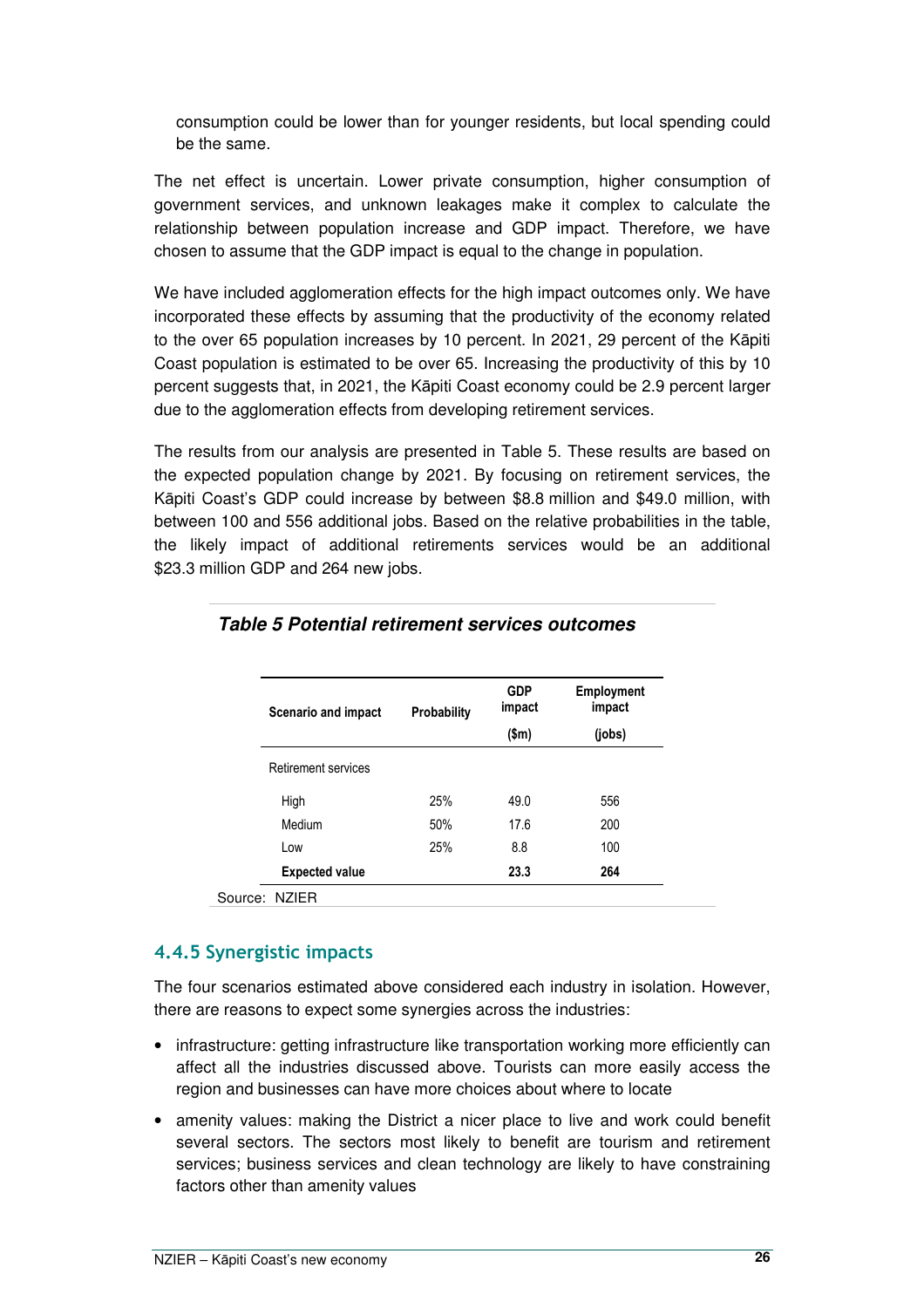• policy settings: policies that make it easier to do business in the area are likely to affect all the sectors; retirement services and tourism may be less affected, as they also have important demand-side considerations.

Putting all this together, these four scenarios may have the following synergistic impacts:

- business services and clean technology: both of these scenarios are based on developing new business parks. Infrastructure and policies that benefit one will like benefit the other
- business services and ageing: more people 65 and over are expected to remain in the workforce, perhaps working part-time. Providing the necessary business facilities – communications, transportation, office space, etc. – and lifestyle amenities may encourage this age group to live and work in the Kāpiti Coast
- tourism and retirement services: these sectors are focused on leisure and enjoying amenity value of the area. They are likely to benefit from improvements to access, better coordination of transportation, improvements to public parks, and similar changes
- tourism and clean technology: one suggestion we heard was that the development of a clean technology industry could provide tourism opportunities. This may be possible, if the Clean Technology Centre or other groups develops an outreach component. The exact size of such an endeavour is difficult to determine.

The value of the synergistic impacts is likely to be close the combined values for the individual sectors. For example, policies that support business services and clean technology may produce economic impacts equal to the two sectors added together.

## 4.5 Summary

This section has described the future scenarios that could arrive in the District, and has quantified the potential economic impacts in value-add and employment. Because these are discussions about the future, they are tentative and uncertain. However, the trends identified above – environmental awareness, climate change, ageing population, service-oriented economies, resource constraints, and more – will affect the District. Economic development that takes advantage of the trends has a higher probability of success. Good policy, good strategy, and good implementation can produce economic growth several percentage points above the baseline and lead to hundreds more jobs in the District.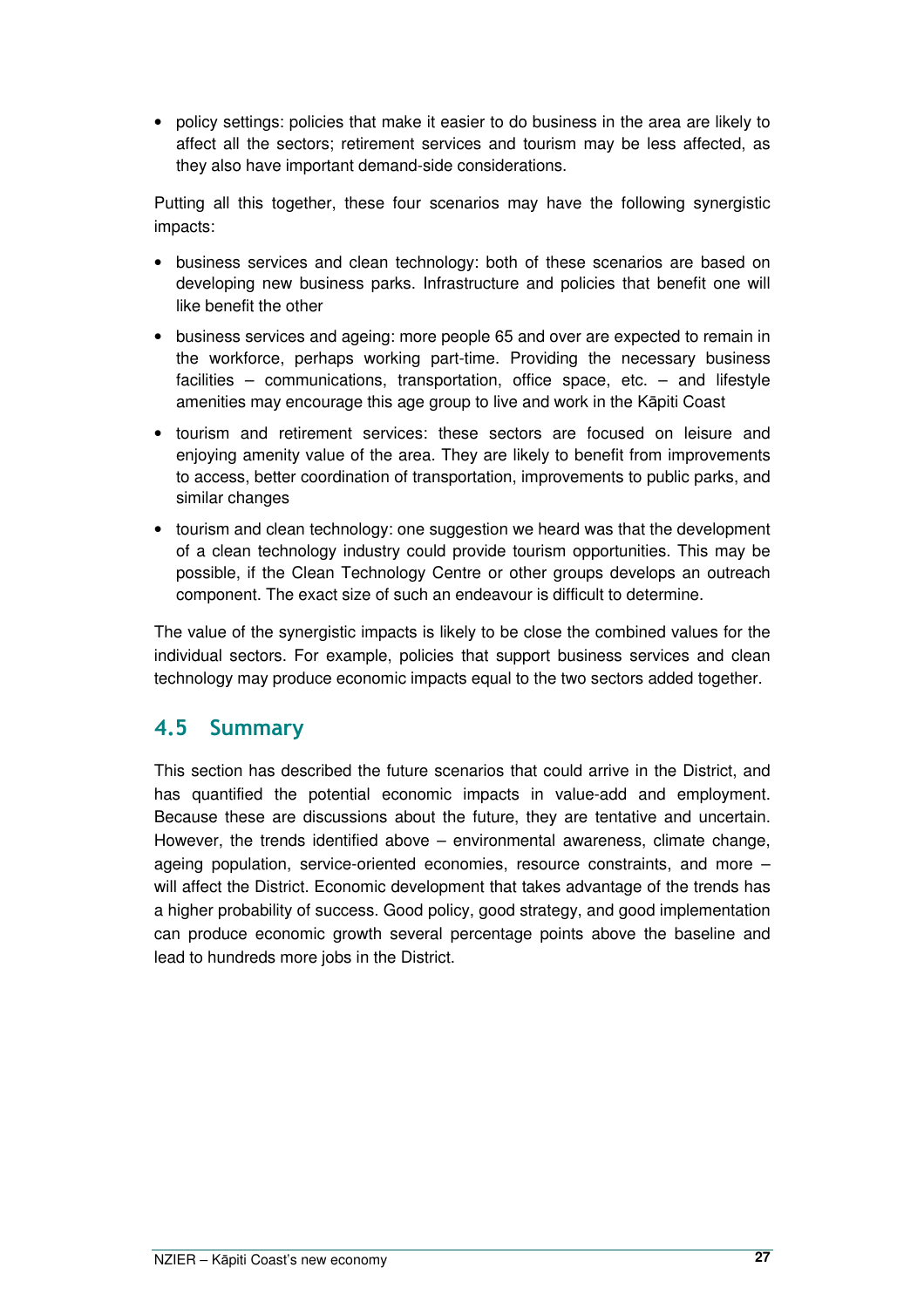## 5. References

Becken, S. (2002), Energy use in the New Zealand tourism sector, Doctor of Philosophy thesis, Lincoln University.

BERL (2010a), Economic profile of the Nature Coast: Kāpiti and Horowhenua in 2009, Report to Nature Coast Enterprise.

BERL (2010b), Characteristics of the Nature Coast labour force, Report to Nature Coast Enterprise.

Chipp, J. (2011), Clean technology centre growing, Kāpiti Observer, 11 August, available at: http://www.stuff.co.nz/dominion-post/news/local-papers/kapitiobserver/5429446/Clean-technology-centre-growing.

Combes, P-P., Duranton, G., Gobillon, L., Puga, D., and Roux, S. (2009), The productivity advantages of large cities: distinguishing agglomeration from firm selection. Discussion Paper No. 7191, Centre for Economic Policy Research, London, UK, March. Downloaded from: www.cepr.org/pubs/dps/DP7191.asp.

Davey, J. A. (2009), *Expenditure in retirement*. Report by Judith A. Davey for the Retirement Commission.

Global Climate Network (2010), Low-carbon jobs in an interconnected world, Global Climate Network Discussion Paper no. 3, available at: http://www.globalclimatenetwork.info/ecomm/files/GCN%20low%20carbon%20jobs% 20update%20March%202010.pdf.

Grow Wellington (2009), Wellington regional outlook: April 2009, Grow Wellington.

Hikurangi Foundation (2009), The Kapiti Coast Day Out: a lowering carbon pilot, Summary Report, available at: http://www.hikurangi.org.nz/wpcontent/uploads/2009/08/kapiti\_pilot\_summary\_report\_eversion\_final1.pdf.

Infometrics (2011), Mega trends: global and national trends affecting regional prospects, available at:

http://www.infometrics.co.nz/reports/Infometrics%20Mega%20Trends%20Report%20 2011.pdf.

Kāpiti Coast District Council (2011), cond Economic development strategy for Kāpiti Coast (04/11).

Kāpiti Coast District Council (2009a), Choosing futures: community plan 2009, part one, available at:

http://www.kapiticoast.govt.nz/Documents/Downloads/Community%20Plan/Communi ty-Plan-2009-Part-One.pdf.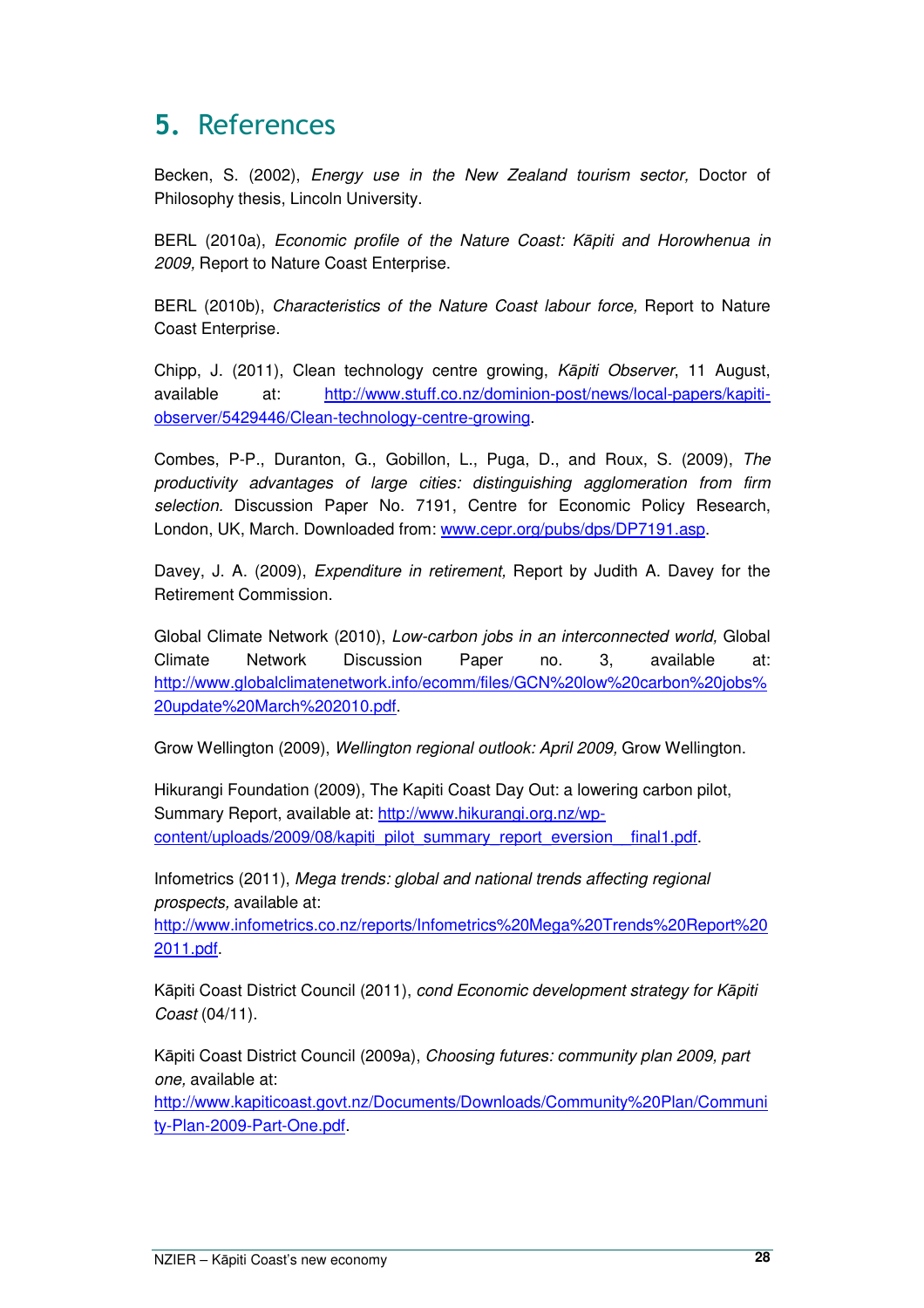Kāpiti Coast District Council (2009b), Choosing futures: the community's vision for the Kāpiti Coast District, community outcomes 2009, available at: http://www.kapiticoast.govt.nz/Documents/Downloads/Council-Community-Outcomes-2009.pdf.

Kaye-Blake, W., Greenhalgh, S., Turner, J., Holbek, E., Sinclair, R., Matunga, T., and Saunders, C. (2009), A review of research on economic impacts of climate change. AERU Research Report 314. Agribusiness and Economics Research Unit: Lincoln, NZ, April.

Landcare Research (2010), Assessment of rural productive potential in the Greater Ōtaki area: scenarios and options for a sustainable food future, Prepared for Kāpiti Coast District Council.

Local Government Association (2009), Creating green jobs: developing local low-carbon economies, available at: www.lga.gov.uk/lga/aio/1509491.

Mackay, A., Clothier, B., Mills, T., Jessen, M., Newsome, P., Willoughby, J., Reid, J., and Neild, J. (2005), A study of the rural productive potential of in the northern part of the Kāpiti Coast District, Report prepared for Kāpiti Coast District Council.

McCann, P., (2009), Economic geography, globalisation, and New Zealand's productivity paradox, New Zealand Economic Papers, p. 279-314, Volume 43, No. 3, December 2009.

McCann, P. (2003), Geography, trade and growth: problems and possibilities for the New Zealand economy. Working Paper 03/03, Wellington: New Zealand Treasury, June.

McNeil, B (2009), The clean industrial revolution: growing Australian prosperity in a greenhouse age, Allen & Unwin.

MfE (2008), How might climate change affect my region? Climate change in Wellington, Kāpiti and Wairarapa, Ministry for the Environment, available at: http://www.mfe.govt.nz/issues/climate/about/climate-change-affectregions/wellington-kapiti-wairarapa.html.

MfE (2011), Regulatory Impact Statement: National Policy Statement for Freshwater Management, Ministry for the Environment, Wellington, New Zealand.

MSD (2010), 2010 the social report te pūrongo oranga tangata, Ministry of Social Development, Wellington, New Zealand, available at: http://socialreport.msd.govt.nz/documents/the-social-report-2010.pdf.

MSD (2011), The business of ageing: realising the economic potential of older people in New Zealand: 2011–20. Wellington, January, available at: http://www.msd.govt.nz/documents/about-msd-and-our-work/publicationsresources/research/business-of-ageing/business-of-ageing.pdf.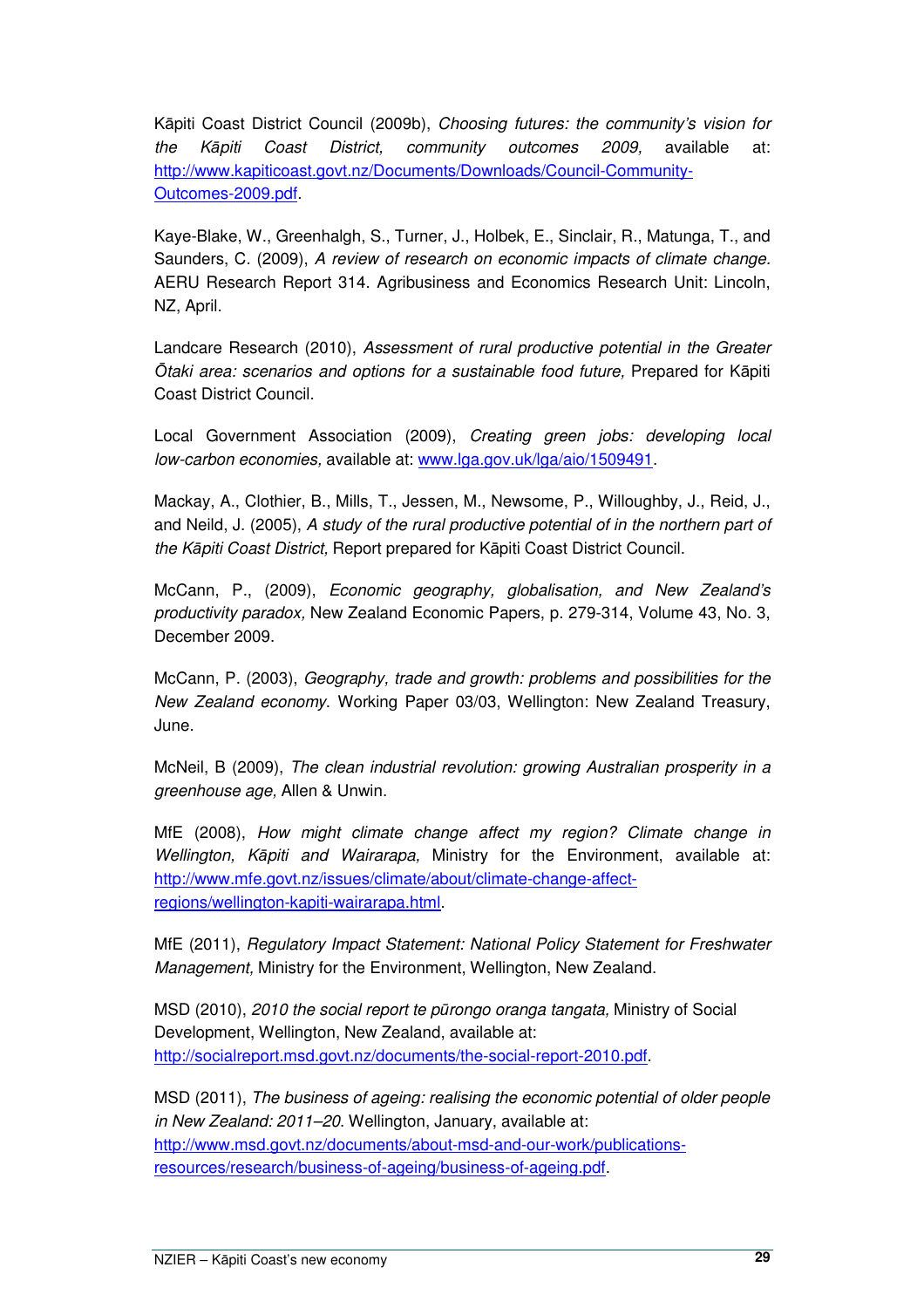Nidumolu, R., Prahalad, C.K., and Rangaswami, M. R. (2009), Why sustainability is now the key driver of innovation, Harvard Business Review, Sept. 2009.

OECD (2011), Towards green growth: a summary for policy makers, available at: www.oecd.org/dataoecd/32/49/48012345.pdf.

Pachauri, R. K. and Reisinger, A. (Eds.) (2007), Contribution of Working Groups I, II and III to the Fourth Assessment Report of the Intergovernmental Panel on Climate Change. IPCC, Geneva, Switzerland.

Porter, M. E. (1985), The competitive advantage: creating and sustaining superior performance. N.Y.: Free Press.

Property Economics (2011), Kāpiti Employment Zone Assessment, September.

Romani, M., Stern, N., and Zenghelis, D. (2011), The basic economics of low-carbon growth in the UK, Policy Brief, available at: http://www2.lse.ac.uk/GranthamInstitute/publications/Policy/docs/PB\_economics-lowcarbon-growth\_Jun11.pdf.

Saunders, C.M., Barber, A. and Taylor, G (2006), Food miles – comparative energy/emissions performance of New Zealand's agriculture industry. AERU Research Report No. 285, July.

Smith, N. (2011), National Policy Statement for Freshwater Management, Cabinet Paper, Office of the Minister for the Environment, Wellington, New Zealand.

Stern, N. (2006), Stern Review on the Economics of Climate Change, Her Majesty's Treasury, London, United Kingdom.

Stephenson, J. (2006), Implications of population ageing for different markets, in Boston, J., and Davey, J. A. (Eds.), Implications of population ageing: opportunities and risks, Institute of Policy Studies, Wellington, New Zealand, available at: http://www.retirement.org.nz/webfm\_send/21.

The Treasury (2003), Retirement wealth of New Zealand households: an initial analysis based on the Household Savings Survey, Periodic Report Group 2003 Background Paper, Wellington.

UK Energy Research Centre (2007), The rebound effect: an assessment of the evidence for economy-wide energy savings from improved energy efficiency, Report produced by the Sussex Energy Group for the Technology and Policy Assessment function of the UK Energy Research Centre, available at: http://www.ukerc.ac.uk/Downloads/PDF/07/0710ReboundEffect/0710ReboundEffect Report.pdf.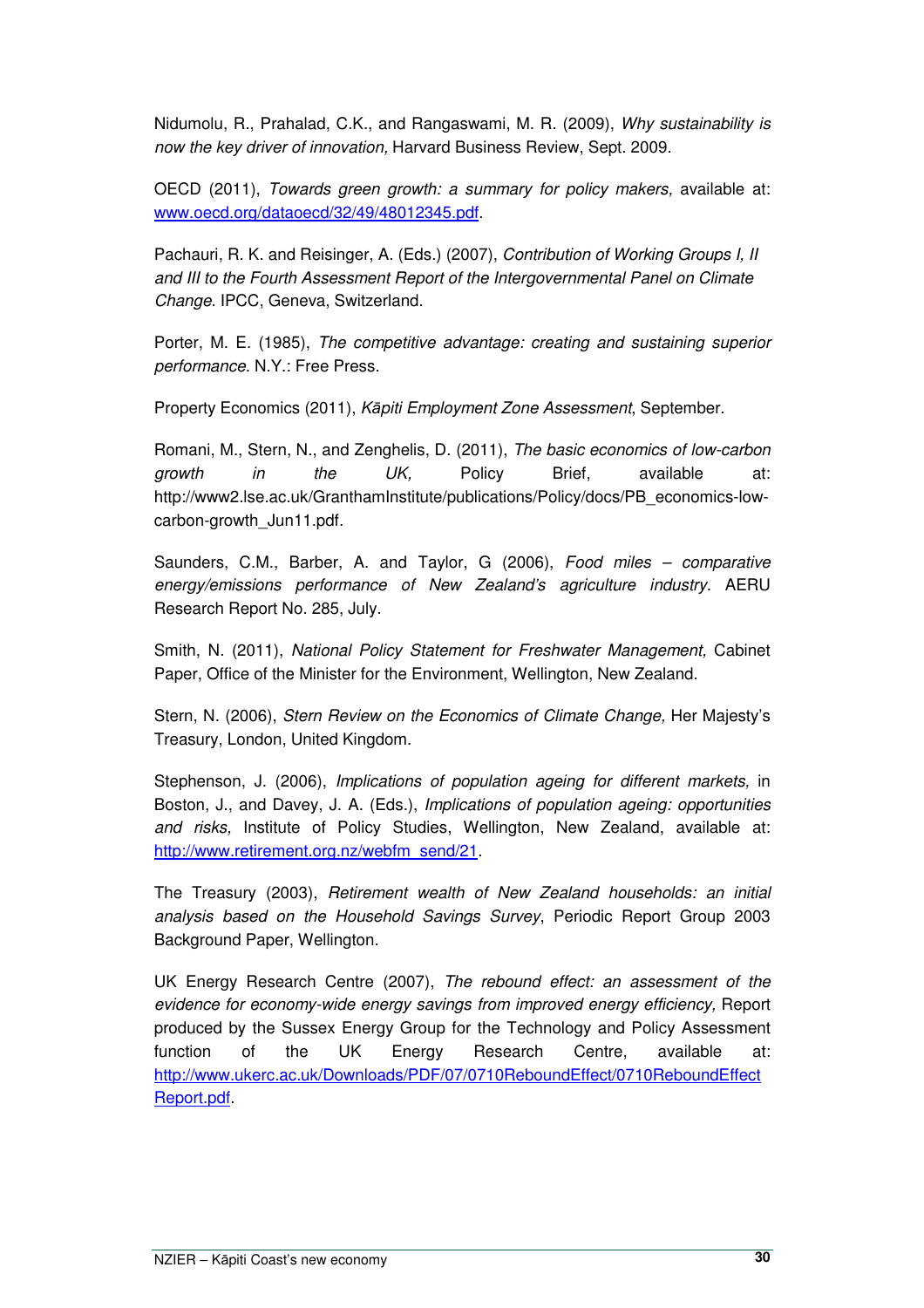UN (2011), The Millennium Development Goals Report 2011, United Nations, New York, United States of America, available at:

http://www.un.org/millenniumgoals/pdf/%282011\_E%29%20MDG%20Report%20201 1\_Book%20LR.pdf.

UNEP (2011), Towards a green economy: pathways to sustainable development and poverty eradication, available at: www.unep.org/greeneconomy.

UN Millennium Project (2005), Innovation: applying knowledge in development, available at: http://www.unmillenniumproject.org/documents/Science-complete.pdf.

Wilkinson, R. G., and Pickett, K. (2009), The spirit level: why more equal societies almost always do better, Allen Lane, London, United Kingdom.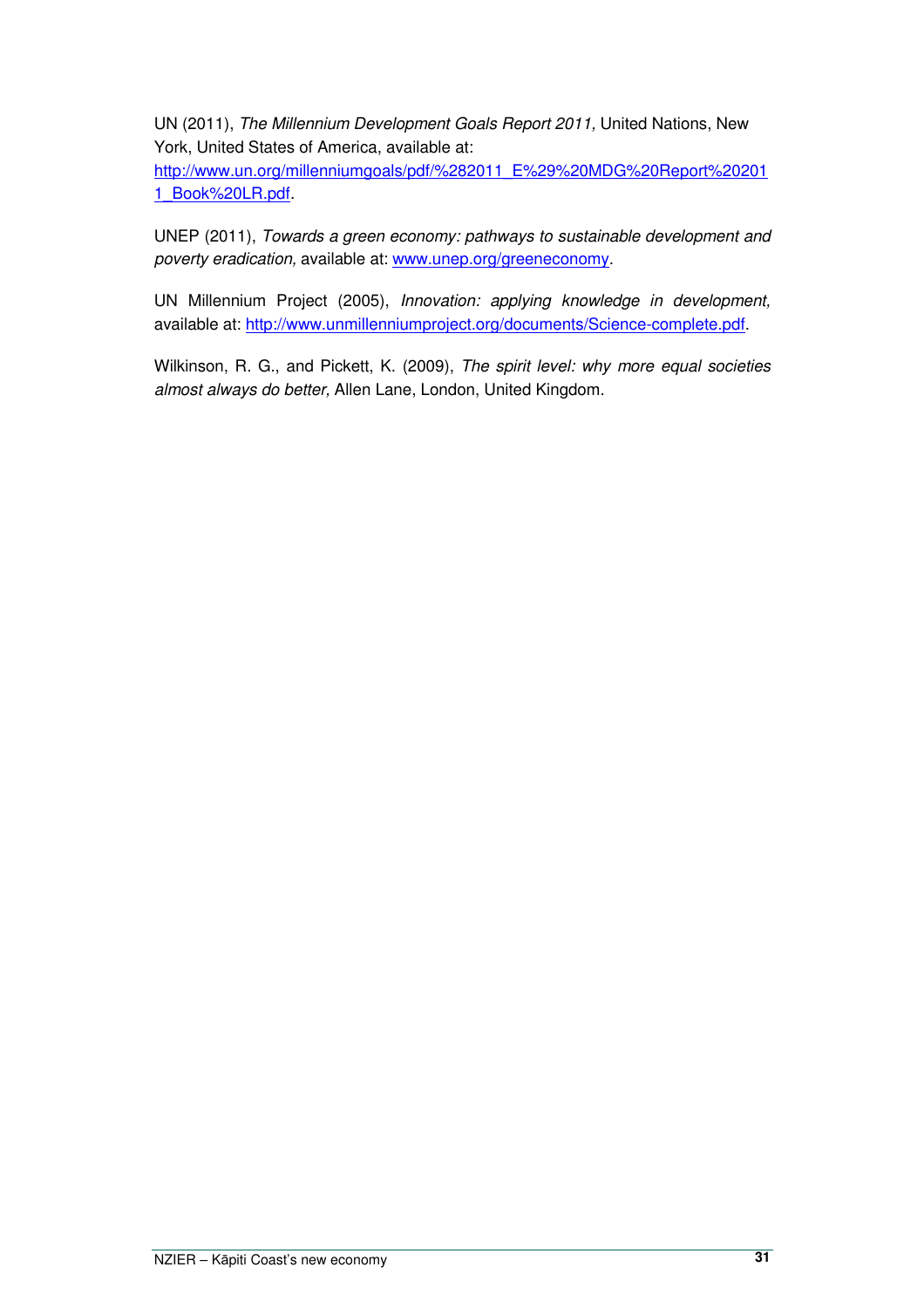## **Appendix A** Stocktake of the Kāpiti Coast **District**

## A.1 Geography

The Kāpiti Coast District is part of the Wellington region. It is located on the West Coast of the North Island, and lies north of Wellington City, between the Porirua City and Horowhenua territorial authorities. It has a geographic area of approximately 730  $km<sup>2</sup>$ , which accounts for 3.0 percent of the Wellington Region, and 0.3 percent of New Zealand's geographical area.<sup>17</sup> The Kāpiti Coast District includes Kāpiti Island, a 19.7  $km^2$  island that is the site of Kapiti Island Nature Reserve.

The Kāpiti Coast spans some 40 kilometres of coast line that stretches from Paekakariki to Ōtaki. Other towns within the District include Paraparaumu, Waikanae, Raumati South, Raumati Beach and Te Horo.

#### Natural resources

The District has a climate with warm summers and cool winters, but is exposed to windy conditions because of disturbed weather patterns from the Cook Strait and Tasman Sea. The climate is particularly suitable to horticultural production.<sup>18</sup> While not particularly large in land area terms, the soils within the Kāpiti Coast are well suited to agriculture and horticulture. $19$ 

The District's water resources are sourced from a mixture of streams and rivers, aquifers, and rainfall. The water supply at Waikanae is under pressure, both in terms of quantity and quality. The Council has been investigating options to increase the supply of water in the District. The Council has two preferred options for additional water supply, a river recharge with groundwater and a dam at Maungakotukutuku. These options are expected to provide the District with a secure water source for the next 100 years. $20$ 

## A.2 Connectivity

The Kāpiti Coast is connected to other New Zealand districts via State Highway 1, which travels the length of the District. The North Island Main Trunk Railway, which passes through the Kāpiti Coast, carries passengers and freight the length of the North Island.

The Wellington Northern Corridor, one of the New Zealand Transport Agency's (NZTA) Roads of National Significance (RoNS), encompasses the length of the Kāpiti

 $\overline{a}$ <sup>17</sup> Author's calculation based on Statistics New Zealand 2006 census data on population and living density.

 $18$  Mackay et al (2005), also MfE (2008).

<sup>&</sup>lt;sup>19</sup> Landcare Research (2010).

<sup>&</sup>lt;sup>20</sup> For more information see: http://www.kapiticoast.govt.nz/Projects/Water-Supply-Project/.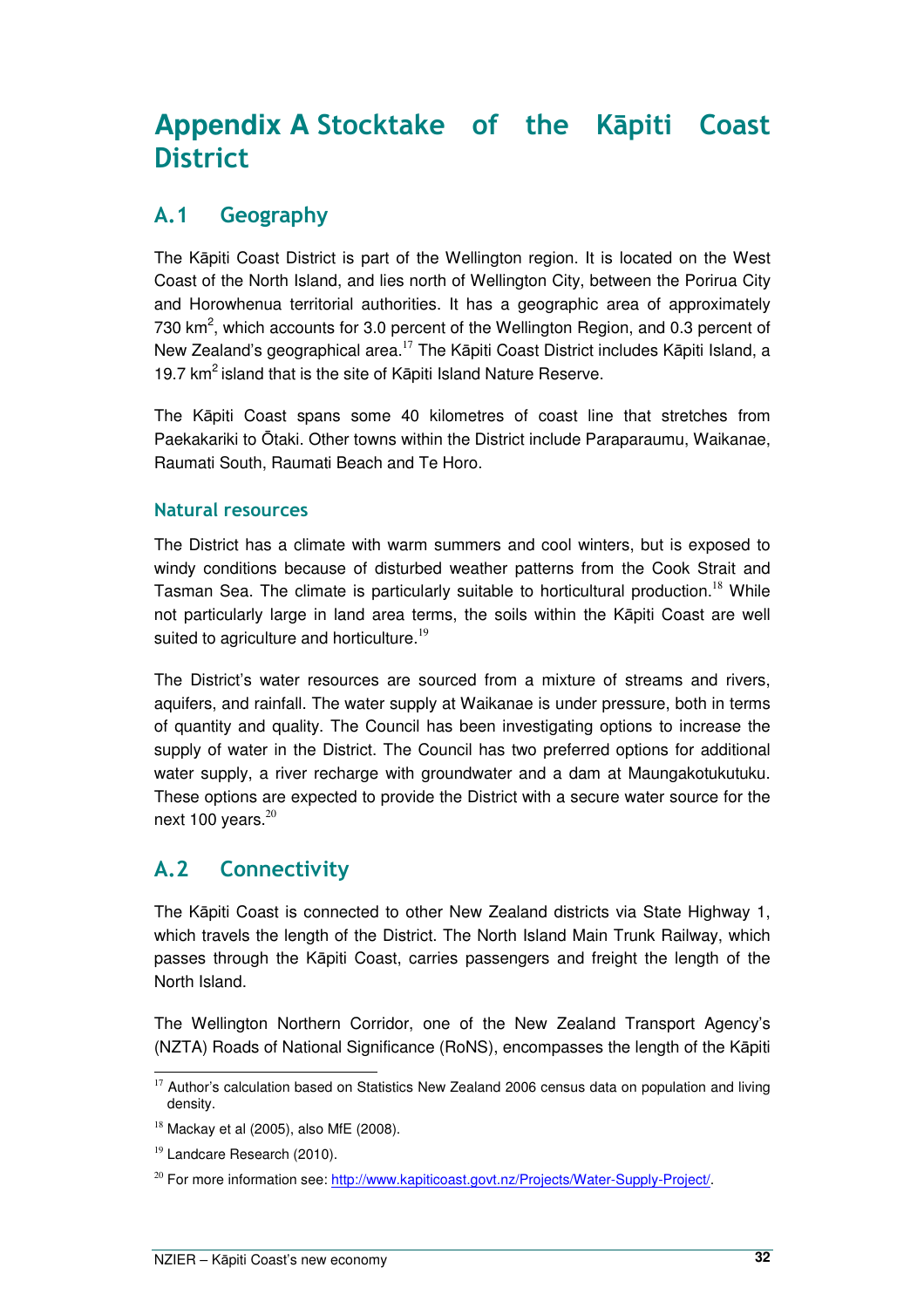Coast. NZTA plans to upgrade this 110 kilometre stretch of highway. Most of the work is to be completed or nearing completion within 10 years. $^{21}$  This upgrade will strengthen Kāpiti Coast's road connectedness with Wellington.

Metlink, Greater Wellington's public transport network, connects the Kāpiti Coast to Wellington City via commuter trains (to Waikanae at the furthest), and buses. A daily train from Palmerston North to Wellington also stops at Ōtaki, Waikanae, and Paraparaumu.<sup>22</sup>

The Kāpiti Coast airport is undergoing development. Daily flights between Paraparaumu and Nelson or Blenheim. Air New Zealand is operating a new service between Auckland and Paraparaumu 18 times a week, beginning on 24 October 2011<sup>23</sup>

The Kāpiti Coast is listed as receiving Ultra-Fast Broadband (UFB) by 2019, under the Chorus' UFB roll-out plan. Chorus does state that Paraparaumu has an existing business fibre network that could provide a dedicated fibre connection for businesses, so they do not have to wait for a UFB connection. $24$ 

## A.3 Population and demographics

At the 2006 Census, the Kāpiti Coast had a resident population of 46,200. Statistics New Zealand estimates that its population in 2011 is 50,600. Under its medium level projections the Kāpiti Coast's population is expected to grow at 1.0 percent per year until 2031, where its population will reach 60,900. This growth is expected to be driven by migration from other parts of New Zealand and from overseas. The natural population is forecast to fall over this time (deaths outweighing births). This suggests that the Kāpiti Coast is expected to attract migrants over the coming 20 years. A possible explanation for this high level of expected migration could be the existing level of rest homes and retirement villages already present in the District, which Statistics New Zealand takes into account when projecting District populations.  $25$ 

As shown in Table 6, the Kāpiti Coast's growth rate is faster than Statistics New Zealand expects for the Wellington region, and New Zealand as a whole. This implies that, by 2031, the population of Kāpiti Coast will account for a greater share of the population of the Wellington region, and New Zealand.

  $21$  More information available at: [http://www.nzta.govt.nz/projects/wellington-northern-corridor/].

 $^{22}$  Metlink timetable information available at: [http://www.metlink.org.nz/].

 $23$  More information available at: www.airnewzealand.co.nz, www.air2there.com, and http://www.kapiticoastairport.co.nz/index.html

<sup>&</sup>lt;sup>24</sup> More information available at: http://www.chorus.co.nz/ch-ournetwork.

 $25$  The estimates of migration within Statistics New Zealand's population projections take into account age-specific migration rates, the number of residential building consents, current and expected future developments in that region, historical levels of migration, and the types of nonprivate dwellings such as universities, prisons, hospitals, rest homes, and retirement villages.<br>More available at: More information available at: the matrix of the set of the set of the set of the set of the set of the set of t http://www2.stats.govt.nz/domino/external/omni/omni.nsf/outputs/Demographic+Projections#PA.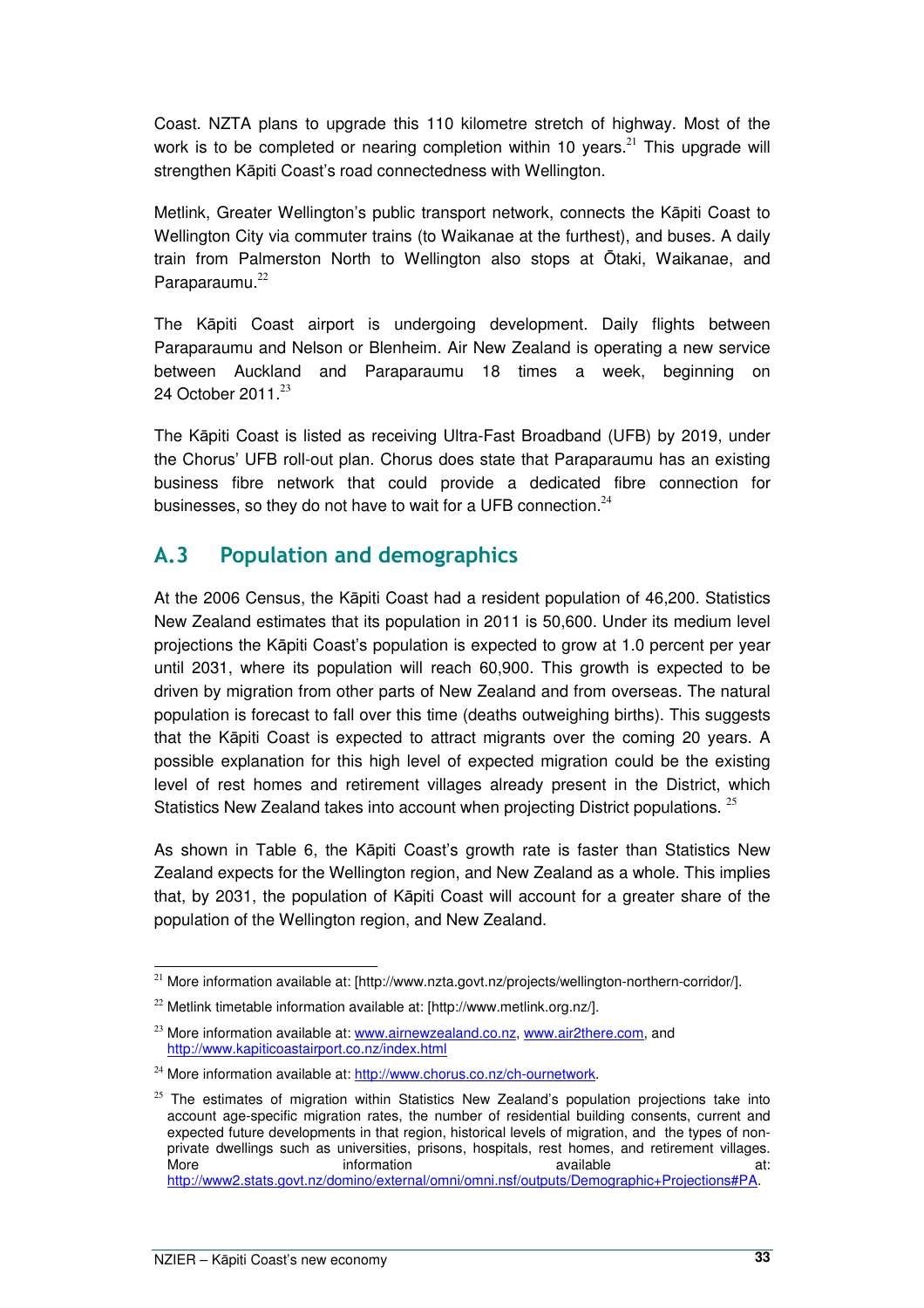#### **Table 6 Growing population**

|                            | 2006   | 2011   | 2031   | Annual average<br>growth rate |
|----------------------------|--------|--------|--------|-------------------------------|
| Population                 | 46.200 | 50.600 | 60.900 | $1.0\%$                       |
| Share of Wellington region | 1.3%   | 10.3%  | 10.6%  | 0.6%                          |
| Share of New Zealand       | 1.1%   | 1.1%   | 1 2%   | 0.8%                          |

Source: Statistics New Zealand medium population projection

Figure 4 compares the age profile of the Kāpiti Coast's population with the profile of New Zealand in general. It provides distributions for the estimated populations in 2011 and in 2031. We can see from Figure 2 that, in 2011, people in the 15-39 age group are under-represented in the Kāpiti Coast, when compared to New Zealand. Also, the people in the 65+ age group are over-represented in the Kāpiti Coast.

Between 2011 and 2031, the differences between Kāpiti Coast and all of New Zealand are expected to widen. The 65+ age group is expected to become the largest population group in the Kāpiti Coast, while the share of population of working age is expected to fall. This growth in the 65+ age group reflects the assumptions made by Statistics New Zealand about retirement migration.

The 65+ age group accounts for a significantly larger share of population in the Kāpiti Coast than for New Zealand as a whole. From an economic point of view, this suggests that the Kāpiti Coast will continue to have a strong demand for services associated with retirement and ageing. The declining share of working age groups suggests that the District may have difficulty in sourcing the required labour to provide these services. A possible outcome is that the District's economy could focus on providing retirement related services and move away from other aspects of the economy. This type of shifting focus will mean that the District's economy is more centred around the preferences of older people.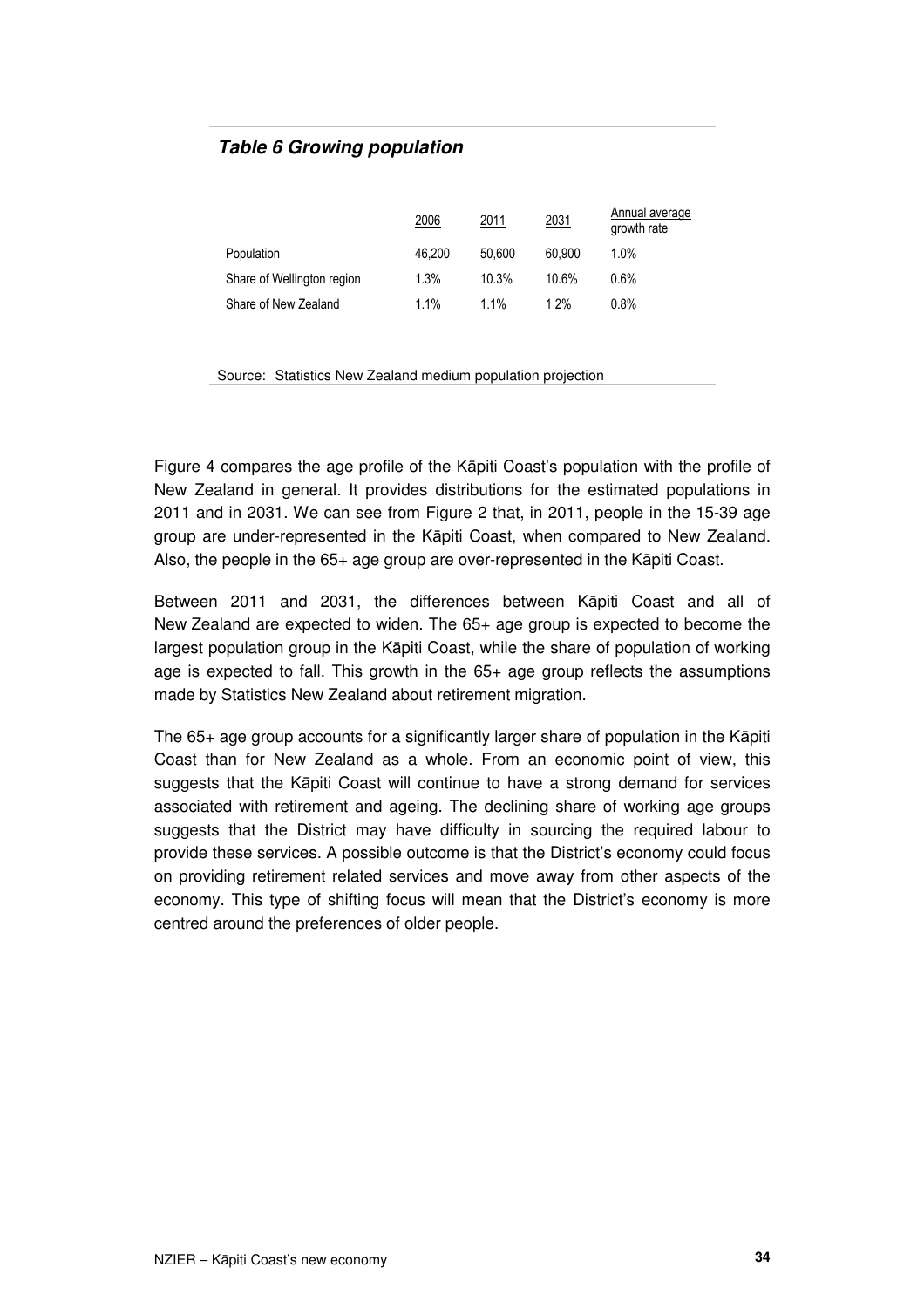#### **Figure 4 K**ā**piti Coast's ageing population**

Percentage of total population



Source: NZIER, Statistics New Zealand

## A.4 Economy and recent performance

Statistics New Zealand does not publish statistics on the size and performance of the Kāpiti Coast economy. Regional and district GDP figures can be estimated by distributing the contribution of major industries at the national level to regions based on regional employment levels in those industry. This type of approach assumes that the production method for an industry is the same across the country, and does not allow for differences between regions. This means that regions with a more capital intensive production process will be treated the same as regions that rely more on labour.

With that caveat in mind, BERL (2010a) estimates the value add (a measure of GDP) of Kāpiti Coast District's economy to be \$1,080 million in 2009. It grew strongly between 1999 and 2009, with average growth of 3.1 percent, which was slightly greater than the growth in all of New Zealand. This is likely to be due to the growth in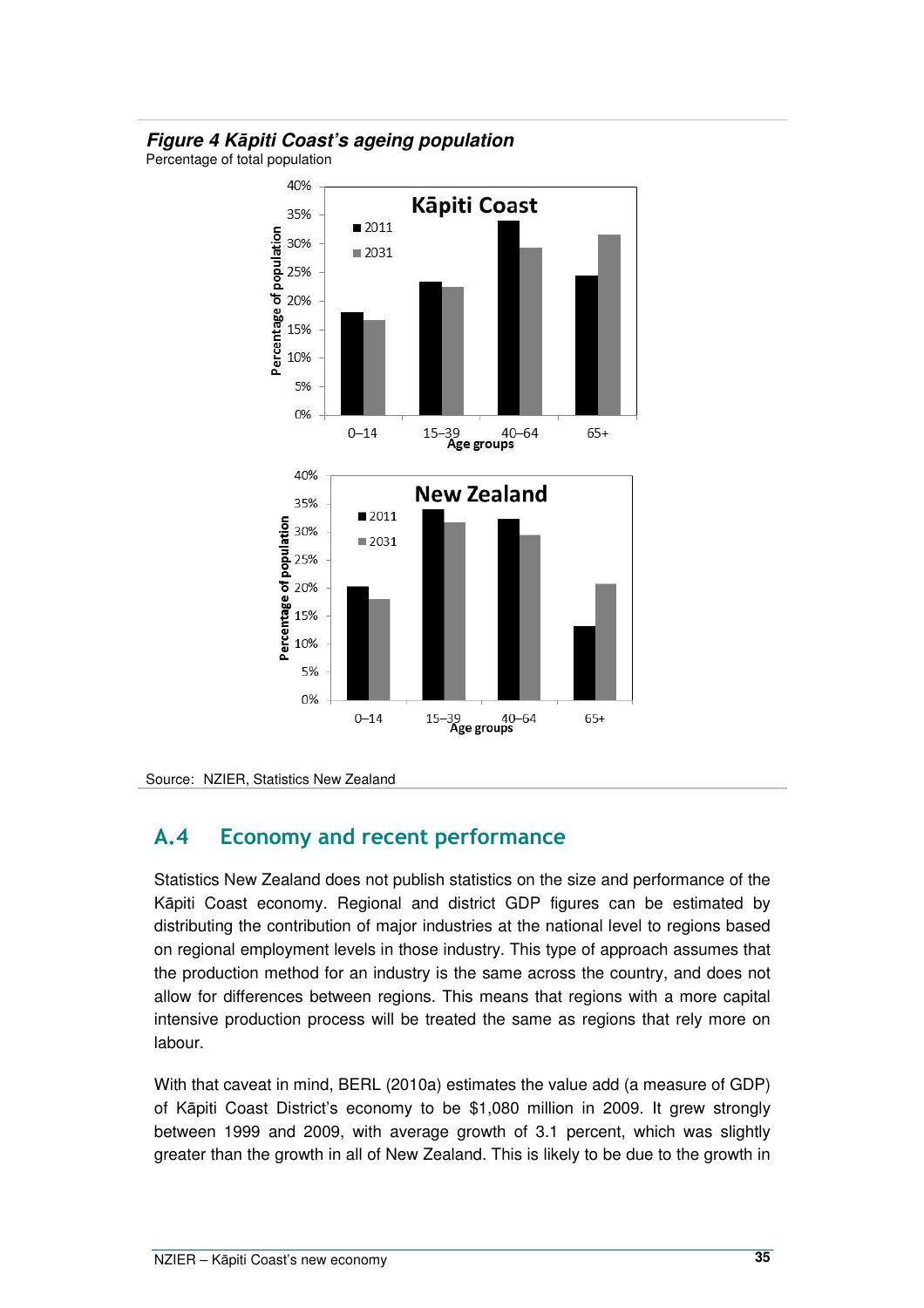the services industries in Kāpiti over that time. The key estimates from BERL are summarised in Table 7, and compared to New Zealand-wide statistics.

The growth in the Kāpiti Coast has been driven by an expanding services industry. Its contribution to Kāpiti Coast GDP has increased from 59 percent in 1999, to 87 percent in 2009. Retail trade, health care and social assistance, education, accommodation and food services, and construction are the largest sectors within Kāpiti Coast's services industry.

The primary sector increased slightly between 1999 and 2009, while the contribution of the manufacturing sector fell by \$18 million.

Table 7 shows that the Kāpiti Coast economy is more heavily skewed towards the services industries than the New Zealand economy as a whole.

**Table 7 K**ā**piti Coast economic performance** 

| Kāpiti Coast       | 199    | 200     | 1999-2009<br>difference | $1999 -$<br>2009<br>growth<br>(%) | $1999 -$<br>2009<br>growth<br>(% pa) |
|--------------------|--------|---------|-------------------------|-----------------------------------|--------------------------------------|
| Primary sector     | 46     | 48      | $\overline{2}$          | 4.3%                              | 0.4%                                 |
| Manufacturing      | 111    | 93      | -8                      | $-16.2%$                          | $-1.8%$                              |
| Services           | 635    | 938     | 303                     | 477%                              | 4.0%                                 |
| Kāpiti Coast total | 793    | 1.080   | 287                     | 36.2%                             | 3.1%                                 |
| New Zealand        |        |         |                         |                                   |                                      |
| Primary sec or     | 10,64  | 13.36   | 2,701                   | 25.4%                             | 2.3%                                 |
| Manufacturing      | 29,193 | 34,737  | 5,544                   | 19.0%                             | 1.8%                                 |
| Services           | 87,923 | 125,025 | 37,102                  | 42.2%                             | 3.6%                                 |
| New Zealand total  | 12750  | 18,196  | 45.446                  | 34.2%                             | 3.0%                                 |

Value add, millions of 2009 dollars

Source: Statistics New Zealand, BERL (2010a)

As shown in Table 8, 88 percent of businesses in the Kāpiti Coast are based in the services industry, 7 percent are in the primary sector, and the remaining 5 percent are manufacturing based.

The strong economic growth over the last ten years has been matched by an expansion in the number of businesses operating in the Kāpiti Coast. Between 2001 and 2010, the number of businesses operating in the district increased by 26.3 percent, with most of the growth being driven by new services businesses specifically in the health care, construction, and accommodation sectors.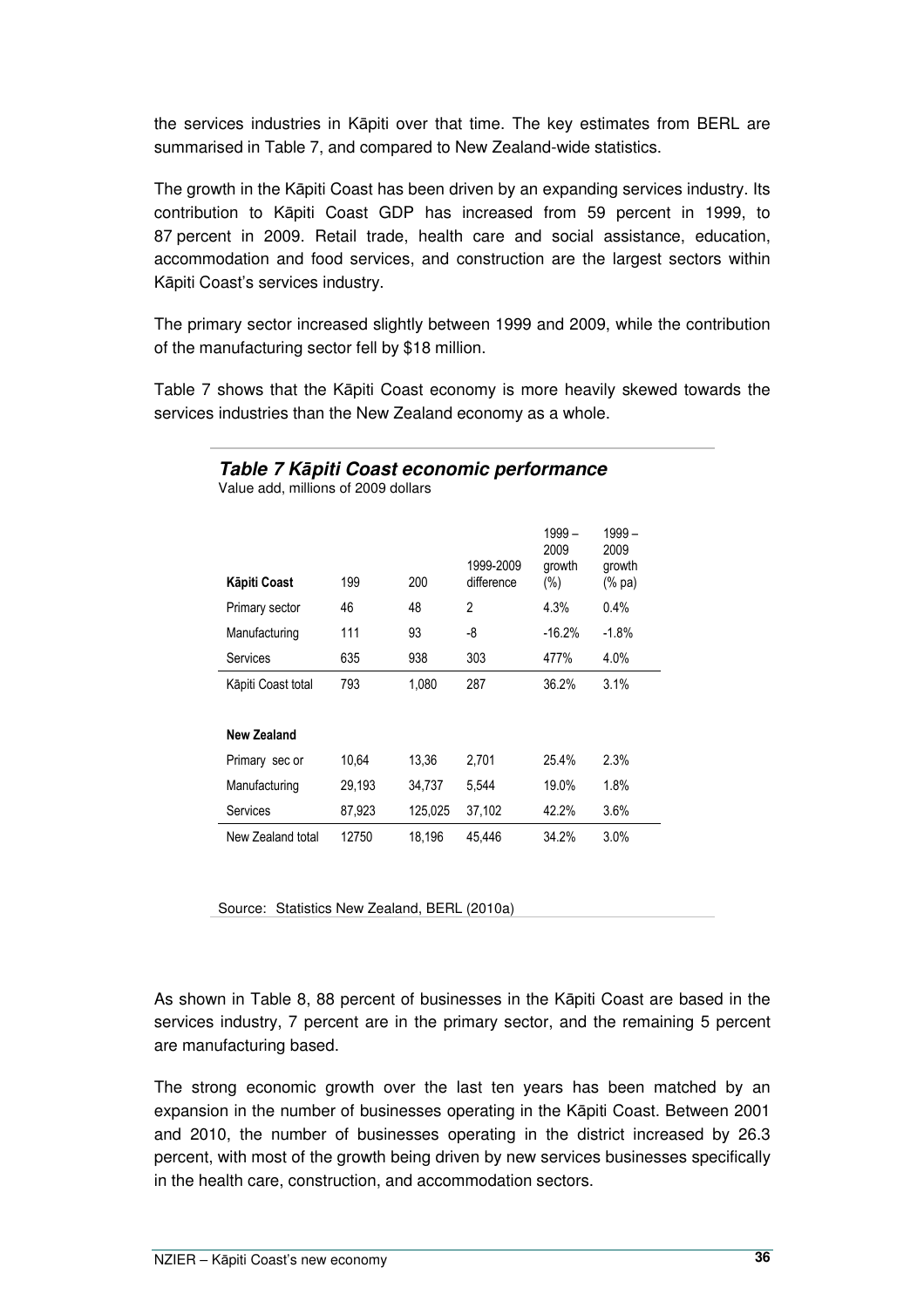#### **Table 8 Business units in the K**ā**piti Coast District**

Number of businesses

|                | 2001  | 2010  | 2001-2010<br>growth<br>(actual) | 2001-2010<br>growth $(\%)$ | Share of<br>Kāpiti<br>businesses | Share of sector<br>businesses in<br>Wellington region | Share of sector<br>businesses in NZ |
|----------------|-------|-------|---------------------------------|----------------------------|----------------------------------|-------------------------------------------------------|-------------------------------------|
| Primary sector | 84    | 341   | $-143$                          | $-29.5%$                   | 7.1%                             | 12.9%                                                 | 0.4%                                |
| Manufacturing  | 206   | 224   | 18                              | 8.7%                       | 4.7%                             | 12.5%                                                 | 1.0%                                |
| Services       | 3.112 | 4.237 | 1.125                           | 36.2%                      | 88.2%                            | 9.0                                                   | 1.0%                                |
| Total          | 3.802 | 4.802 | 1.000                           | 26.3%                      | 100.0%                           | 9.3%                                                  | 0.9%                                |

Source: NZIER, Statistics New Zealand business demographics statistics

The number of businesses operating in the primary sector decreased between 2001 and 2010. This slight growth in value-add in the primary sector, as shown in Table 7, suggests that this fall in business numbers could be due to consolidation or rationalisation – businesses finding the right size at which to operate or shutting down.

Table 9 shows that in 2010, the services industry employed 90 percent of the wage and salary earners that work in the District, the primary sector employed 3 percent, and the manufacturing sector employed the rest. $26$ 

Since 2001, the number of employees in the Kāpiti Coast District has increased by a quarter. As with the estimated economic and business growth, this increased employment has occurred in the services industry. Employment in the manufacturing sector has not changed, and employment in the primary sector has fallen since 2001.

#### **Table 9 Employment in the K**ā**piti Coast District**

Number of employees

|                | 2001  | 2010   | 2001-2010<br>arowth<br>(actual) | 2001-2010<br>qrowth (%) | Share of<br>Kāpiti<br>businesses | Share of secor<br>businesses in<br>Wellington region | Share of sector<br>businesses in NZ |
|----------------|-------|--------|---------------------------------|-------------------------|----------------------------------|------------------------------------------------------|-------------------------------------|
| Primary sector | 435   | 332    | $-103$                          | $-23.7%$                | 2.8%                             | 9.7%                                                 | 0.3%                                |
| Manufacturing  | 800   | 800    | 0                               | $0.0\%$                 | 6.8%                             | 6.0%                                                 | 0.4%                                |
| Services       | 8.210 | 10.690 | 2.480                           | 30.2%                   | 90.4%                            | 4.9%                                                 | 0.7%                                |
| Total          | 9.445 | 11.822 | 2.377                           | 25.2%                   | 100.0%                           | 5.0%                                                 | 0.6%                                |

Source: NZIER, Statistics New Zealand business demographics statistics

 $\overline{a}$  $26$  These figures cover the employees that work in the Kāpiti Coast District; it will not include those that reside in the District, but commute for work.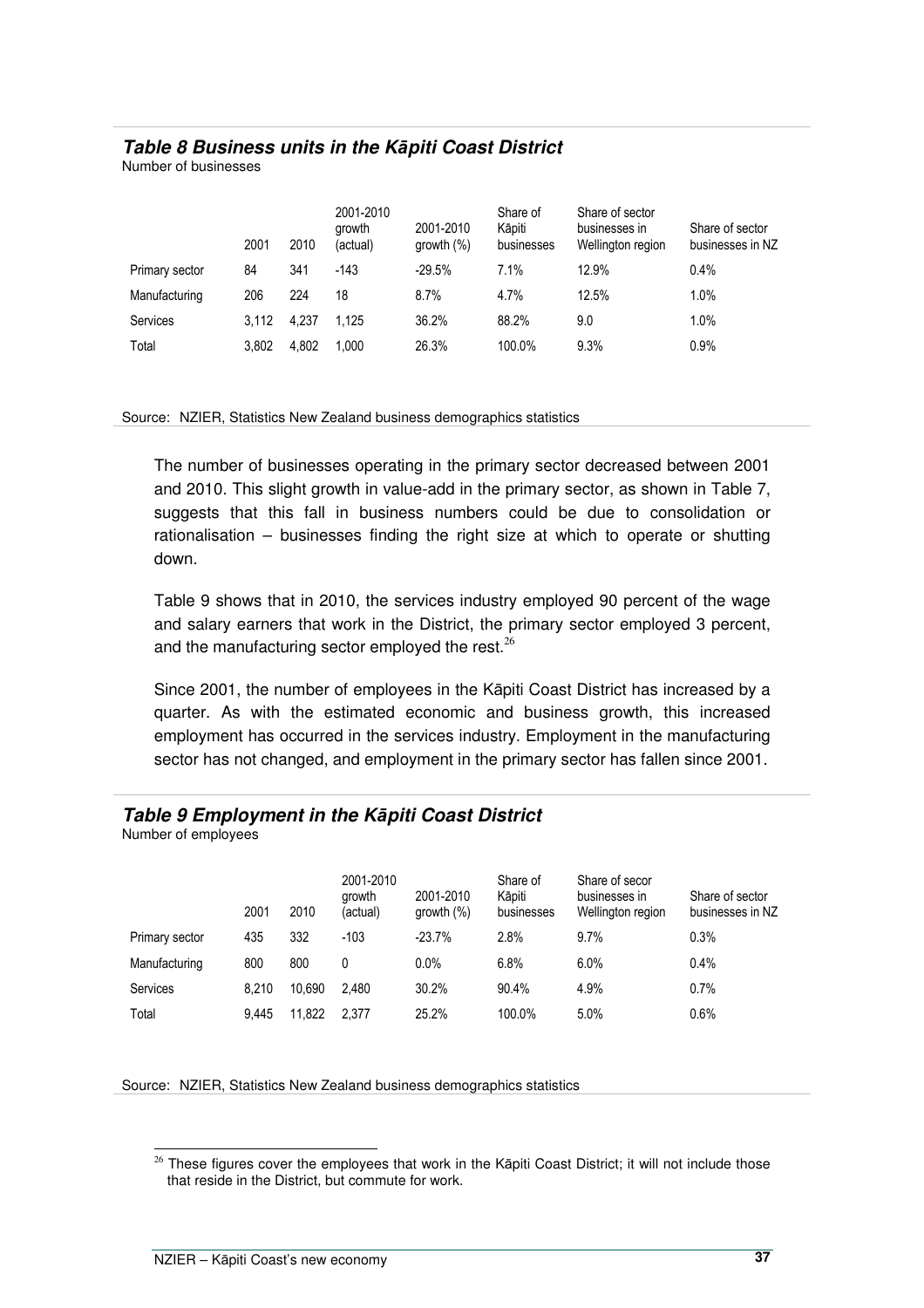Combining the number of employees in each sector with the estimates of contribution to GDP can yield an estimate of the value-add per employee, which can be a proxy for the level of labour productivity in each sector. This is presented in Table 10. Employees in the primary sector have the highest average value-add, followed by those employed in the manufacturing sector, and then the services sector. Due to the Kāpiti Coast economy's concentration in the service sector, the district wide average value-add per employee is closest to the services sector. These results are likely to vary across the occupations within these broad sectors.

|                    | Employees | Value-add(\$<br>millions) | Value-add per<br>employee $(\$)$ |
|--------------------|-----------|---------------------------|----------------------------------|
| Primary sector     | 319       | 48                        | 150,470                          |
| Manufacturing      | 790       | 93                        | 117,722                          |
| Services           | 10.780    | 938                       | 87,013                           |
| Kāpiti Coast total | 11,889    | 1,080                     | 90,840                           |

#### **Table 10 Value add per employee in 2009**  2009 dollars

Source: NZIER, Statistics New Zealand business demographics statistics, BERL (2010a)

These employees are those that work in the Kāpiti Coast. The District's high level of transport connections makes it easy for residents to commute outside the region for work. As reported in Table 11, BERL (2010b) use 2006 census data to show that 30 percent of the Nature Coast workforce commute outside the region.<sup>27</sup> The figures were not broken down into residents of Kāpiti Coast or Horowhenua Districts. Most of these commuters work in the relatively close cities including Wellington, Palmerston North, Porirua, Lower Hutt, and Upper Hutt. While these workers earn their income outside the Kāpiti Coast District, it is likely that they will spend much of it within the District, contributing the District's economy.

 $\overline{a}$  $27$  The Nature Coast incorporates Kāpiti Coast District and Horowhenua District.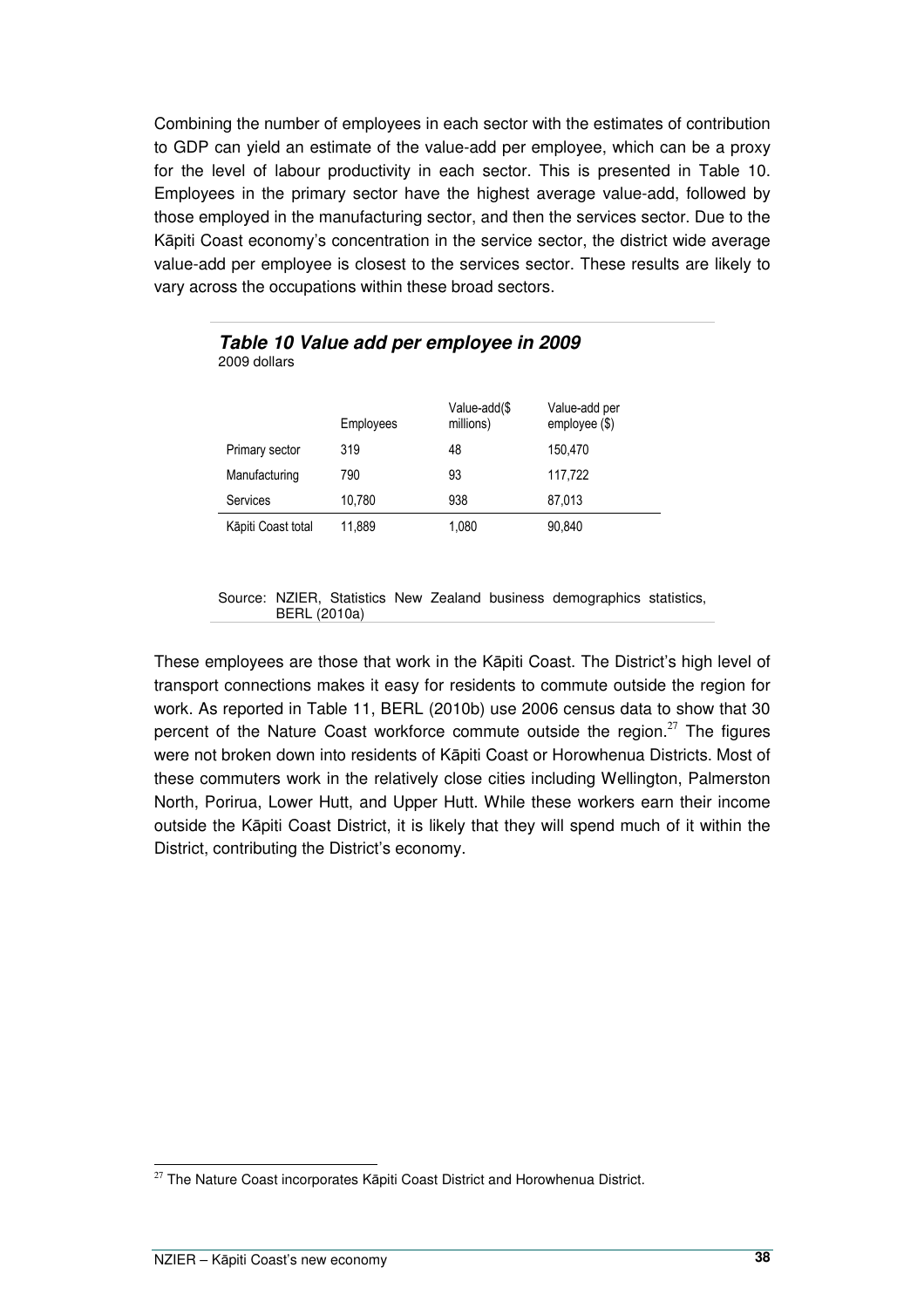#### **Table 11 Nature Coast residents' work location**

Number of workers, 2006

| Horowhenua District     | 10,362 |
|-------------------------|--------|
| Kāpiti Coast District   | 13,000 |
| Por rua Ci y            | 1,106  |
| Upper Hutt City         | 210    |
| Lower Hutt City         | 965    |
| <b>Wellington City</b>  | 4,652  |
| Palmerston North City   | 1,434  |
| Manawatu District       | 163    |
| Wairarapa Area          | 58     |
| The Rest of New Zealand | 1,437  |
| Total                   | 33,387 |

Source: BERL (2010b)

### A.5 Key sectors

#### A.5.1 Agriculture

A recent report on the productive potential of the Greater Ōtaki noted that commercial agricultural production in that region of the Kāpiti Coast included.<sup>28</sup>

- olive plantations
- dairy farming
- chicken farming
- egg producers
- small levels of pig farming
- specialist bread producers
- jam producers.

Agriculture is not a large employer in the Kāpiti Coast District. As presented in Table 12, the number of agricultural employees in the District has fallen by a fifth between 2001 and 2010. Most of the employees work in horticultural industries, such as nursery and floriculture production, and fruit and tree nut growing. Pastoral activities, such as dairy cattle farming, are less prevalent.

The number of employees in fruit and tree nut growing and dairy cattle farming have grown strongly over the last ten years, but these businesses still remain relatively small employers in the Kāpiti Coast District.

 $\overline{28}$ Landcare Research (2010).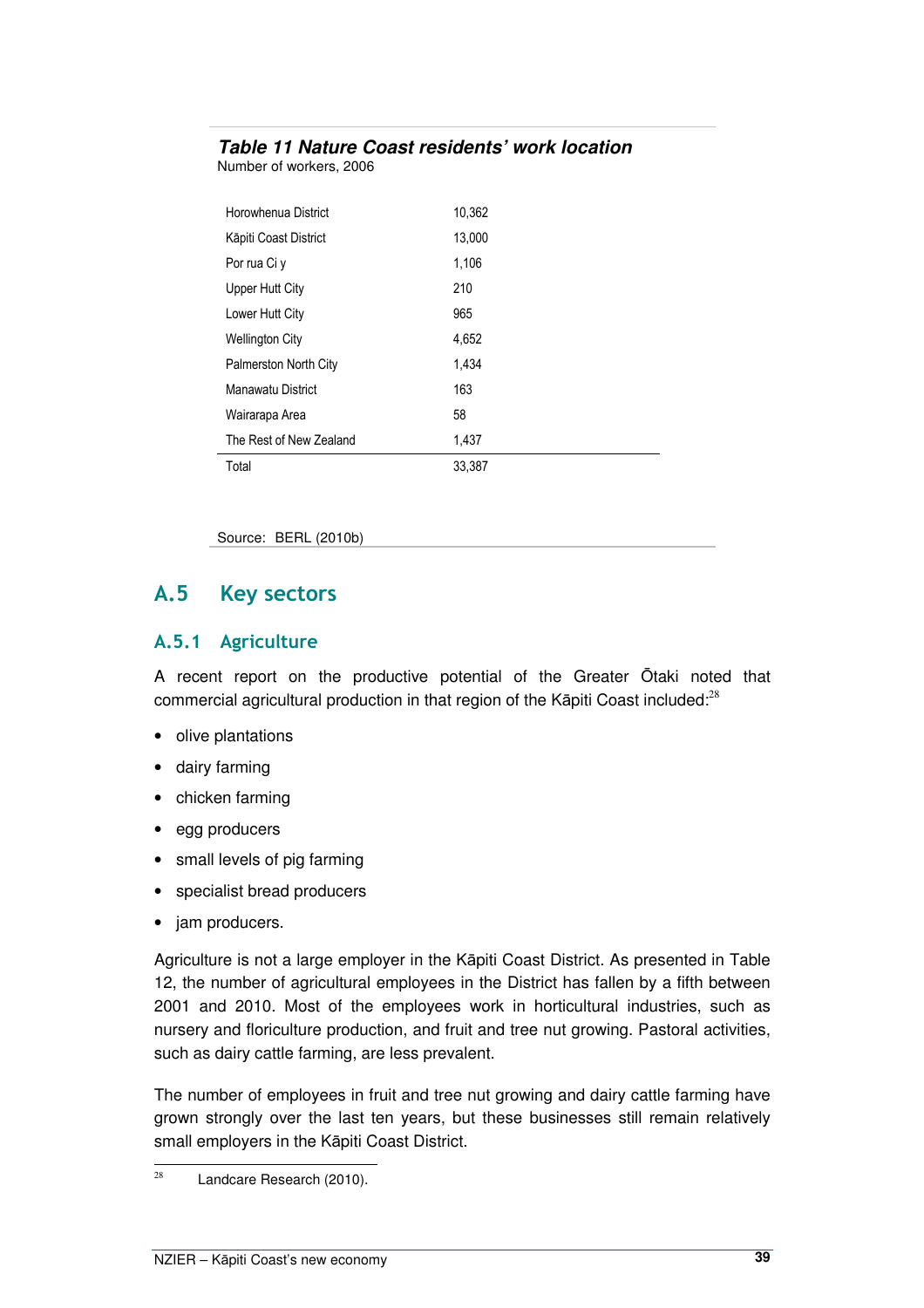The District is host to over half of the Wellington region's nursery and floriculture production employees, and nearly a third of the region's fruit and tree nut growing jobs.

#### **Table 12 Agricultural employment in the K**ā**piti Coast**

Number of employees

|                                                    | 2001 | 2010 | $2001 -$<br>2010<br>growth<br>(actual) | $2001 -$<br>2010<br>growth<br>(%) | Share of<br>Kāpiti<br>employment | Share of<br>sector<br>employment<br>in.<br>Wellington<br>region | Share of<br>sector<br>employment i<br>ΝZ |
|----------------------------------------------------|------|------|----------------------------------------|-----------------------------------|----------------------------------|-----------------------------------------------------------------|------------------------------------------|
| Nursery and floriculture production                | 110  | 100  | $-10$                                  | $-9.1%$                           | 0.8%                             | 52.6%                                                           | 2.3%                                     |
| Mushroom and vegetable growing                     | 100  | 35   | $-65$                                  | $-65.0\%$                         | $0. \%$                          | 8.9%                                                            | 0.6%                                     |
| Fruit and tree nut growing                         | 75   | 90   | 15                                     | 20.0%                             | 0.8%                             | 32.1%                                                           | 0.5%                                     |
| Sheep, beef cattle and grain farming               | 15   | 15   | 0                                      | 0.0%                              | 0.1%                             | 2.0%                                                            | 0.1%                                     |
| Dairy cattle farming                               | 35   | 55   | 20                                     | 57.1%                             | 0.5%                             | 9.4%                                                            | 0.2%                                     |
| Poultry farming                                    | 25   | 6    | $-19$                                  | $-76.0\%$                         | 0.1%                             | 2.3%                                                            | 0.3%                                     |
|                                                    |      |      |                                        | ۰.                                |                                  |                                                                 |                                          |
| Deer farming                                       | 6    | 0    | $-6$                                   | 100.0%                            | 0.0%                             | 0.0%                                                            | $0.0\%$                                  |
| Other livestock farming                            | 3    | 12   | 9                                      | 300.0%                            | 0.1%                             | 5.1%                                                            | 0.5%                                     |
| Agriculture, forestry and fishing support services | 30   | 6    | $-24$                                  | $-80.0\%$                         | 0.1%                             | 1.1%                                                            | $0.0\%$                                  |
| Total                                              | 399  | 319  | $-80$                                  | $-20.1%$                          | 2.7%                             | 9.6%                                                            | 0.3%                                     |

Source: NZIER, Statistics New Zealand business demographics statistics

In 2007 Kāpiti Coast used 23,252 hectares for agricultural production (Statistics New Zealand, 2007). As shown in Table 13, most of the agricultural land in the Kāpiti Coast is in grassland followed by plantation forest. Kāpiti Coast has a small amount of agricultural land when compared to the New Zealand's largest agricultural producing regions. Although it may be objected that the table compares the District with several regions, the point is that the Kāpiti Coast's agricultural resources are small.

Landcare Research (2010) discusses the role of land use in the District. It notes that due to the increasing prevalence of lifestyle blocks, the land parcel sizes are falling.<sup>29</sup> If this process continues, then agriculture, and particularly horticulture, on the Kāpiti Coast may struggle to compete with the scale in other regions.

 $\overline{a}$  $29$  Landcare Research (2010), p. 42.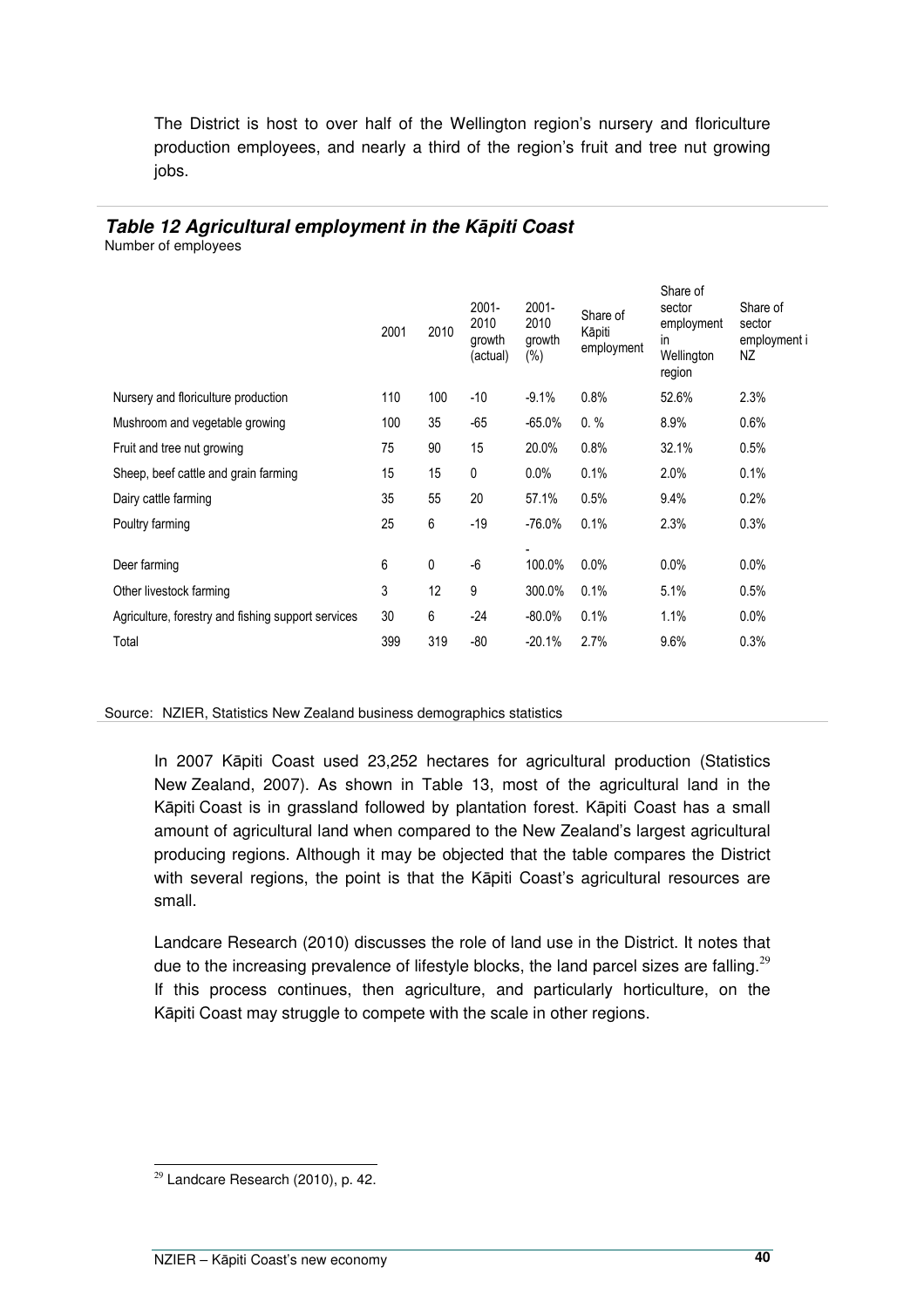#### **Table 13 Agricultural land use**

Hectares

|                                                     | <b>Käpiti Coast</b> | Waikato   | Manawatu-<br>Wanganui | Canterbury | Otago     | New Zealand |
|-----------------------------------------------------|---------------------|-----------|-----------------------|------------|-----------|-------------|
| Tussock and danthonia used for<br>grazing           | C                   | 3.331     | 9,528                 | 1,252,444  | 1 136,607 | 2,900,463   |
| Grassland                                           | 13,385              | 1,140,847 | 1,11,24               | 1,252,564  | 855,702   | 8,086,160   |
| Grain, seed and fodder crop land                    | C                   | 18,134    | 15,964                | 193.653    | 53,191    | 367,404     |
| Horticultural land                                  | 464                 | 9.791     | 5,163                 | 15.898     | 7.406     | 132.892     |
| Plantations of exotic trees intended<br>for harvest | 4,071               | 281,845   | 119.210               | 98.148     | 120.611   | 1,708,282   |
| Mature native bush                                  | 1.701               | 64.638    | 51.142                | 68.120     | 26.079    | 448.247     |
| Native scrub and regenerating<br>native bush        | 2,382               | 42.536    | 70.310                | 95.164     | 73.602    | 625.981     |
| Other land                                          | 791                 | 39,231    | 26.644                | 104.269    | 57.946    | 431,467     |
| <b>Total Land</b>                                   | 23,252              | 1,600,354 | 1,417,246             | 3,080,261  | 2,331,143 | 14,700,897  |

Notes: (C) Data withheld by Statistics New Zealand

Source: Statistics New Zealand

#### Potential for development

Landcare Research (2010) identified the large majority of the soil in the Greater Ōtaki area as having potential for increased horticulture production. More specifically, it suggests that Ōtaki has potential to expand production of:

- olives
- berries
- flowers
- nurseries
- viticulture
- pipfruit.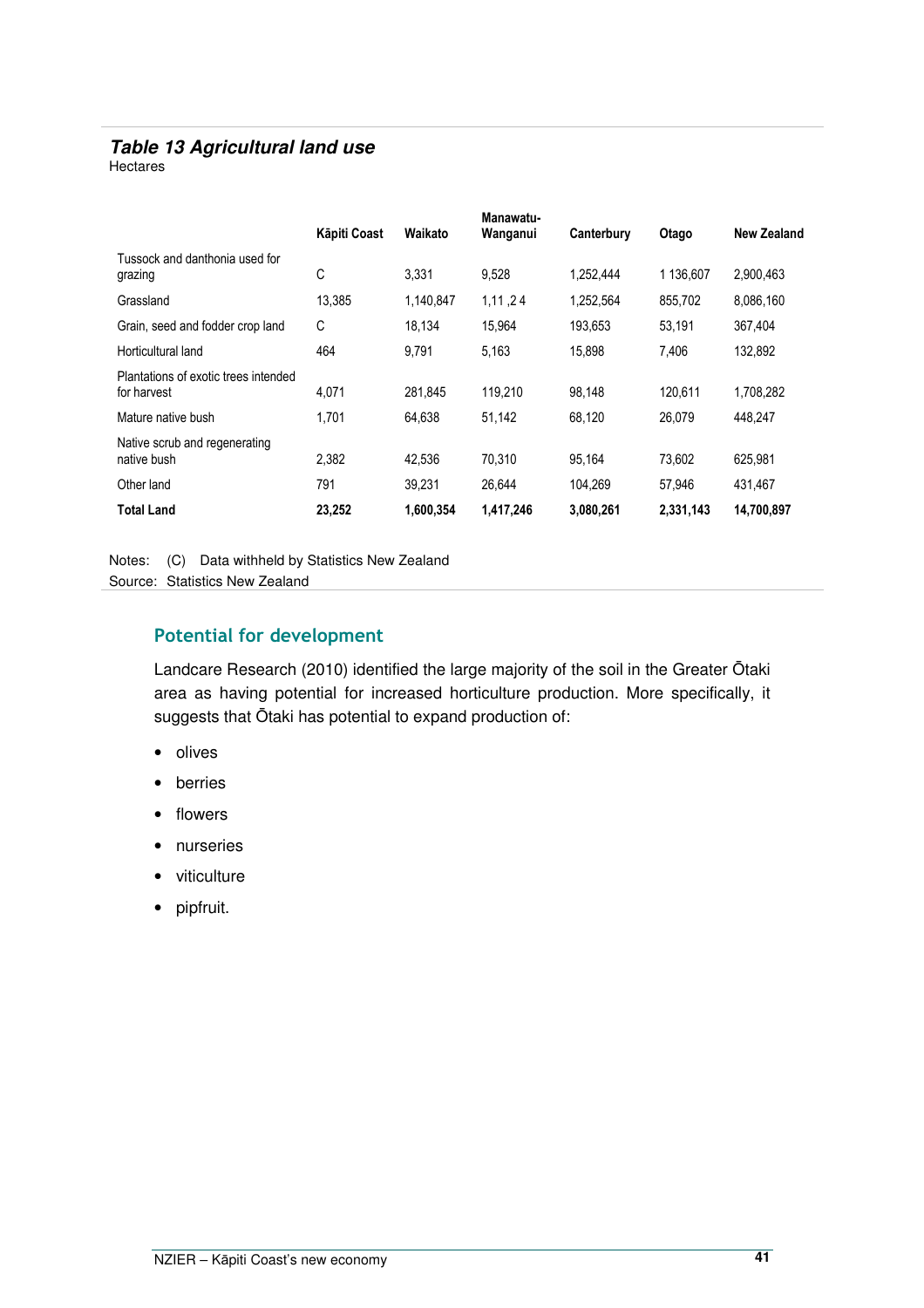To successfully expand these sectors, a number of barriers in the District need to be overcome. These barriers include:

- costs of entry high land prices are being driven up by demand from dairy farmers and lifestyle property owners, and capital requirements are significant
- small size of the District there is little possibility of efficiencies from economies of scale, so producers have higher costs relative to domestic and foreign competitors
- infrastructure some horticulture products require pack houses to store fruit before transporting to market. This infrastructure is lacking in the District. As an example, Landcare Research (2010) note that the closest apple pack house is in the Hawke's Bay.

The report concluded that, if these barriers could be overcome, the Kāpiti Coast could benefit from the development of horticulture in the District.

#### A.5.2 Manufacturing

The manufacturing sector's contribution to the Kāpiti Coast economy fell between 1999 and 2009, while the number of employees in the sector did not change between 2001 and 2010.

As shown in Table 14, food product manufacturing is the largest employer in the manufacturing sector, and the number of employees has grown significantly between 2001 and 2010. Food product manufacturing in the Kāpiti Coast accounts for 7.9 percent of food product manufacturing employees in the Wellington region, and 0.4 percent of employees in the nation-wide industry.

Other relatively large manufacturing employers in the District include non-metallic mineral product manufacturing, fabricated metal product manufacturing, machinery and equipment manufacturing, and wood product manufacturing. With the exception of wood product manufacturing, the number of employees in all of these sectors have increased between 2001 and 2010.

Non-metallic mineral product manufacturing (this category includes concrete and glass manufacturing) in the Kāpiti Coast accounts for nearly a quarter of all nonmetallic mineral product manufacturing employees in the Wellington region, and 1.4 percent of employees in the nation-wide industry. These shares are greater than Kāpiti Coast's share of regional and national population. This suggests that Kāpiti Coast may have a production hub for non-metallic mineral products.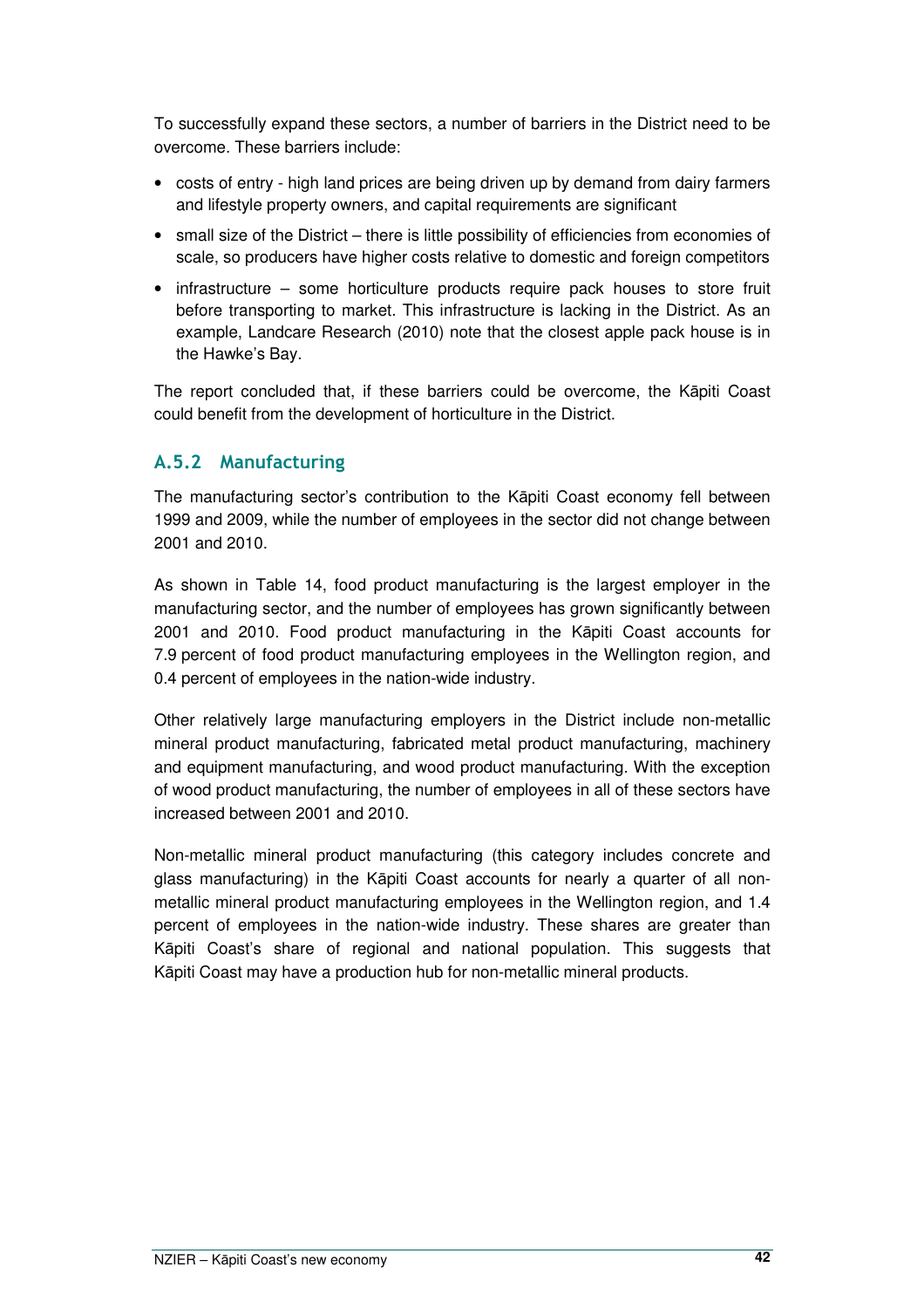#### **Table 14 Manufacturing employment in the K**ā**piti Coast**

Number of employees

|                                                          | 2001 | 200 | 2001-2010<br>growth<br>(act al) | $2001 -$<br>2010<br>growth<br>(%) | Share of<br>Kāpiti<br>employment | Share of<br>sector<br>employment<br>in<br>Wellington<br>region | Share of<br>sector<br>employment<br>in NZ |
|----------------------------------------------------------|------|-----|---------------------------------|-----------------------------------|----------------------------------|----------------------------------------------------------------|-------------------------------------------|
| Food product manufacturing                               | 190  | 250 | 60                              | 31.6%                             | 2.1%                             | 7.9%                                                           | 0.4                                       |
| Beverage and tobacco p oduct<br>manufacturing            | 0    | 6   | 6                               |                                   | 0.1%                             | 4.0%                                                           | 0.1%                                      |
| Textile, leather, clothing and footwear<br>manufacturing | 75   | 45  | $-30$                           | $-40.0%$                          | 0.4%                             | 3.6%                                                           | 0.4%                                      |
| Wood product manufacturing                               | 75   | 60  | $-15$                           | $-20.0%$                          | 0.5%                             | 6.1%                                                           | 0.4%                                      |
| Pulp, paper and converted paper<br>product manufacturing | 45   | 6   | $-39$                           | $-86.7%$                          | 0.1%                             | 1.3%                                                           | 0.1%                                      |
| Printing                                                 | 55   | 25  | $-30$                           | $-54.5%$                          | 0.2%                             | 1.8%                                                           | 0.3%                                      |
| Basic chemical and chemical product<br>manufacturing     | 50   | 25  | $-25$                           | $-50.0%$                          | 0.2%                             | 6.5%                                                           | 0.4%                                      |
| Polymer product and rubber product<br>manufacturing      | 35   | 45  | 10                              | 28.6%                             | 0.4%                             | 4.3%                                                           | 0.4%                                      |
| Non-metallic mineral product<br>manufacturing            | 70   | 100 | 30                              | 42.9%                             | 0.8%                             | 23.7%                                                          | 1.4%                                      |
| Primary metal and metal product<br>manufacturing         | 9    | 12  | 3                               | 33.3%                             | 0.1%                             | 6.3%                                                           | 0.3%                                      |
| Fabricated metal product manufacturing                   | 80   | 90  | 10                              | 12.5%                             | 0.8%                             | 6.2%                                                           | 0.4%                                      |
| Transport equipment manufacturing                        | 6    | 3   | $-3$                            | $-50.0%$                          | 0.0%                             | 0.6%                                                           | 0.0%                                      |
| Machinery and equipment<br>manufacturing                 | 55   | 70  | 15                              | 27.3%                             | 0.6%                             | 4.5%                                                           | 0.3%                                      |
| Furniture and other manufacturing                        | 60   | 55  | $-5$                            | $-8.3%$                           | 0.5%                             | 5.8%                                                           | 0.6%                                      |
| Total                                                    | 800  | 800 | 0                               | 0                                 | 6.8%                             | 6.0%                                                           | 0.4%                                      |
|                                                          |      |     |                                 |                                   |                                  |                                                                |                                           |

Source: NZIER, Statistics New Zealand business demographics statistics

#### Clean Technology Park

The country's first purpose-built Clean Technology Centre opened in November 2010, in Ōtaki. The associated business park comprises approximately 42 parcels of land which is intended to form a cluster of businesses that are focused on researching and commercialising clean technology.

As the park continues to develop, and with on-going support from the Wellington region, it could lay the platform for professional design jobs, as well as high-value niche manufacturing. This will boost the performance of the services and manufacturing sectors and the wider Kāpiti Coast economy.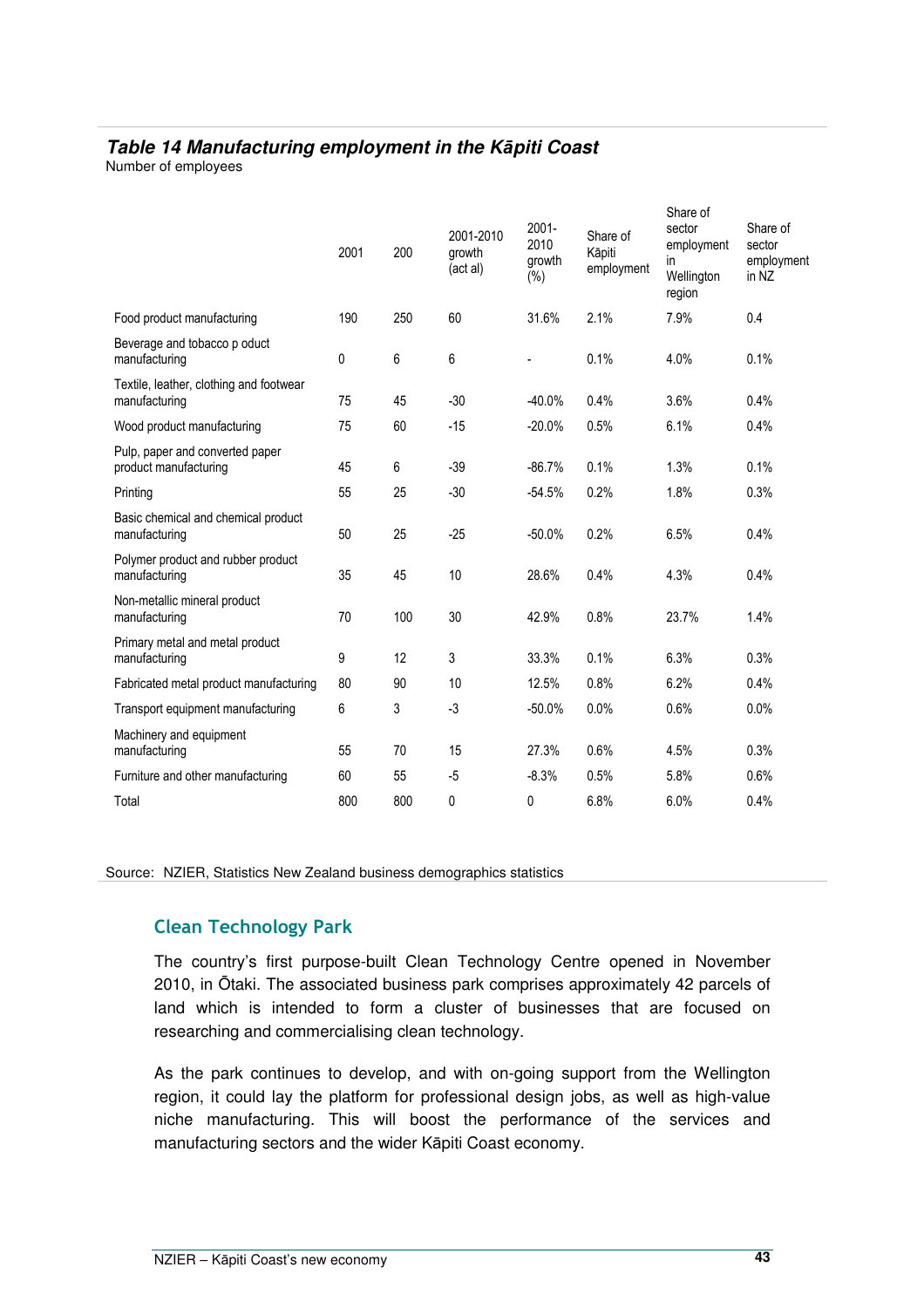#### A.5.3 Services

The services sector contributed 87 percent of Kāpiti Coast's estimated GDP in 2009 and 90 percent of the jobs in the District in 2010. As shown in Table 15, the largest employers in the Kāpiti Coast services sector are:

- retail trade
- health care and social assistance
- education and training
- accommodation and food services
- construction.

#### **Table 15 Services employment in the K**ā**piti Coast**

Number of employees

|                                                 | 2001  | 2010   | $2001 -$<br>2010<br>growth<br>(actual) | 2001-<br>2010<br>growth<br>$(\%)$ | Share of<br>Kāpiti<br>employment | Share of<br>sector<br>employment<br>in Wellington<br>region | Share of<br>sector<br>employment<br>in NZ |
|-------------------------------------------------|-------|--------|----------------------------------------|-----------------------------------|----------------------------------|-------------------------------------------------------------|-------------------------------------------|
| Electricity, gas, wate and waste services       | 50    | 9      | 40                                     | 80.0%                             | 0.8%                             | 5.0%                                                        | 0.7%                                      |
| Construction                                    | 800   | 1,20   | 440                                    | 55.0%                             | 10.5                             | 9.5%                                                        | 1.1%                                      |
| Wholesale trade                                 | 170   | 170    | 0                                      | 0.0%                              | 1.4%                             | 1.9%                                                        | 0.2%                                      |
| Retail trade                                    | 1,930 | 2,030  | 100                                    | 5.2%                              | 17.2%                            | 9.4%                                                        | 1.0%                                      |
| Accommodation and food services                 | 820   | 1,300  | 480                                    | 58.5%                             | 11.0%                            | 8.2%                                                        | 1.0%                                      |
| Transport, postal and warehousing               | 220   | 290    | 70                                     | 31.8%                             | 2.5%                             | 3.2%                                                        | 0.4%                                      |
| Information media and telecommunications        | 140   | 260    | 120                                    | 85.7%                             | 2.2%                             | 3.4%                                                        | 0.7%                                      |
| Financial and insurance services                | 130   | 180    | 50                                     | 38.5%                             | 1.5%                             | 1.6%                                                        | 0.3%                                      |
| Rental, hiring and real estate services         | 240   | 190    | $-50$                                  | $-20.8%$                          | 1.6%                             | 7.5%                                                        | 0.7%                                      |
| Professional, scientific and technical services | 380   | 550    | 170                                    | 44.7%                             | 4.7%                             | 2.2%                                                        | 0.4%                                      |
| Administrative and support services             | 180   | 190    | 10                                     | 5.6%                              | 1.6%                             | 1.5%                                                        | 0.2%                                      |
| Public administration and safety                | 260   | 370    | 110                                    | 42.3%                             | 3.1%                             | 1.2%                                                        | 0.3%                                      |
| Education and training                          | 1,200 | 1,320  | 120                                    | 10.0%                             | 11.2%                            | 6.4%                                                        | 0.8%                                      |
| Health care and social assistance               | 1,070 | 1,830  | 760                                    | 71.0%                             | 15.5%                            | 7.7%                                                        | 0.9%                                      |
| Arts and recreation services                    | 220   | 210    | $-10$                                  | $-4.5%$                           | 1.8%                             | 3.7%                                                        | 0.6%                                      |
| Other services                                  | 400   | 470    | 70                                     | 17.5%                             | 4.0%                             | 5.2%                                                        | 0.7%                                      |
| Total                                           | 8,210 | 10,690 | 2,480                                  | 30.2%                             | 90.4%                            | 4.9%                                                        | 0.7%                                      |
|                                                 |       |        |                                        |                                   |                                  |                                                             |                                           |

#### Source: NZIER, Statistics New Zealand business demographics statistics

To provide some relative scale to these sectors, each of the five listed sectors has more employees than the primary and manufacturing sectors combined. Between 2001 and 2010, these five sectors increased their number of employees by 1,900.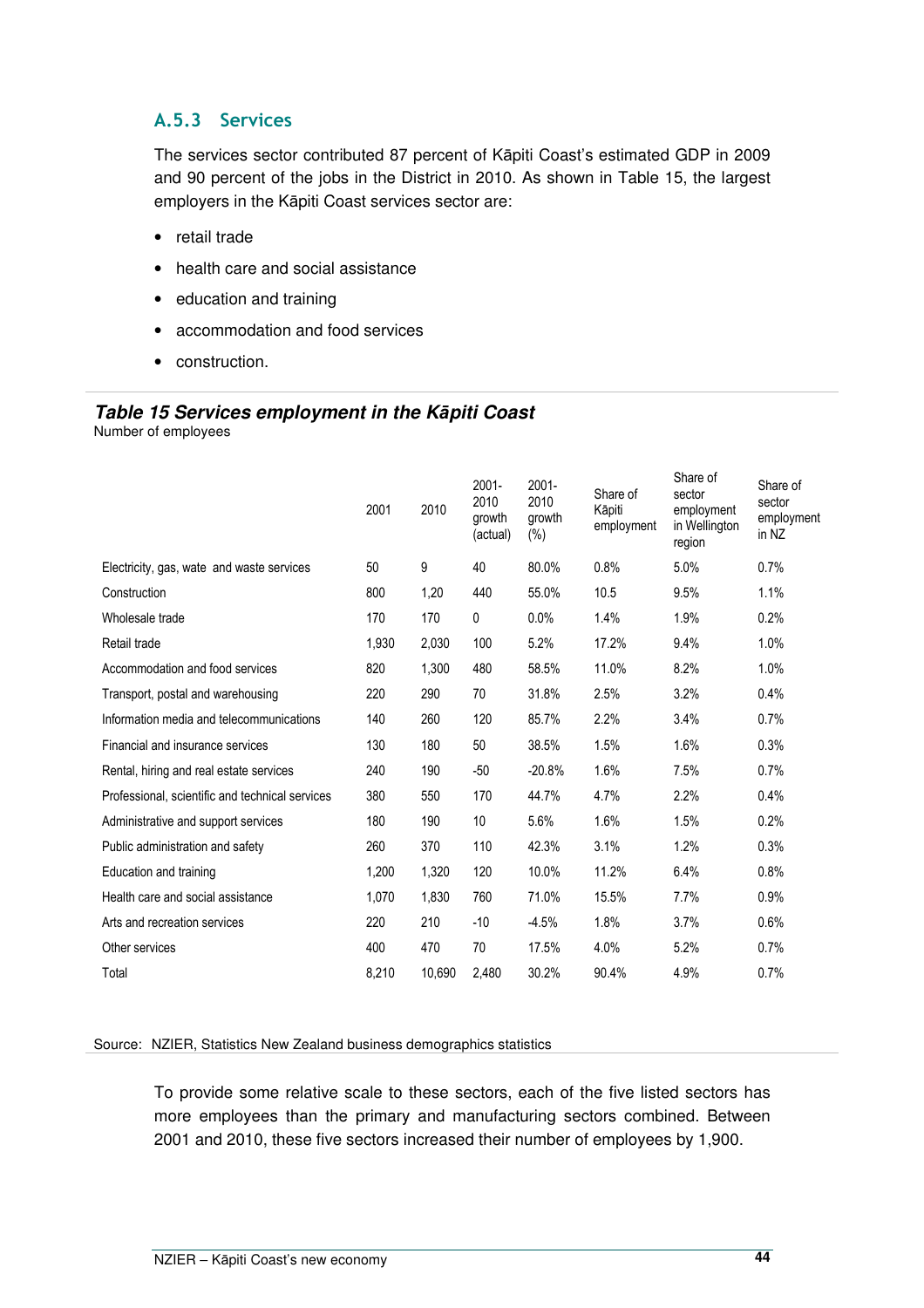Sectors that could be grouped together as business services contribute a further 1,100 employees in  $2010^{30}$ 

While tourism is not specifically recorded as an industry by Statistics New Zealand, it is likely that those employed in the accommodation and food services, arts and recreation services, and retail trade sectors form at least part of the Kāpiti Coast tourism sector.

## A.6 Summary of the stocktake

The Kāpiti Coast has strong natural resources. The district has good land and climate for agriculture, but has little scope to achieve economies of scale. The landscape has high amenity values. Its working-age population is skewed towards mid- to latecareer workers, who tend to commute out of the district. It has a high proportion of people over 65 years of age. In summary, it is a semi-rural satellite of a larger urban area.

The economy is typical of a satellite region in a developed economy, other examples of similar satellite regions include the rural counties around Sacramento, California. The economy is mostly services. A large portion of services is targeted at local household consumption: retail service, food, and heath care. Some services are commercial, such as financial and professional, as well as components of real estate, construction, and other sectors. Some services produce exports for the region, especially tourism (food and accommodation, rental services, education). Manufacturing is a small part of the economy and declining, which fits the overall trend in New Zealand. Agriculture is a relatively small part of the economy by New Zealand standards.

 $\overline{a}$  $30$  Financial and insurance services; rental, hiring and real estate services; professional, scientific and technical services; and administrative and support services.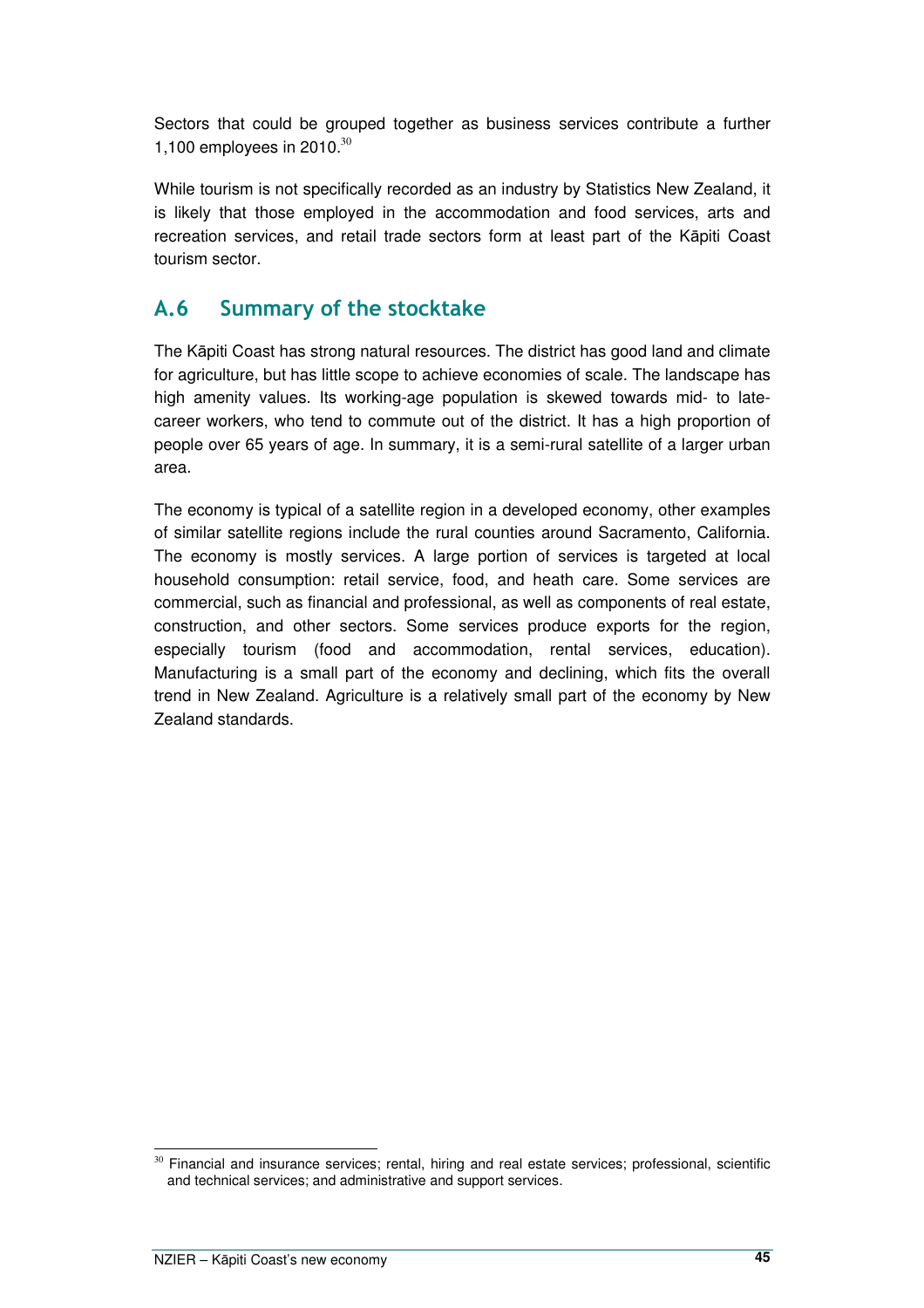## **Appendix B** Major economic trends

This section discusses the trends that are likely to have significant impacts on the global and New Zealand economies. Some of these trends are likely to clash with each other in the future, requiring difficult decisions for governments, businesses, and consumers.

### B.1 Shifting to low-carbon economies

With concerns about climate changes, economies are adjusting or planning to adjust to lower carbon emissions. One way to do this is to lower the carbon intensity of production – GDP per unit of carbon or greenhouse gases (GHG).

Anthropogenic GHGs are mainly produced by fossil fuels and animal farming. The fossil fuels (petroleum and coal) are used for transportation, industry, and electricity production. In animal farming, sheep and cows are the main sources of GHGs. Use of nitrogen fertilisers also contributes.

Low-carbon economies may reduce emissions from any of these sources. The most cost-effective reductions depend on the specific economy and technology. In New Zealand, most of the electricity is hydroelectric, so the on-going production of GHGs is relatively small. However, fuel for transport is quite important. From a carbon perspective, improving transport efficiency is important. The New Zealand agricultural sector is a significant source of GHGs. Research is under way to reduce emissions, but few mitigation technologies are showing much promise for reductions in the near future. $31$ 

Services tend to be less carbon intensive, producing relatively more GDP per unit of carbon. One exception to this general trend in New Zealand is tourism. Tourism tends to be a relatively high user of energy and therefore a large GHG producer relative to its economic contribution. $32$ 

### B.2 Climate change

Climate change is expected to have large impacts on the structure of global economies. Climate change will affect weather, our water and food resources, our ability to grow crops, and force us to use technology to keep our built environment comfortable. The rising sea levels will affect coastal and riverine areas, which may also affect our groundwater resources.

The potential global economic cost of climate change is expected to be significant. Stern (2006) states that formal modelling of unmitigated climate change with global warming of 5-6°C would reduce global GDP by an average of 5 percent to

 $\overline{a}$  $31$  Kaye-Blake et al (2009).

 $32$  In 2000, tourism accounted for 5.6 percent of energy demand in New Zealand, and its contribution to GDP was estimated to be 4.9 percent. Becken (2002).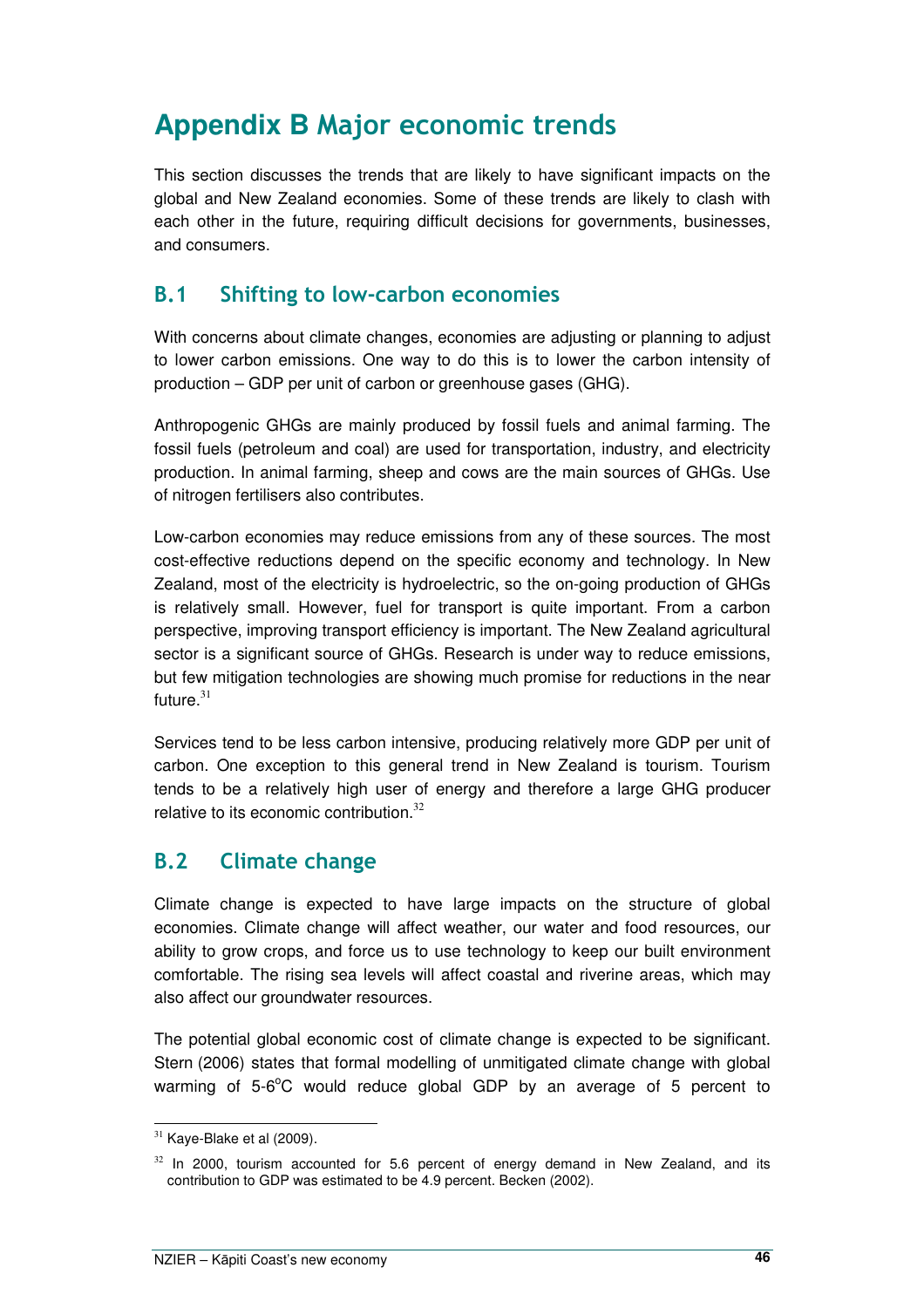10 percent. The impact on developing countries is expected to be greater than 10 percent.

Countries around the world have begun to implement policies to reduce greenhouse gas emissions. These policies provide economic incentives for users to reduce the level of their emissions. Economies are likely to change in response to these policies, as businesses and consumers try to mitigate or have to adapt to an emissions price. Technologies that reduce emissions intensities will be highly sought after.

The effects of climate change on New Zealand, and the Kāpiti Coast District in particular are expected to be mixed. The Ministry for the Environment notes that the temperatures in the Wellington region could be up to 3 degrees warmer by 2070. The western part of the region, including the Kāpiti Coast, could be up to 20 percent wetter by this date, with flooding becoming up to four times as common. The costs of repairing infrastructure such as damaged houses, roads, and bridges will increase. On the other hand, the conditions for crop growing could improve, with possibly faster growing crops or a longer growing season. $^{33}$ 

### B.3 Resource constraints

The quality and availability of some resources are falling. Demand for finite resources like oil is continuing to grow on the back of economic growth in the developing world. This suggests that oil prices may continue to increase. High oil prices will have a significant impact on global economies, as it is integral for the production and consumption of many products. A high price will however, provide incentives to expand oil exploration, and for alternatives to be developed. As more alternatives are developed, and production and consumption adapts to them, the need for oil will fall. In reality though, widespread adoption of new technologies is likely to be slow, as changing systems throughout the world takes time. Technologies tend to rely on significant infrastructure, which takes time to be rebuilt for a new technology. Path dependency – later changes depending in key ways on prior developments – can also slow adaptation.

Existing behaviours in the management and use of New Zealand's water resources is also creating a constraint for the economy. Freshwater is a key strategic and productive asset of New Zealand. The quality and quantity of available water has been deteriorating in New Zealand. The Government's recent National Policy Statement (NPS) on Freshwater Management is intended to improve the management of water resources in New Zealand.<sup>34</sup> The NPS provides support to regional authorities to enable more efficient allocation of the water, and to simplify transfers of water entitlements. These steps can assist the sustainable use of New Zealand's water resources.

 $\overline{a}$  $33$  MfE (2008).

 $34$  MfE (2011) and Smith (2011).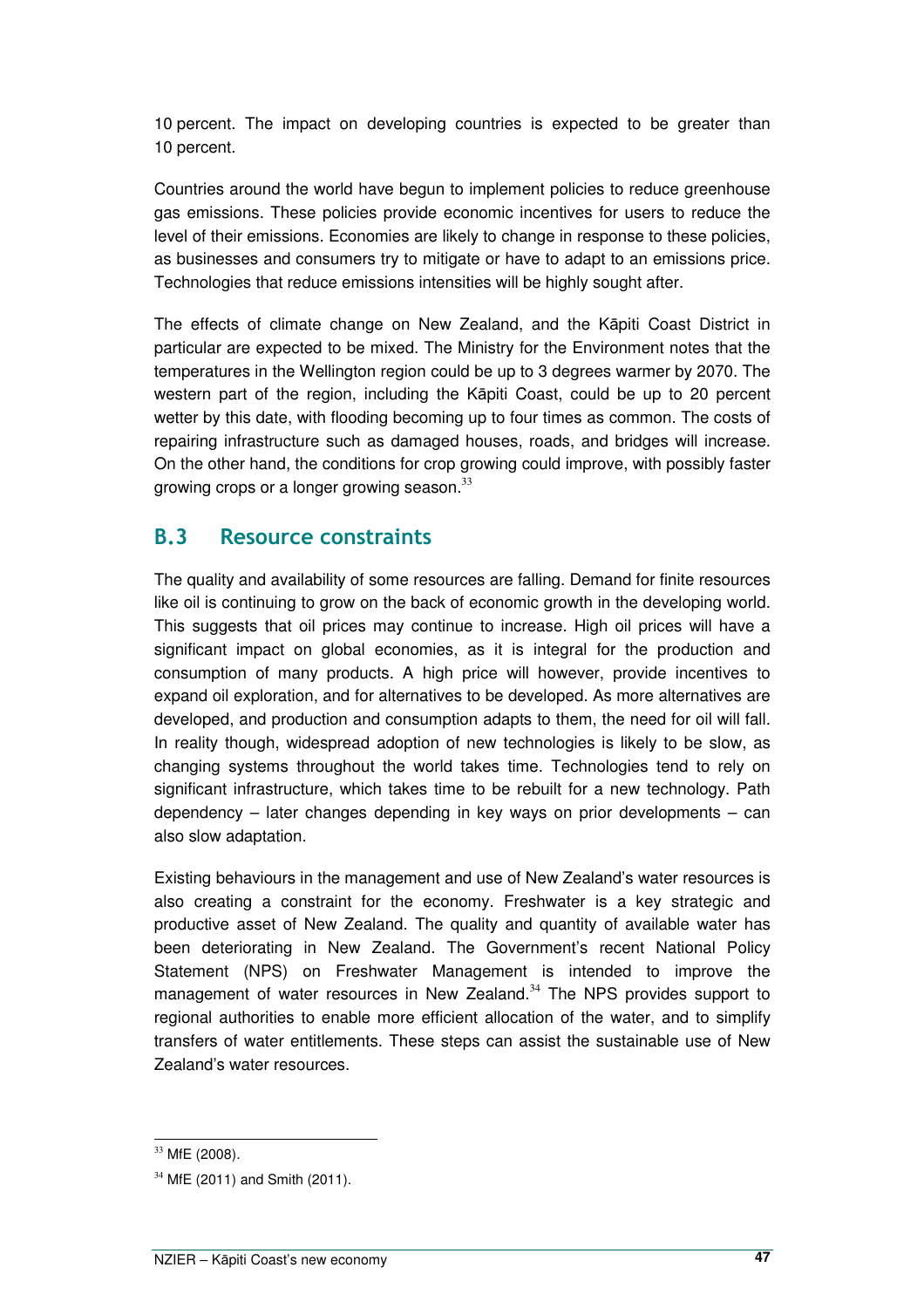## B.4 Ageing population

New Zealand's age profile is expected to get older over the next twenty years. As shown in Figure 5, under Statistics New Zealand's medium population projections, 20 percent of the population will 65 and older in 2031. As a consequence, the proportion of people under 65 is expected to fall. This creates a higher dependency ratio, meaning that there are expected to be fewer people, per capita, producing market goods and services: fewer doctors, fewer road workers, fewer shop assistants, and fewer builders.



#### **Figure 5 New Zealand's ageing population**  Percentage of total population

These changing demographics are expected to have a number of impacts. First, there will be a change in consumption patterns towards the products and services that are associated with those 65 and older. Whether these are 'traditional' retirement products and services, or 'non-traditional' ones associated with the Baby Boomer generation, the consumption by this age group will affect the economy. Increased demand for these products will increase their price, and the returns to providers of these services. $35$ 

Secondly, the increased demand for Government services, such as health care, will create fiscal pressures, which will be further increased due to the higher dependency ratios. $36$  This is because there will be less income tax available to fund Government expenditure. This fiscal pressures are likely to require trade-offs between different sections of the population, requiring difficult political decisions.

Source: NZIER, Statistics New Zealand

 $\overline{a}$  $35$  Stephenson (2006).

 $36$  Stephenson (2006) cites a number of studies that review the effect of ageing populations on government spending associated with large expenditure items. These studies include Bryant (2003), Bryant et al., (2004); Creedy and Scobie (2002), and McCulloch and Frances (2001).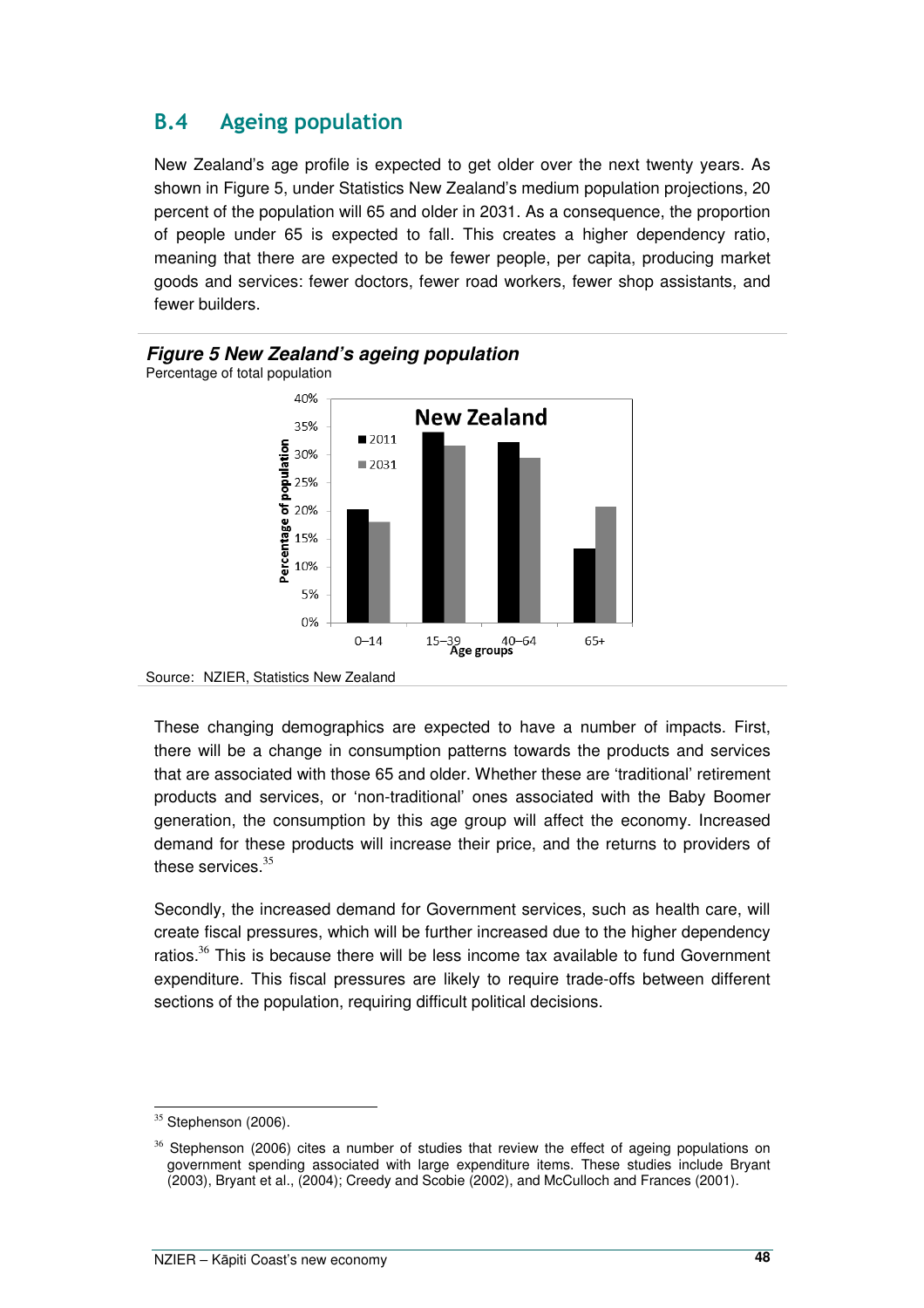## B.5 Technological developments

Technological development is the most significant source of economic growth over time. It is the main driver of increases in per-capita productivity and living standards. The on-going investment in this area is likely to drive future growth. It is difficult, however, to pick which technologies are going to change the world. Infometrics (2011) note the uncertainty in this area but suggest four areas that may have implications for the New Zealand economy. They are:

- biotechnology
- improvements in information and communications technology (ICT)
- developments of non-fossil fuels
- nanotechnology.

These areas could lead to improvements across the economy, such as lower communications costs, productivity gains in agriculture and forestry, reductions in carbon emissions, and health outcomes.

The benefits of technological developments are not limited to the countries where they were developed. Due to New Zealand's size, it is likely that most technological developments that are applied in the country were developed overseas. Having the capability to apply the latest technologies from around the world will deliver significant benefits. To ensure this happens, the institutional settings in an country will play a large role in the successful application of new technologies, as discussed in UN Millennium Project (2005).

### B.6 Agglomeration

Agglomeration can create a virtuous cycle of productivity gains amongst firms in the same location. These firms are close to their competitors, customers and workers. The proximity of each group reduces transport costs from suppliers to customers, allows for the easy exchange of ideas and information, and increases the pool of labour available to firms.

As noted in Infometrics (2011), one driver of the recent global agglomeration trend towards large cities has been the falling cost of computing power. Computers are increasingly being used to complete routine tasks, which allows labour to focus on more complex tasks. People that work on these complex tasks are able to benefit by discussing and exchanging ideas with other. As a result, people group together and agglomeration benefits begin to accrue.

These benefits increase with the scale of the economic centre. Infometrics (2011) and McCann (2009) suggest that New Zealand will generate smaller agglomeration effects than can be produced overseas. This is particularly because our cities are competing with regional power-houses such as Sydney, Melbourne, or Singapore. This suggests that New Zealand may have difficulty in attracting business that specialise in non-routine products, or keeping high-skilled New Zealand workers.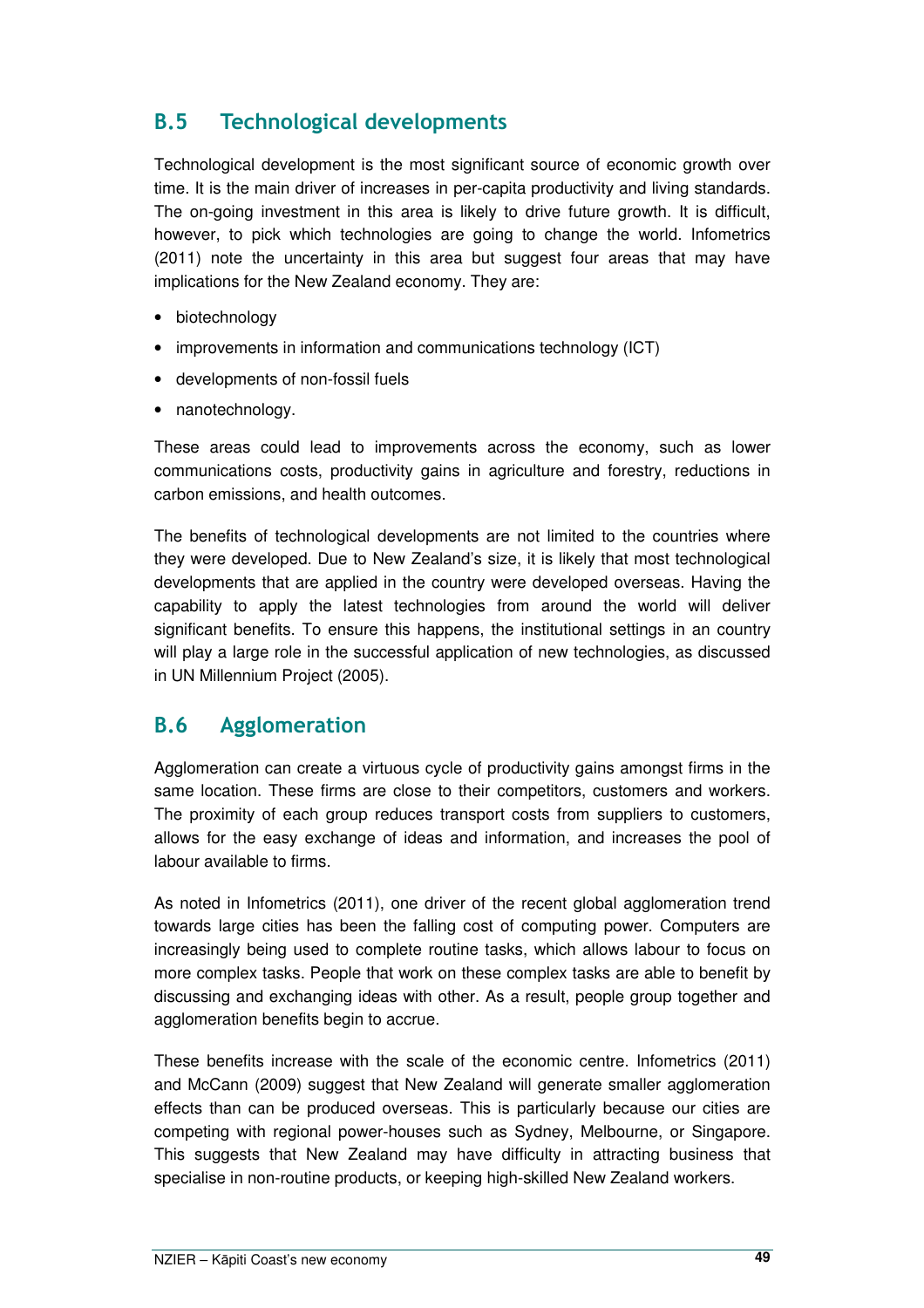## B.7 Post-industrial economies in developed countries

A long term trend in developed economies is the changing structure away from primary and manufacturing production towards services industries.<sup>37</sup> Figure 6 shows that this trend has also been occurring in New Zealand.

The shift of global manufacturing from developed countries to low-cost producers has allowed developed countries to develop sectors within the services industries. These sectors have included aspects of research and development, design, marketing, and other business services such as management consulting.

Along with this production trend, as the wealth of consumers has increased the share of their income that they spend on services has also increased. These types of services include health-care, tourism, restaurants, and household services. The service sector grows as a portion of the economy as consumers spend larger fractions of their incomes on its products.





### B.8 Increasing social inequalities

While the poverty related UN Millennium Development Goals are expected to be met by their deadline, the global financial crisis and current high food prices are slowing progress.<sup>38</sup> This suggests that the gap between the rich and poor is continuing to grow in many countries. This gap could continue to worsen, if as suggested by

 $\overline{a}$ <sup>37</sup> Infometrics (2011) provides evidence by referring to Sassen, S (1991), The Global City, Princeton: Princeton University Press, and Daniels, P (1995), The EU internal market programme and the spatial development of producer services in Great Britain, European Urban and Regional Studies 2, 299-316.

 $38$  UN (2011).